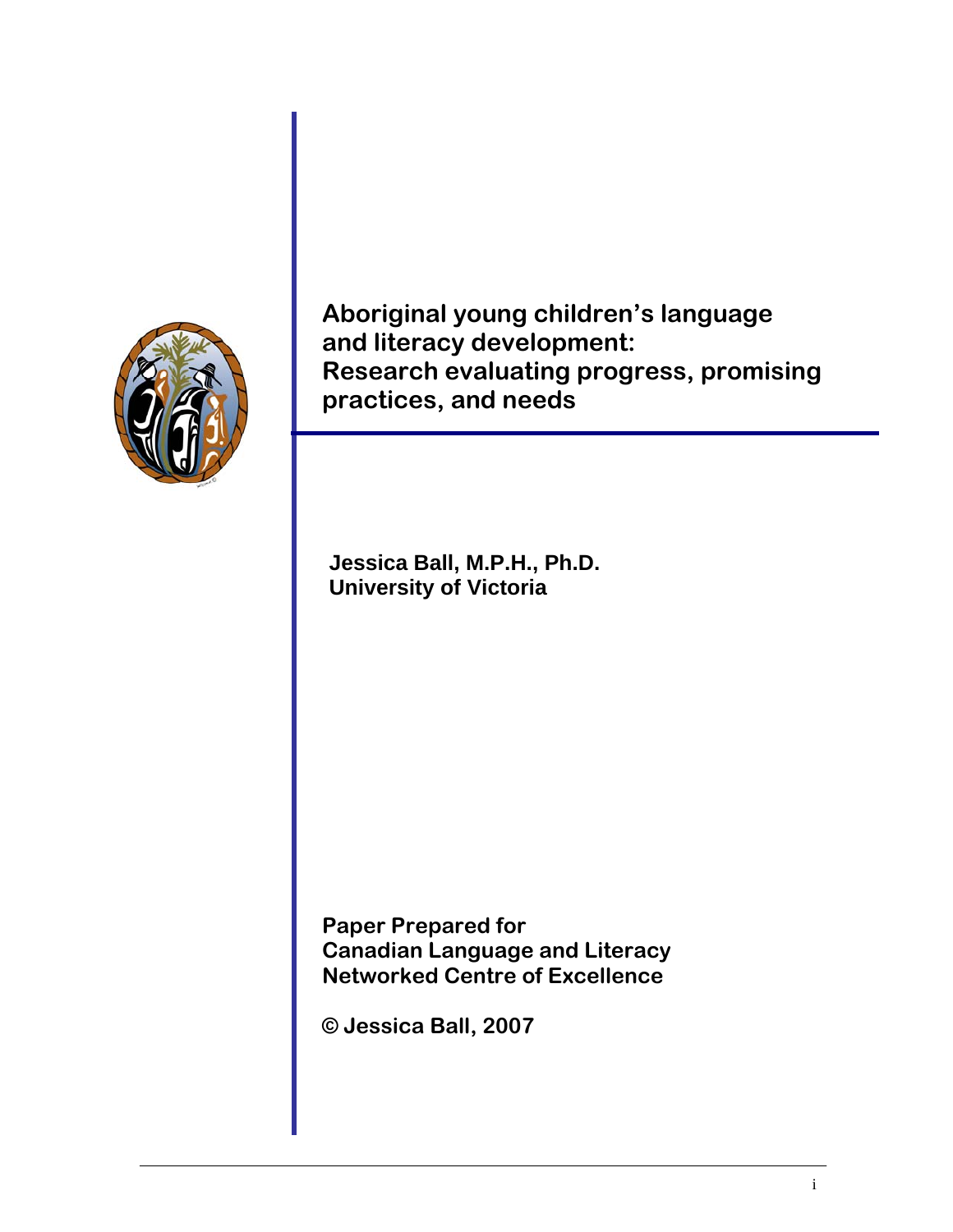*"We're taught that our language comes from the Creator, and that speaking it acknowledges our connection. We're taught that our voice is a sacred gift and that there is a lot of power in our words. When we speak, our words go around the world forever."* 

> Sharla Peltier Speech-Language Clinician, Nipissing First Nation, Ontario, Canada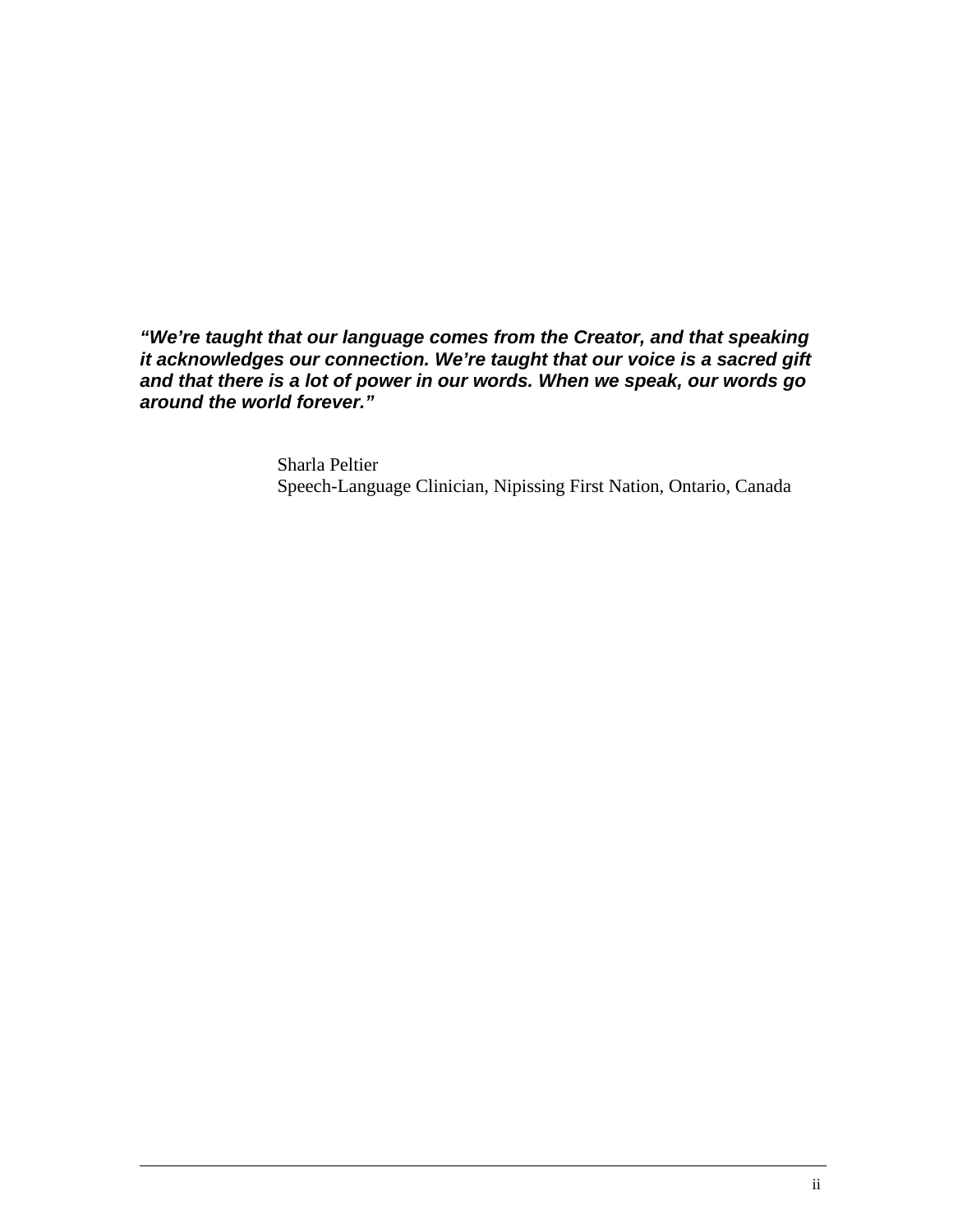# **TABLE OF CONTENTS**

|                  | Why ARE Aboriginal children's language and literacy PRIORITIES?5             |  |  |
|------------------|------------------------------------------------------------------------------|--|--|
| $\mathbf 1$ .    |                                                                              |  |  |
| $\overline{2}$ . |                                                                              |  |  |
| 3.               |                                                                              |  |  |
| 4.               |                                                                              |  |  |
| 5.               |                                                                              |  |  |
| 6.               |                                                                              |  |  |
| 7.               |                                                                              |  |  |
|                  |                                                                              |  |  |
|                  | Speech-language and literacy needs of Aboriginal young children  10          |  |  |
| 2.               |                                                                              |  |  |
| 3.               |                                                                              |  |  |
| 4.               |                                                                              |  |  |
| 5.               | School-based indicators of delayed and weak literacy development  16         |  |  |
| 6.               |                                                                              |  |  |
| 7.               | Attenuation of Indigenous language acquisition in the early years 18         |  |  |
| 8.               |                                                                              |  |  |
| 9.               |                                                                              |  |  |
| 10.              |                                                                              |  |  |
|                  | Approaches to Aboriginal language and literacy development  21               |  |  |
| 1.               |                                                                              |  |  |
| 2.               |                                                                              |  |  |
| 3.               |                                                                              |  |  |
| 4.               |                                                                              |  |  |
| 5.               | Optimizing the potential of community development approaches  26             |  |  |
|                  | Aboriginal Language and Literacy Promotion and Early Interventions  28       |  |  |
| 1.               |                                                                              |  |  |
| 2.               |                                                                              |  |  |
| 3.               |                                                                              |  |  |
| 4.               | Home Instruction for Parents of Preschool Youngsters (HIPPY) 33              |  |  |
| 5.               |                                                                              |  |  |
| 6.               |                                                                              |  |  |
| 7.               |                                                                              |  |  |
| 8.               |                                                                              |  |  |
| 9.               |                                                                              |  |  |
| 10.              |                                                                              |  |  |
| 11.              |                                                                              |  |  |
|                  | Roles for speech-language pathologists in Aboriginal children's language and |  |  |
|                  |                                                                              |  |  |
| 1 <sub>1</sub>   |                                                                              |  |  |
|                  |                                                                              |  |  |

2. New screening and assessment tools for early identification ...................................... 49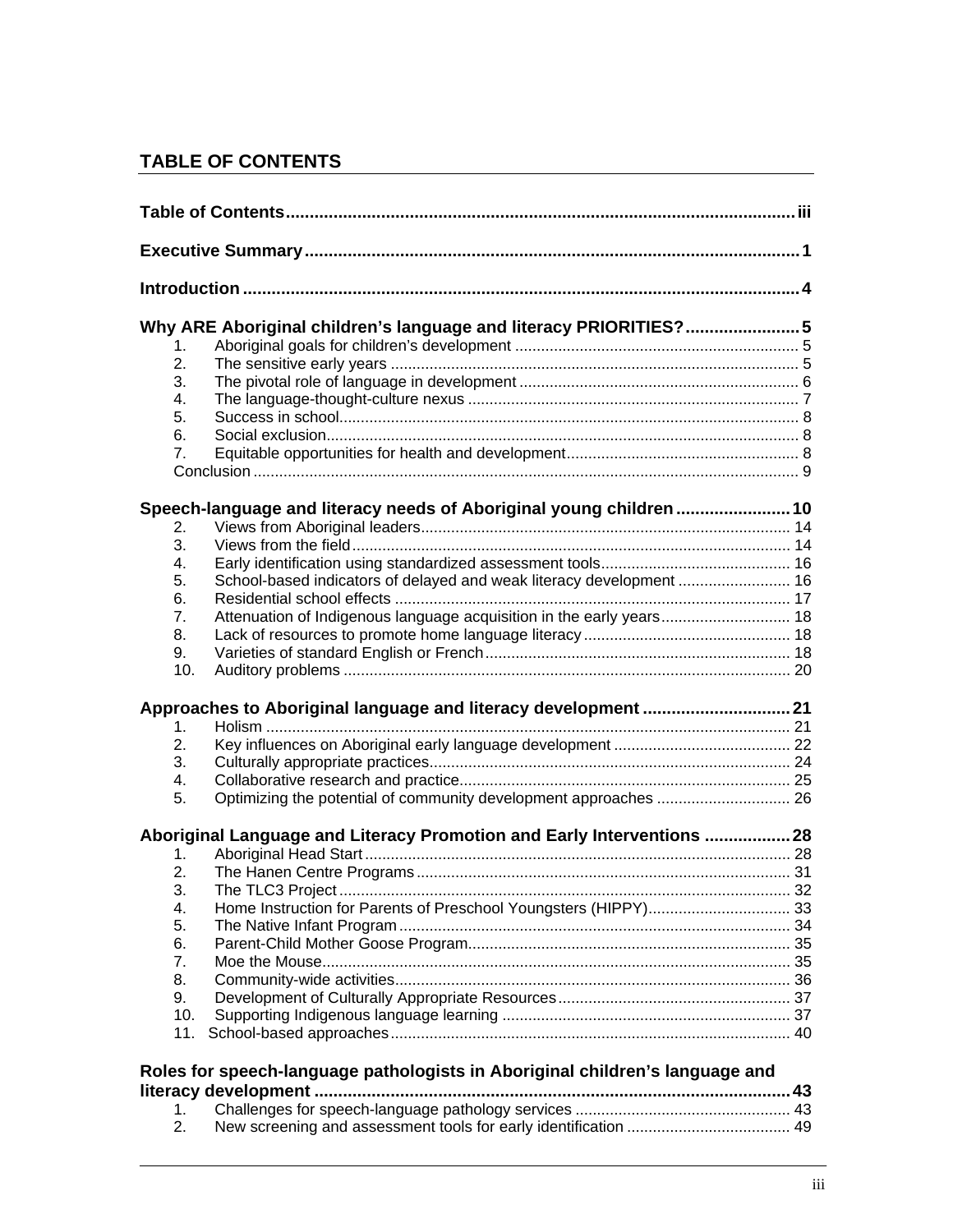| 2. |  |
|----|--|
|    |  |
| 4. |  |
|    |  |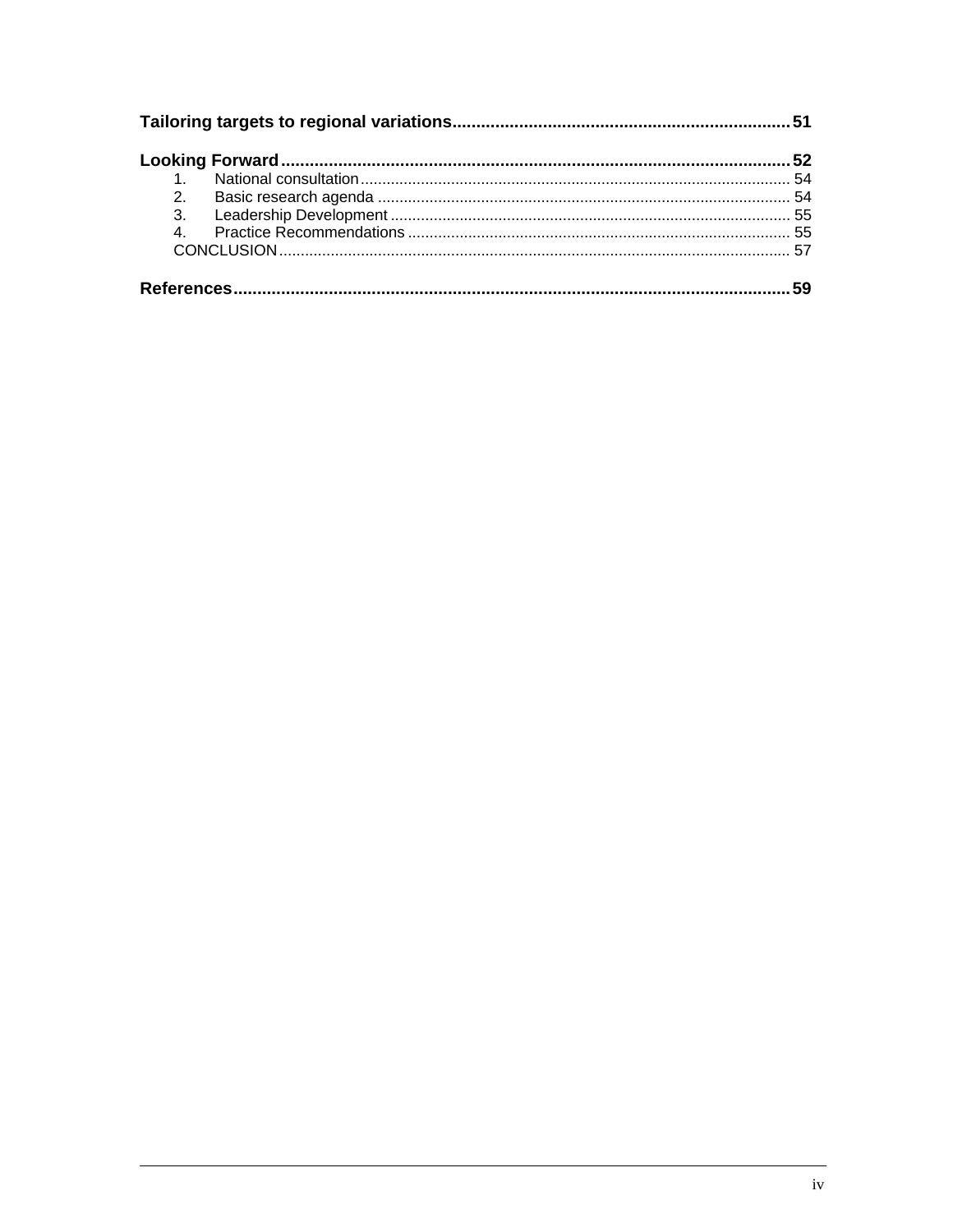### **Aboriginal young children's language and literacy development: Progress, Promising Practices, and Needs\***

#### **Jessica Ball, M.P.H. Ph.D.**

Aboriginal children's language and literacy environments and developing language and literacy skills are unique in many ways compared to non-Aboriginal children. While there are commonalities in the biological unfolding of language and literacy capacities across all children, the cultural nature of development, as well as variations in access to supports and services, call for a focused consideration of the needs of Aboriginal children and of approaches to supporting their children's language and literacy.

Giving children the best start in life is one of the most important investments we can make. Research shows that early childhood is the developmental stage with the greatest long-term impact on quality of life. Language develops rapidly from infancy throughout the preschool years. Language delays and difficulties are best prevented and addressed during these early years.

This report summarizes what is known about language and literacy development of Aboriginal children under six years old living in Canada. As well, the report characterizes some of the views on this topic expressed by Aboriginal leaders, parents, Elders, and early childhood educators, as well as by speech-language pathologists who have worked with Aboriginal children in Canada. Research selected for review to inform this report did not include the availability, nature, or impacts of programs for school-aged children or adults, such as basic education, reading recovery, bilingual education, adult literacy, or Indigenous language instruction or immersion. Also, given the rapid development of speech and language in the early years as the foundation for emerging literacy, this report focuses more on speech-language development than on literacy.

The review for this report set out to identify published, peer reviewed, systematic research documenting speech-language trajectories, difficulties, and secondary problems among Aboriginal young children, and controlled research studies of speech-language promotion and early interventions delivered to Aboriginal children or families. Perhaps surprisingly, this search yielded no published studies fitting these descriptions. In the absence of published research evidence, the review draws upon selected demographic data and a variety of informal sources. These include "gray literature" (e.g., unpublished agency, government, or community reports),

\*This report was prepared for the Canadian Language and Literacy Research Network (CLLRNet) to inform the development of a national language and literacy strategy. Views expressed are those of the author and do not necessarily represent the policies, priorities or perspectives of CLLRNet. The author thanks Carrie Gillon, Ph.D., for assistance in ferreting out and assessing Canadian sources reviewed here.

\_\_\_\_\_\_\_\_\_\_\_\_\_\_\_\_\_\_\_\_\_\_\_\_\_\_\_\_\_\_\_\_\_\_\_\_\_\_\_\_\_\_\_\_\_\_\_\_\_\_\_\_\_\_\_\_\_\_\_\_\_\_\_\_\_\_\_\_\_\_\_\_\_\_\_\_\_\_\_\_\_\_\_\_\_\_\_\_\_\_\_\_\_\_\_\_\_\_\_\_\_\_\_\_\_\_\_

© Jessica Ball, 2007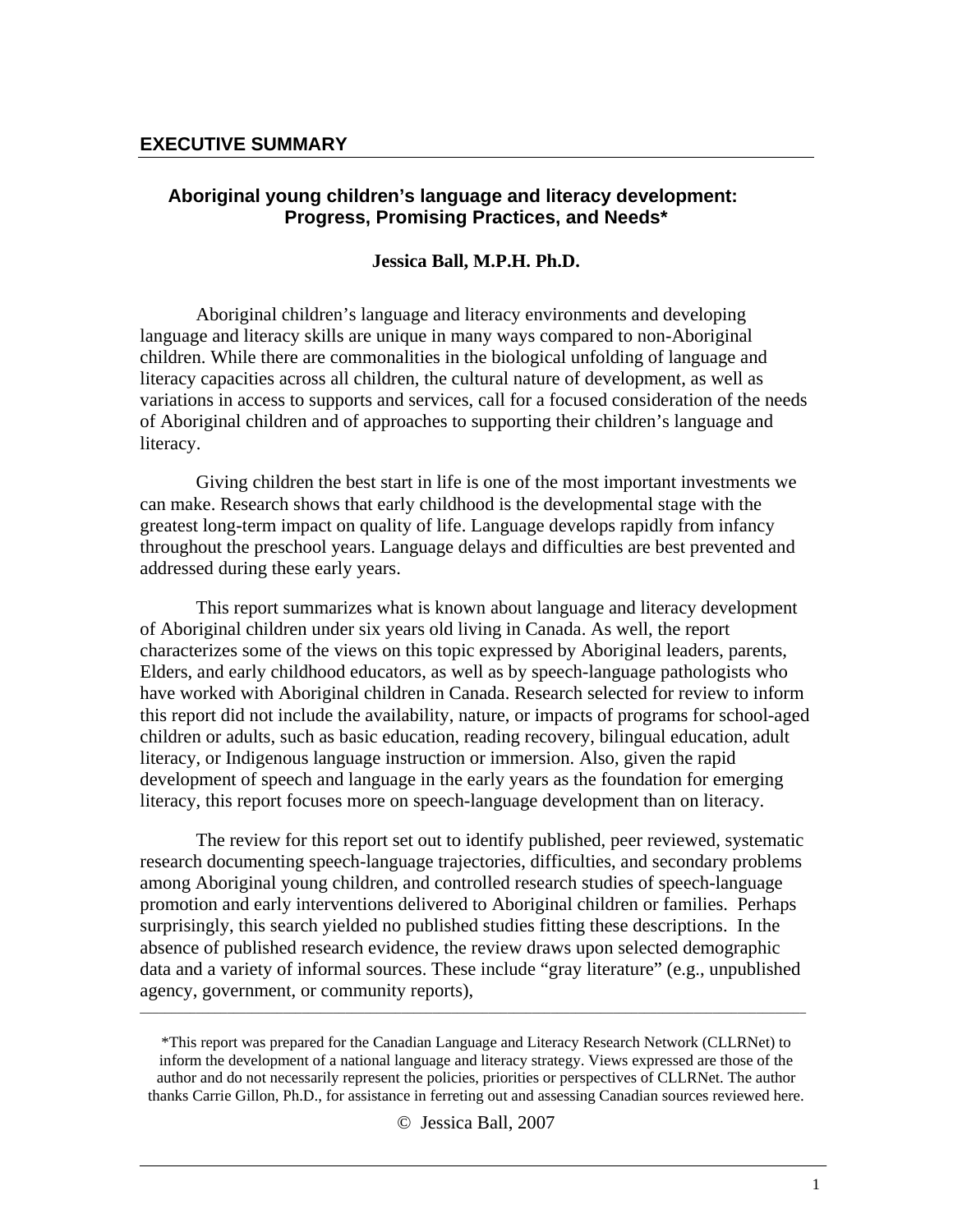consultations with scholars and community-based leaders working on Aboriginal children's speech-language and/or literacy, anecdotal reports gleaned from Aboriginal child care conferences, and research that is pertinent to but not specifically on Aboriginal early language or literacy.

Throughout anecdotal and informal reports is an over-riding concern that the nature and provision of language learning environments in Aboriginal children's home and community settings should be culturally and linguistically congruent with the goals of Aboriginal parents for their children's development. Given the important roles of language in securing Aboriginal children's cultural identity and their connections with family, community, and spiritual life, new approaches to culturally-appropriate supports are needed.

A funded program of research is urgently needed to learn more about the language and literacy development needs of Aboriginal children and how best to support Aboriginal children's primary caregivers (e.g., parents, grandparents, foster parents) to promote optimal outcomes. As well, research is needed to create relevant content and effective pedagogy for pre-service and in-service education for secondary caregivers (e.g., early childhood educators) and specialists (e.g., speech-language pathologists, librarians, physicians, pediatric epidemiologists, and psychometricians) who do not necessarily subscribe to the same developmental goals or service approaches as do Aboriginal primary caregivers. Screening and diagnostic tools need to be adapted and validated with Aboriginal children, ensuring in particular that differences in home dialects of English or French are not mistakenly interpreted as speech-language deficits or disorders. Programs intended for Aboriginal children need to reflect, reproduce and enhance the diverse cultures and languages of Aboriginal families and communities in Canada.

This review provides a rationale for research and development that will inform implementation and evaluation of community-based, collaborative, culturally-fitting approaches aimed at enhancing environments for Aboriginal children's language and literacy development within the context of their families. Given the importance of early language development for social inclusion, cultural identity, cognitive development, school readiness and educational achievement, new investments of federal funds are needed for a national strategy to support Aboriginal early language and literacy. This strategy would include:

- regional and national networking and leadership development specifically for those working in the area of Aboriginal early language and literacy through virtual and face-to-face conferencing;
- development, delivery and evaluation of post-secondary training curricula to extend the capacity of Aboriginal early childhood practitioners to promote children's language and literacy development in child care and early learning programs, home visits, and other programs;
- development, delivery and evaluation of post-graduate (pre-service) training curricula and professional development (in-service) training curriculum to better prepare teachers and speech-language pathologists to work effectively with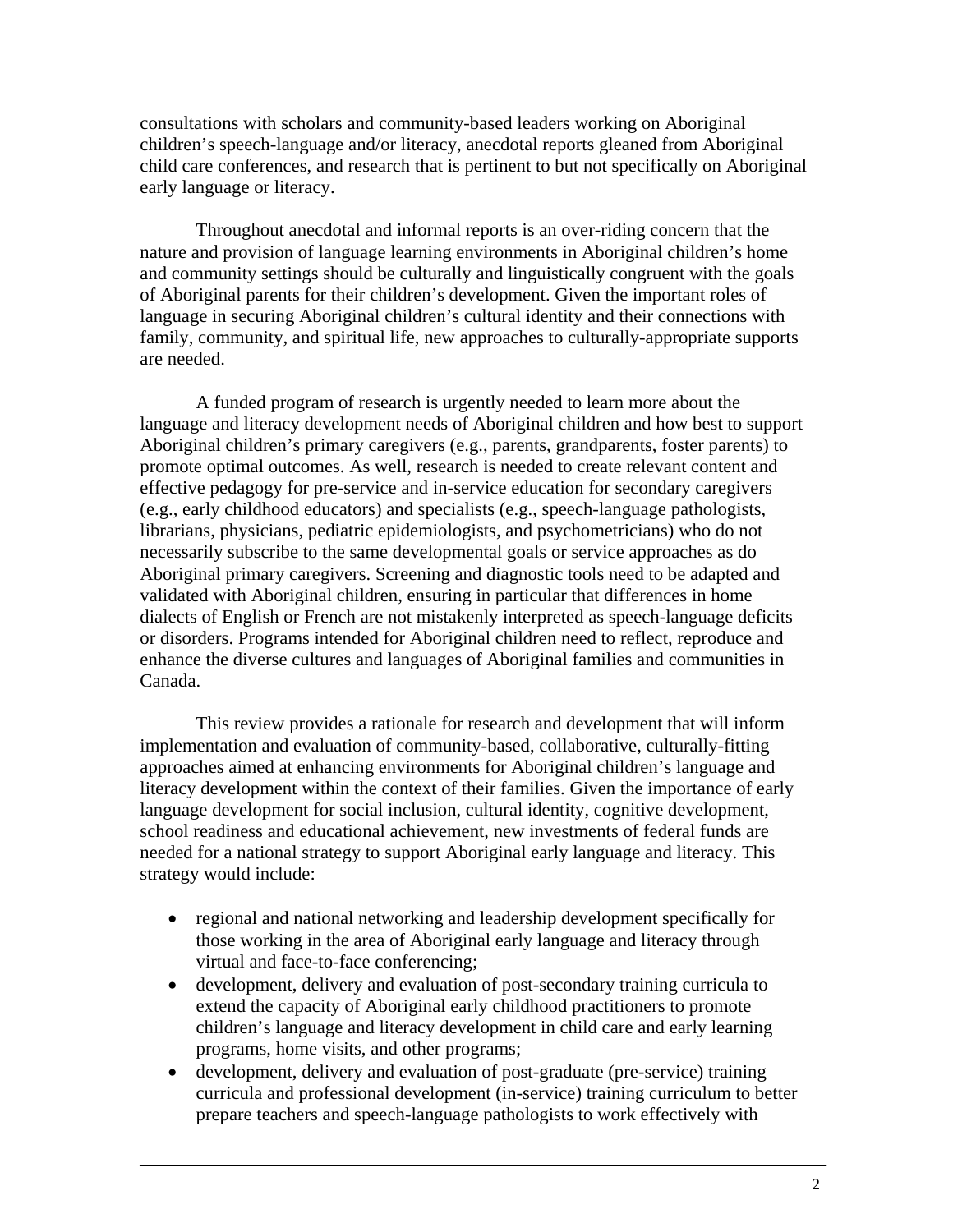Aboriginal children, families, programs and communities;

- community-based development, piloting, and ongoing delivery of communityfitting events and programs involving multi-generational family interactions that promote and enrich children's speech-language and literacy development (e.g., story-telling circles, family play and drama, singing groups);
- community- and consortium-based production of culturally-specific language and literacy resources for teaching Indigenous languages (e.g., digital video and audio recordings of local stories and songs, books, posters);
- community-university research partnerships to:
	- develop culturally appropriate speech-language and literacy assessment tools;
	- establish community, regional and national data bases for monitoring progress;
	- evaluate pilot training programs, workshops, and early childhood program strategies; and
	- to disseminate knowledge about new and promising practices.

Investments in these initiatives would yield new knowledge and a potentially effective system of supports driven by Aboriginal community agenda and organizations. Partnerships across Aboriginal organizations, Centres of Excellence, post-secondary institutions, and sectors including health, education, and child care would support the development of new resources, capacity, and program strategies. Support for Aboriginal early language and literacy facilitation can be expected to:

- reduce high rates of referral for speech-language diagnosis and therapy with their attendant high costs, long wait times, and dependencies on external supports;
- reduce high rates of diversion of Aboriginal children at school-entry to special programs for learning support, with their attendant sequelae of social stigma and exclusions;
- counteract prevalent misconstructions of cultural and language differences as communication and parenting deficits;
- promote cultural continuity and self-esteem;
- help to retain endangered Indigenous languages;
- ameliorate the social exclusion of Aboriginal children from the fabric of Canadian society.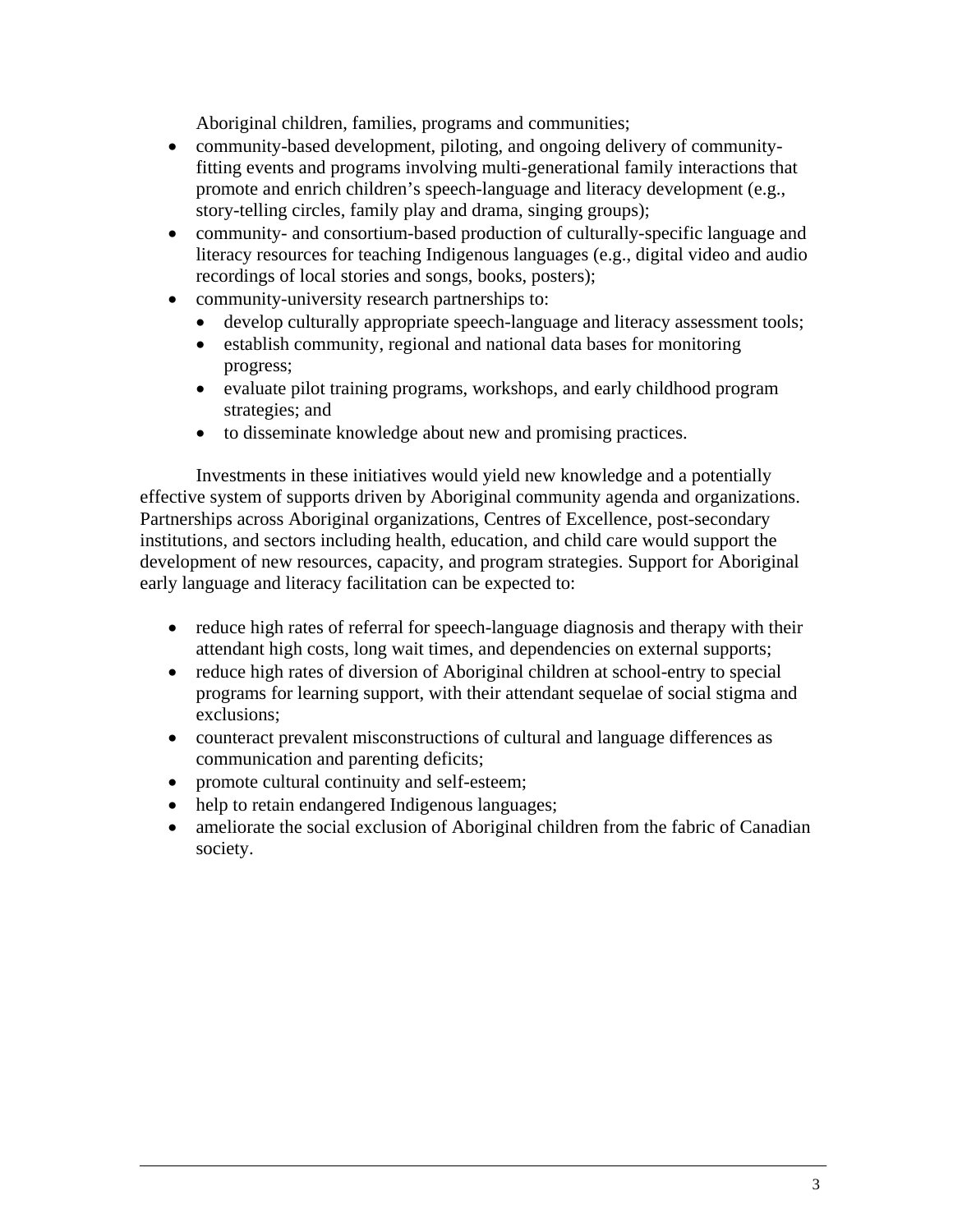#### **INTRODUCTION**

 $\overline{a}$ 

Aboriginal community representatives, practitioners, and investigators have vocalized the need for a planned and supported national strategy to support Aboriginal young children's language and literacy. Their call includes services to address speechlanguage difficulties before children start school and resources for Indigenous language acquisition, delivered within the contexts of children's families and cultural communities (Assembly of First Nations, 1988; Royal Commission on Aboriginal Peoples, 1996). This report focuses on language and literacy development of Aboriginal children from birth to five years of age, before they enter formal schooling. The report does not examine the availability, nature, or impacts of school-based programs.

The review for this report set out to synthesize what is known through research in Canada about: (a) why it is important to ensure Aboriginal children's potential for speechlanguage and literacy; (b) Aboriginal children's needs for strategic interventions to address challenges for their language and literacy development; and (c) impacts of early childhood programs, parent-skills training, and speech-language interventions delivered to Aboriginal children and caregivers to promote optimal language and literacy outcomes.

While it is widely acknowledged that there are gaps in knowledge about Aboriginal children's development and the prevalence of speech-language difficulties, it was unexpected that the search for sources to review for this report would yield virtually no peer-reviewed, research-based publications on this topic.<sup>1</sup> No published, peer-reviewed, community-level needs assessments were found. No published controlled studies were found that measured the impacts or identified the effective components of early language or literacy promotion or intervention programs delivered to Aboriginal children or their primary caregivers. The informal, localized, and fragmented nature of knowledge in this area may be explained by the unique living circumstances, jurisdictional divisions, and general marginalization of Aboriginal peoples. These factors are complicated by perennial challenges of cross-cultural research and rapidly changing frameworks for Indigenous research ethics and methods.

This report identifies some of the most glaring gaps in knowledge. Guidelines for innovating new approaches to practice are offered, based largely on anecdotal reports from practitioners in the field and from descriptive reports of community-level efforts scattered in the gray literature. Priorities for research and capacity development are suggested. The report is intended to inform decisions about investments in research, training, resource development, and service delivery. It provides a rationale for federal investments in primarily family-centred, community-based approaches to support primary caregivers, early learning and child care programs, and speech-language pathologists to respond to Aboriginal parents' goals and to meet Aboriginal children's needs for optimal language and literacy development as a foundation for success in school and later life.

 $<sup>1</sup>$  A more extensive literature informed by research involving Indigenous children is available in the United</sup> States, Australia, and Aotearoa/New Zealand. However, there are unique features of the landscape of policies, programs, and circumstances affecting environments for development of Aboriginal children in Canada. Therefore, the search for information for the current review focused on domestic sources.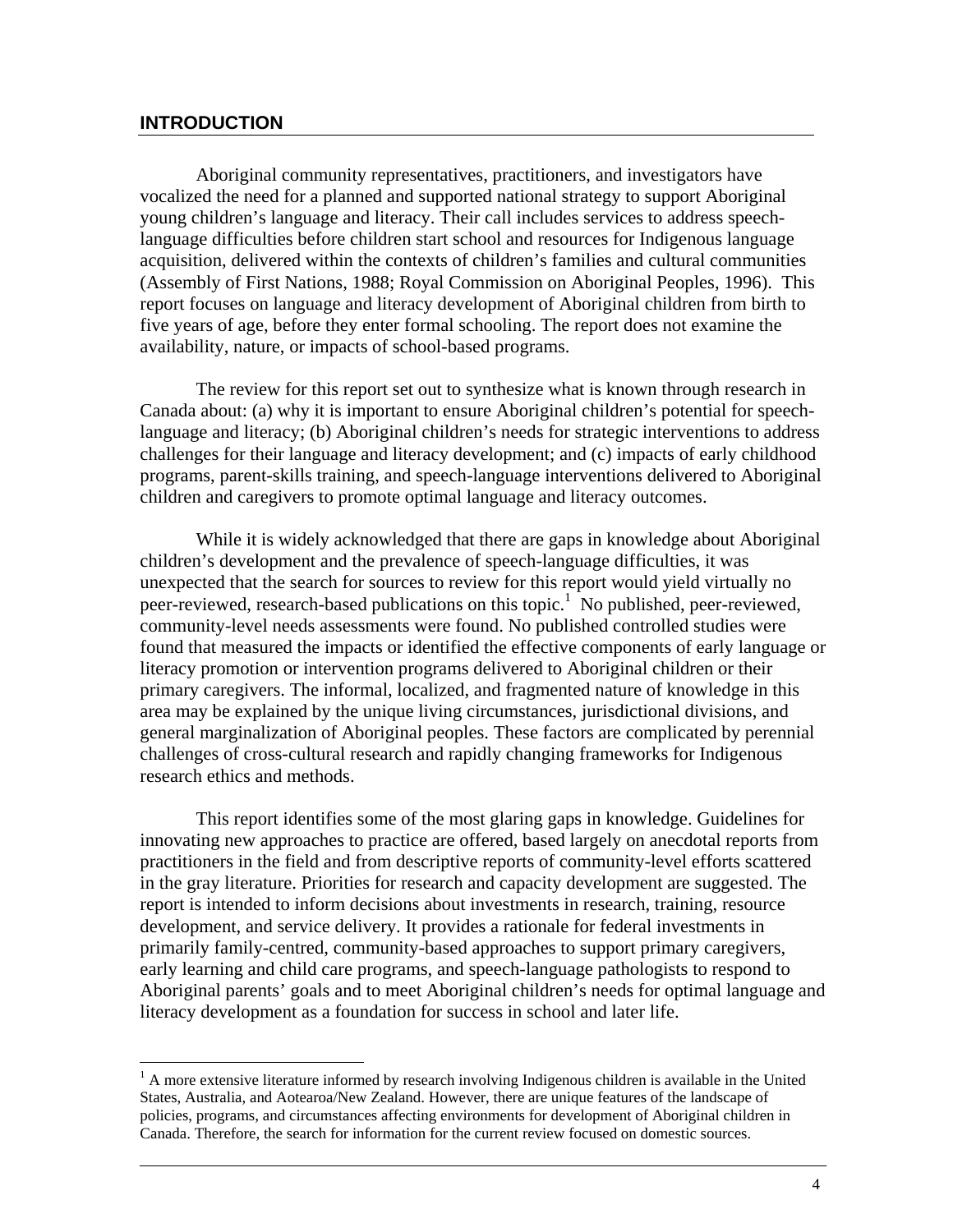## **1. Aboriginal goals for children's development**

Aboriginal leaders and communities in Canada are prioritizing programs of support in the early years as a way of ensuring:

- optimal child development;
- pride and competence in traditional culture and language; and
- a strong foundation for psychosocial well-being and economic prosperity.

*"Our recommendations emphasize the importance of protecting children through culturally-appropriate services, by attending to maternal and child health, by providing appropriate early childhood education, and by making high quality child care available, all with the objective of complementing the family's role in nurturing young children"* (Royal Commission on Aboriginal Peoples, 1996, Vol. 5, Ch. 1, s4.1).

The importance of early language development is well understood among Aboriginal parents, Elders, and leaders in Canada (Battiste, 2000; Hebert, 2000). Aboriginal community leaders are looking for resources to support parents, early learning and child care providers and teachers. They are seeking strategies that avoid dependencies on professional services that are driven by goals and norms for evaluating outcomes derived only from European-heritage expectations for children's development. As part of this agenda, Aboriginal leaders have argued strongly that ways must be found to ensure that Aboriginal families' goals for their children's development drive government and agency agendas and determines the allocation of resources for the development of community capacity and for Aboriginal children (Assembly of First Nations, 1988; Hughes, 1990).

# **2. The sensitive early years**

 The period from birth to 60 months of age is the most sensitive time for language development and the most opportune time to promote language learning and to intervene to remediate difficulties (Owens, 2001; Wells, 1985). While research shows that communication capacities continue to develop during middle childhood and beyond, and older children can benefit from language promotion and intervention programs, the most advantageous time to stimulate language development starts at birth (Pinker, 1984). Decades of research in neuroscience, developmental psychology, and economics have produced voluminous evidence showing that early interventions supporting the development of disadvantaged children have much higher returns than later interventions after children have started formal schooling (Heckman, 2006; Tremblay, Barr, & Peters, 2006).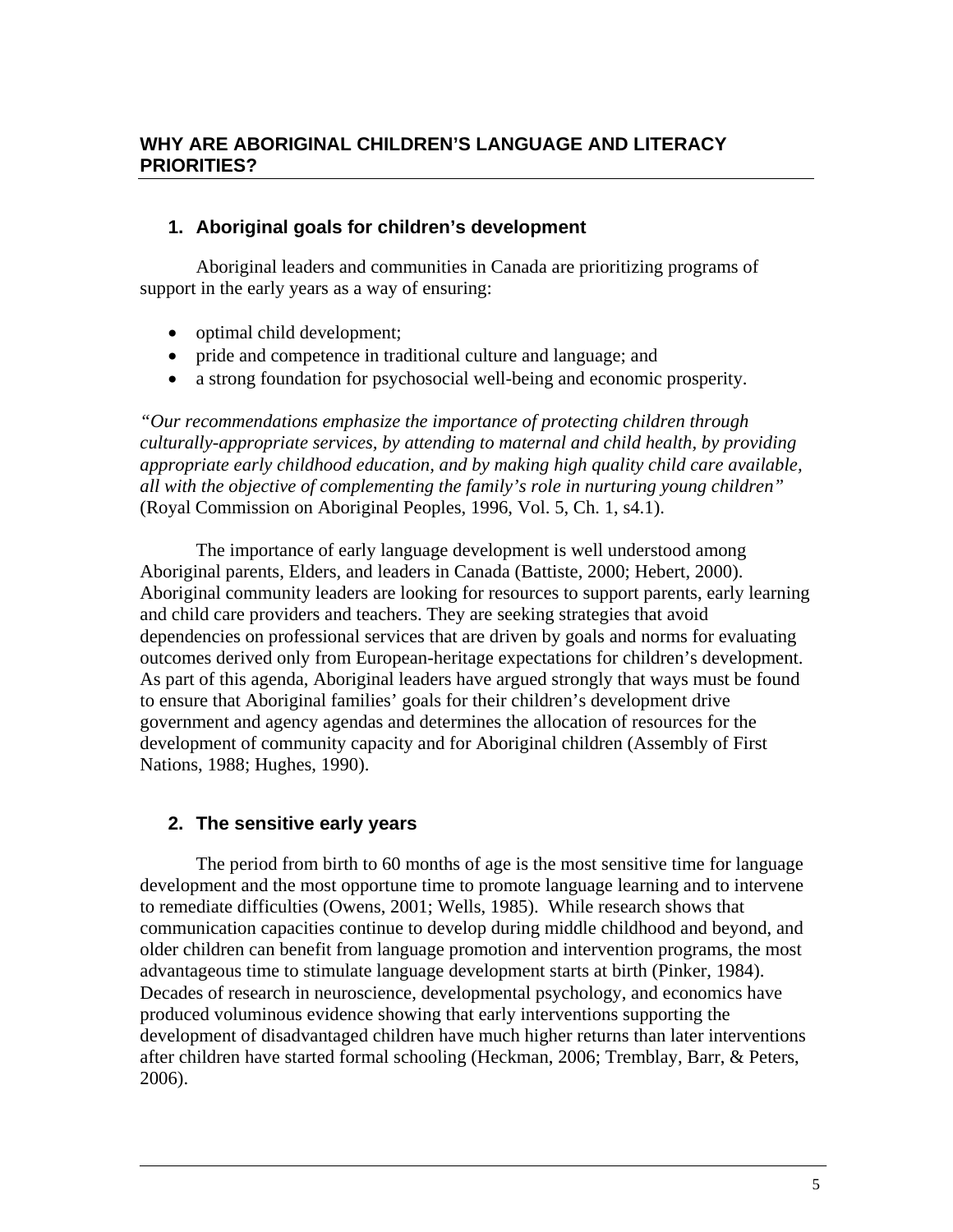### **3. The pivotal role of language in development**

 Research has shown that speech-language skills play a role in nearly all developmental outcomes (Figure 1). Language is central to how children gain access to cultural knowledge and learn to participate and grow within their cultures (Blank, Rose, & Berlin, 1978; Heath, 1983). Linguistic, cognitive, social, and emotional competencies are interdependent. Early language learning contributes in primary ways to learning in all other domains, and makes learning at later ages more efficient and therefore easier, selfreinforcing, and more likely to continue (Shonkoff & Phillips, 2000). For example, studies show how children use language to improve memory (Myers & Permutter, 1978), guide perception (Stiles-Davis, Tada, & Whipple, 1990), build number concepts (Saxe, 1979), solve problems (Kohlberg, Yaeger, & Hjertholm, 1968) and discover social categories (Rice & Kemper, 1984). Preschoolers who speak clearly and communicate their ideas more effectively are better able to sustain bouts of play with other children (Guralnick, Connor, Hammond, Gottman, & Kinnish, 1996). Even before children enter school, weak language skills are associated with, and over time appear to exacerbate, behaviour and attention problems (Arnold, 1997; Hinshaw, 1992; Morrison, Mantzicopoulos & Carte, 1989). Language proficiency in childhood has been shown to be the best predictor of future cognitive performance in children (Capute, 1987).

#### *Figure 1*  **The foundational role of speech-language proficiency.**



With regards to literacy, most researchers view reading and writing, including spelling, as reliant on oral language skills (Brady & Shankweiler, 1991; Catts & Kamhi, 1999; Dickinson & Beals, 1994; Dickinson & Tabors, 2001; Gerber, 1993; Kavanaugh & Mattingly, 1972). Delayed language development often leads to low literacy (Catts, Fey, Zhang, & Tomblin, 1999; Curran, 2005; Gillon, 2005). But perhaps the most useful way to think about literacy in relation to Aboriginal young children and their families is with reference to the concept of 'multiliteracies', elaborated by the New London Group (Cazden, Cope, Fairclough, Gee, Cress, Luke, Luke, Michaels, & Nakata, 1996). Expanding beyond the view of literacy portrayed by traditional language-based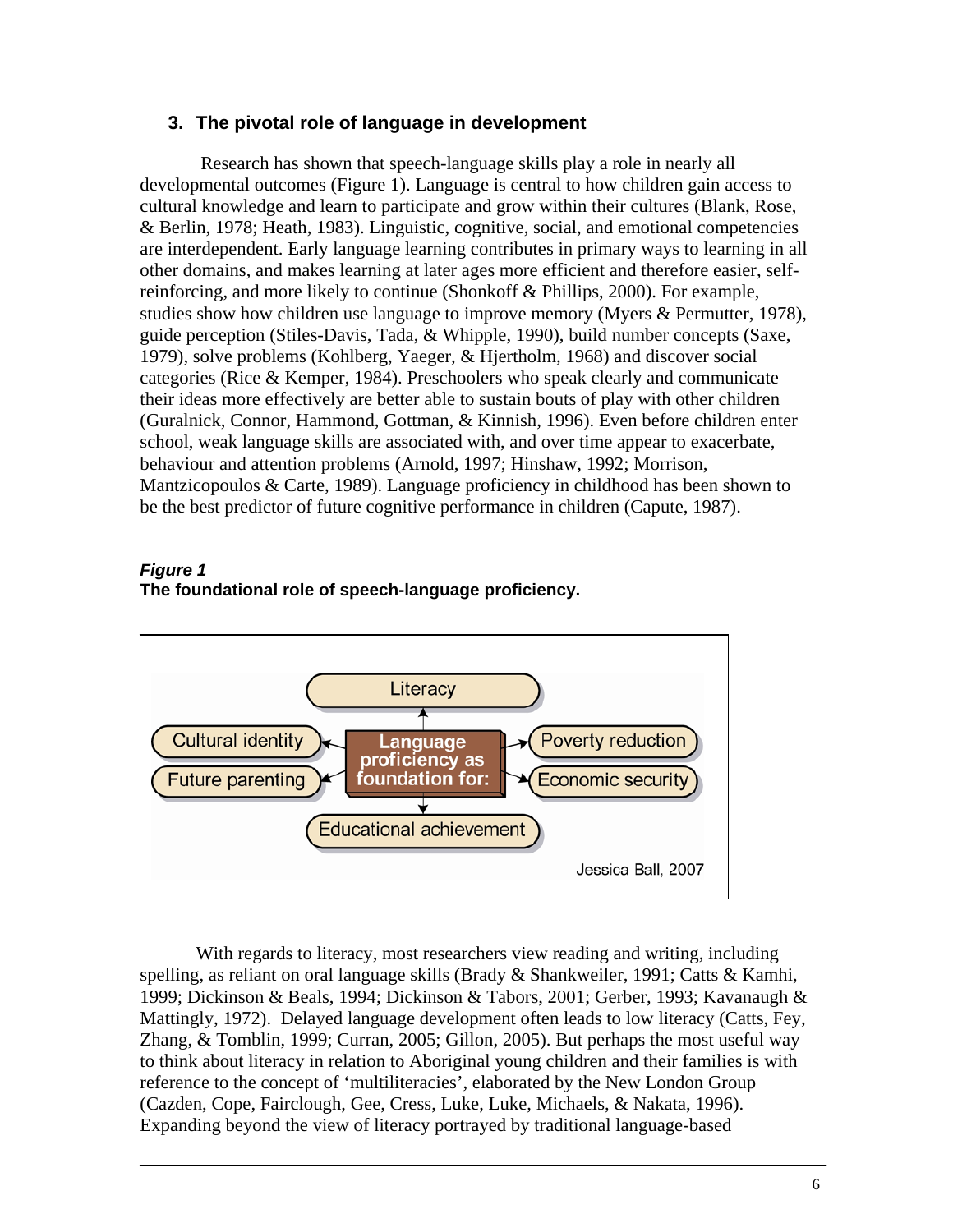approaches, this group draws attention to multiple channels of communication and many domains of literacy, including: acquiring culturally-based meanings of symbols in the physical environment; reading social cues; and constructing meaning from written symbols. Conceptualizing and investigating the development of multiliteracies may be particularly important with reference to supporting Aboriginal parents' and Elders' goals for children's development, which often encompass learning to 'read' the signs and symbols on the land in order to subsist on the land, to regulate community life according to changes of seasons, and to participate in collective cultural activities (Ball & Lewis, 2006).

#### **4. The language-thought-culture nexus**

Language, thought, and culture are inextricably bound. Language and the way we use it are passed down through previous generations within our respective cultural communities. Linguists agree that language shapes the way people perceive the world as well as how people describe it (Heath, 1983; Nevins, 2004). Much of our thinking is done in words and communication using language enables us to develop intersubjective understandings (Toma & Wertsch, 2003). Conversely, culture is embodied, in part, in the words we use and how we use them (Bruner, 1975).

Learning the language(s) of one's family and cultural community has been associated with developing a cohesive cultural identity. For Aboriginal children in Canada, this identity incorporates a sense of oneself in relation to the land, to traditional knowledge, and to Elders (Battiste, 2000; Norris, 2006). A task force on Aboriginal languages and cultures in Canada summarized their consultations across Canada: *"Many stated that the ability to speak one's own language helps people to understand who they are in relation to themselves, their families, and their communities, and to Creation itself"* (Canadian Heritage, 2005, iv). Aboriginal patterns and values relating to language development and use (e.g., Indigenous home language, Aboriginal dialect, variations of English or French) are at the heart of how Aboriginal peoples embody cultural values (Fishman, 1996; Kirkness, 2002). Fluent speakers of Aboriginal languages believe that without their languages, their cultures will be lost, because it is impossible to translate the deeper meanings of words and concepts into the languages of other cultures (Ermine, 1998). This concern has frequently been expressed by First Nations Elders, observing that younger generations know little of the language of their ancestors, other than perhaps a few ceremonial prayers and songs (Royal Commission on Aboriginal People, 1996). Aboriginal children are increasingly likely to learn their Aboriginal language as a second rather than as a first language, if at all. Supporting opportunities for Aboriginal children to learn their Indigenous language is one powerful way to engender their cultural identity, cultural knowledge, and connectedness with their cultural community (Crystal, 1997; Hebert, 2000; Ignace, 1998).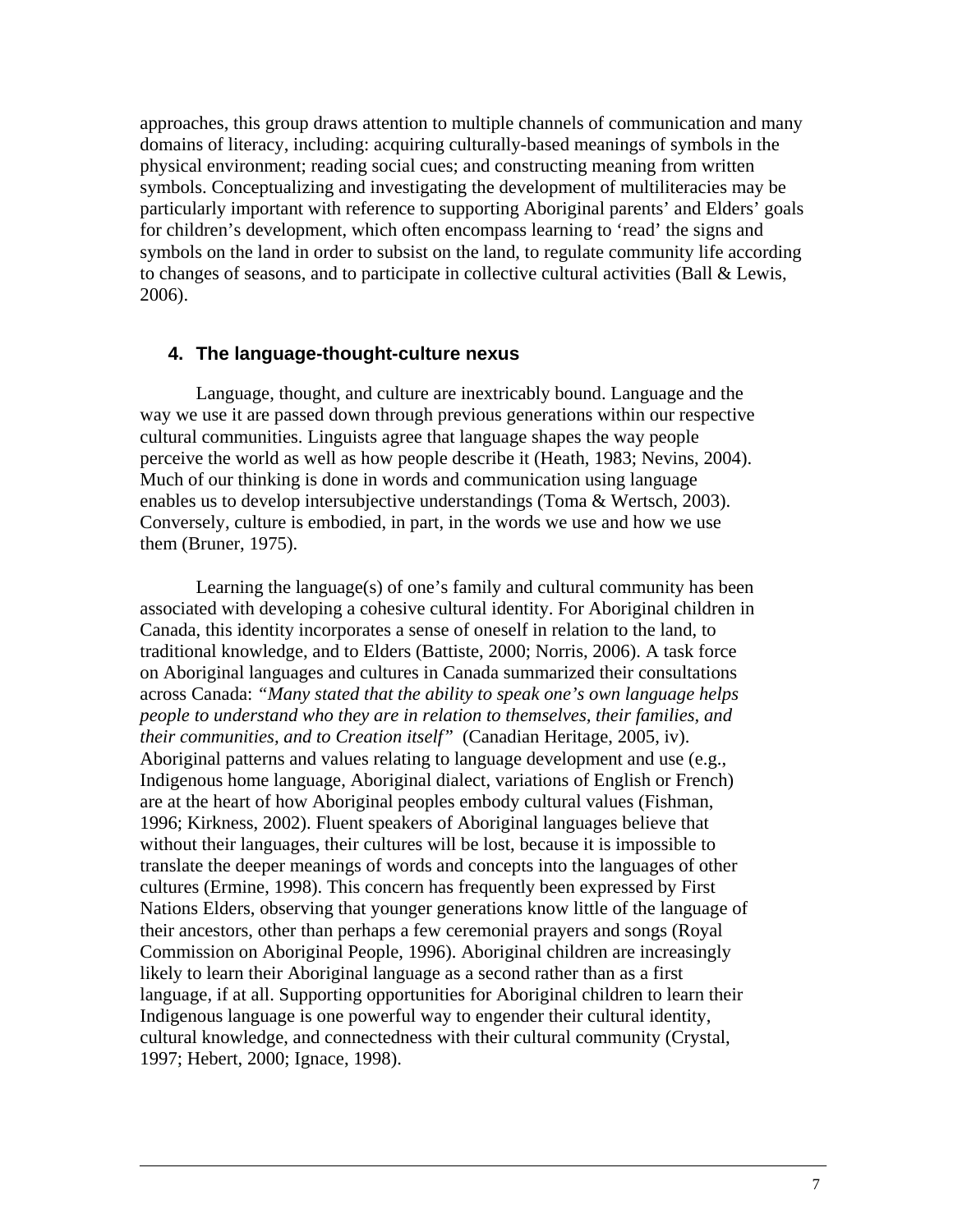#### **5. Success in school**

It is well known that success in school requires vast exposure to, practice with, and proficiency in oral language (Hart & Risley, 1995). Weak language skills in the preschool years are a strong predictor of lower academic achievement, particularly for children in families of low socioeconomic status (Schuele, 2001). Research has shown that lower scores on early literacy tasks at kindergarten entry consistently predict lower academic performance throughout the first three years of formal schooling (Morrison, Griffith, Williamson, & Hardway, 1995; Stevenson, Parker, Wilkinson, Hegion, & Fish, 1976) and later in life (Canada Council on Learning, 2007). Early interventions to increase language proficiency can significantly increase later success in school (Campbell & Ramey, 1994).

## **6. Social exclusion**

 Social exclusion is a result of many interacting forces and it is manifested in multiple, inter-linked problems. Integrative theories of children's development (e.g., Coll, Lamberty, Jenkins, McAdoo, Crnic, Waskik, & Garcia, 1996) contribute to increasingly differentiated understandings of the ecology of disadvantage. In addition to causal factors including racism, discrimination, and poverty, social exclusion is a result of low levels of attainment in specific areas of development including speech, language, and literacy. Higher levels of language proficiency can increase the probability of school success, opportunities for employment, and economic security (Bird & Akerman, 2005).

As Battiste (2000) and other Aboriginal scholars have long argued, the sustained social exclusion of Aboriginal children in Canada has been achieved through colonial policies that have stripped away Aboriginal title to traditional territories and excluded Aboriginal histories, cultures, and languages from public school curricula. Reducing social exclusion through language and literacy initiatives will require new approaches (Hebert, 2000). Rather than being based on an assumption that European-heritage languages and literacies are normative and ideal, new approaches must be based on an assumption that Aboriginal languages and Aboriginal varieties of English or French, literacies, parenting styles, and pedagogies are equally valid and useful for promoting optimal developmental outcomes.

## **7. Equitable opportunities for health and development**

 A basic value in Canada is that, regardless of where children live in this country, and regardless of their ethnicity, programs for promoting their optimal development should be accessible, available, and linguistically and culturally appropriate to them (Canadian Centre for Justice, 2001). It is generally believed, though not well documented, that Aboriginal children are especially at risk for language delays that can harm their prospects for good jobs and a healthy life (Canada Council on Learning, 2007). The Standing Committee on Human Resources Development and the Status of Persons with Disabilities (2003) has summarized reports indicating that a significant proportion of Aboriginal infants and young children have special needs. Many programs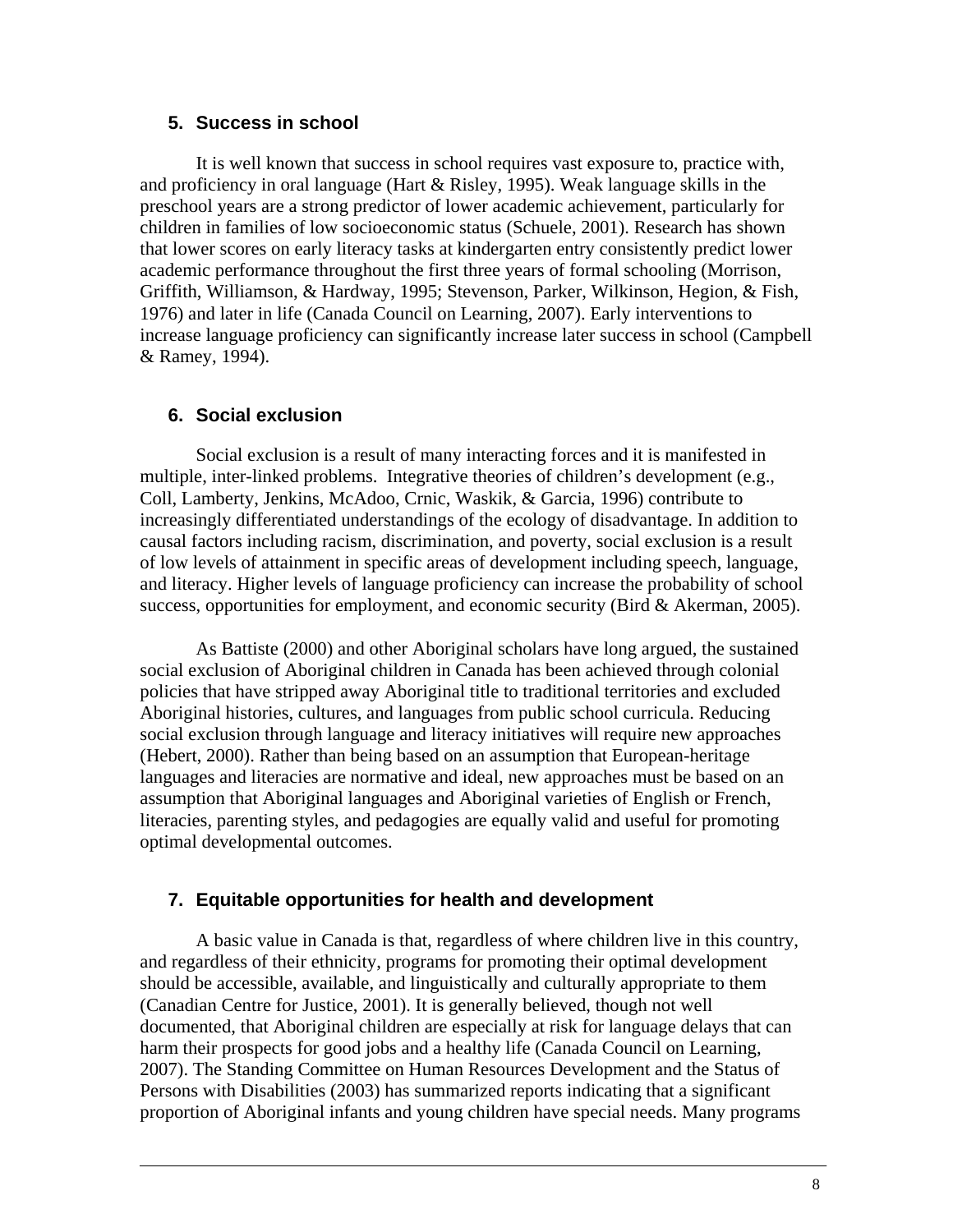for children who are considered to be at risk and for children known to need extra supports are available in Canada. Some of these are aimed at decreasing the risk for speech-language disorders, associated learning disabilities, mental health problems, school failure, and other developmental difficulties. However, it is widely acknowledged that programs for children with special needs are least accessible to children and families living in rural, remote and northern communities, where many Aboriginal children live (deLeeuw, Fiske, & Greenwood, 2002).

### **Conclusion**

 Improving developmental outcomes for Aboriginal children should be a priority of the federal government. This goal will require a large-scale and sustained effort on many fronts. Providing equitable resources and supports for Aboriginal children to maximize their full potential for language and literacy is one important component of a multi-pronged effort.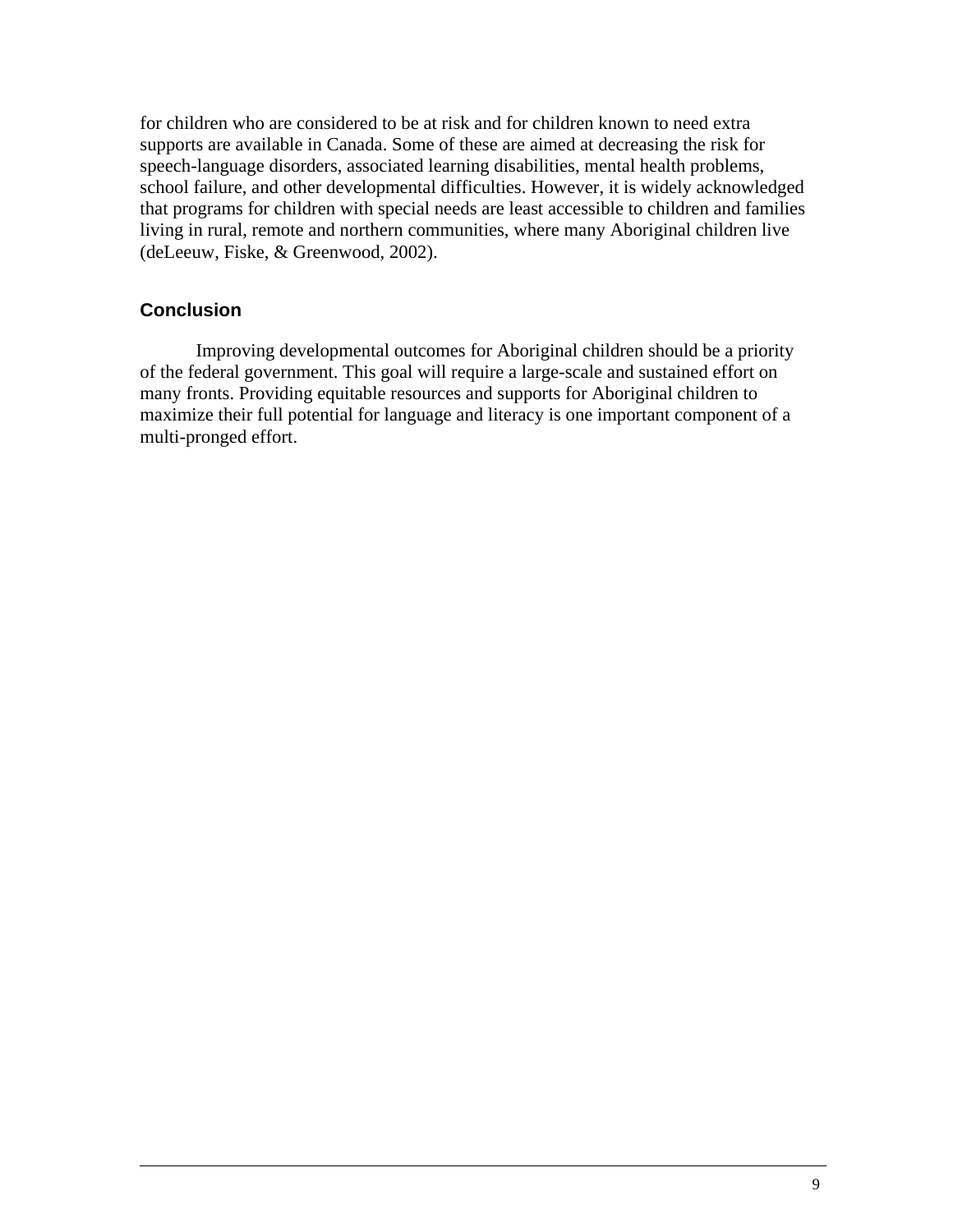# **SPEECH-LANGUAGE AND LITERACY NEEDS OF ABORIGINAL YOUNG CHILDREN**

Canada lacks a national system for monitoring children's health and development.<sup>2</sup> Thus, there are no population-based data to characterize trends in Aboriginal children's speech-language development or emerging literacy skills, or for estimating the prevalence, nature, or geographic distribution of speech-language or literacy delays, difficulties, or other needs.<sup>3</sup> Nor are there provincial or territorial population-based data on speech-language or literacy development or diagnoses among Aboriginal children. In addition to factors related to political will and the lack of a national monitoring system, there are several other reasons for the lack of substantial evidence of Aboriginal children's language and literacy development in Canada.

- Many Aboriginal young children are not seen by developmental specialists (e.g., infant development consultants, child care practitioners, speech-language pathologists, pediatricians).
- Speech-language services are extremely limited for children living on-reserve: Speech and language assessment and treatment is not covered by Health Canada, Department of Indian and Inuit Health Services Branch as these services are not a 'non-insured health benefit.' Recent changes to Department of Indian Affairs Special Education guidelines has provided First Nations with some funds to cover services to children attending public school, and some few First Nations purchase contract speech and language diagnostic and therapy services using these funds. As a rule, these services are not provided provincially for children living on reserve. 4 Over half of Aboriginal children do not have access to child care programs where their speech-language development could be monitored and difficulties noticed.
- Aboriginal children were not systematically sampled in the two national longitudinal cohort studies of the growth and development of Canadian children and youth (*National Longitudinal Study of Children and Youth* and *Understanding the Early Years*).
- There are no monitoring, screening or diagnostic tools that have been validated for use with Aboriginal children. Screening and assessment tools in current use in Canada have been developed and normed in research involving predominantly

 $\overline{a}$  $2<sup>2</sup>$  The term 'surveillance' has very negative connotative meanings for many people, evoking images of being watched and policed. This term is particularly sensitive for many Aboriginal people who are determined to avoid the kind of surveillance and state-run intervention programs visited upon their children with devastating effects in the past (Ball, 2006). The term developmental monitoring may find wider acceptance.

<sup>&</sup>lt;sup>3</sup> In discourse about Aboriginal children, the term 'special needs' is often contested. Many Aboriginal Elders have emphasized that all children are special and all children have gifts, and they have encouraged inclusion of all children in community-based programs that meet each child's individual needs in order to ensure optimal development of each child's unique strengths. 4

<sup>&</sup>lt;sup>4</sup> It is generally understood that some families move off of reserves specifically in order to obtain provincially funded diagnostic and treatment services as well as early childhood education programs.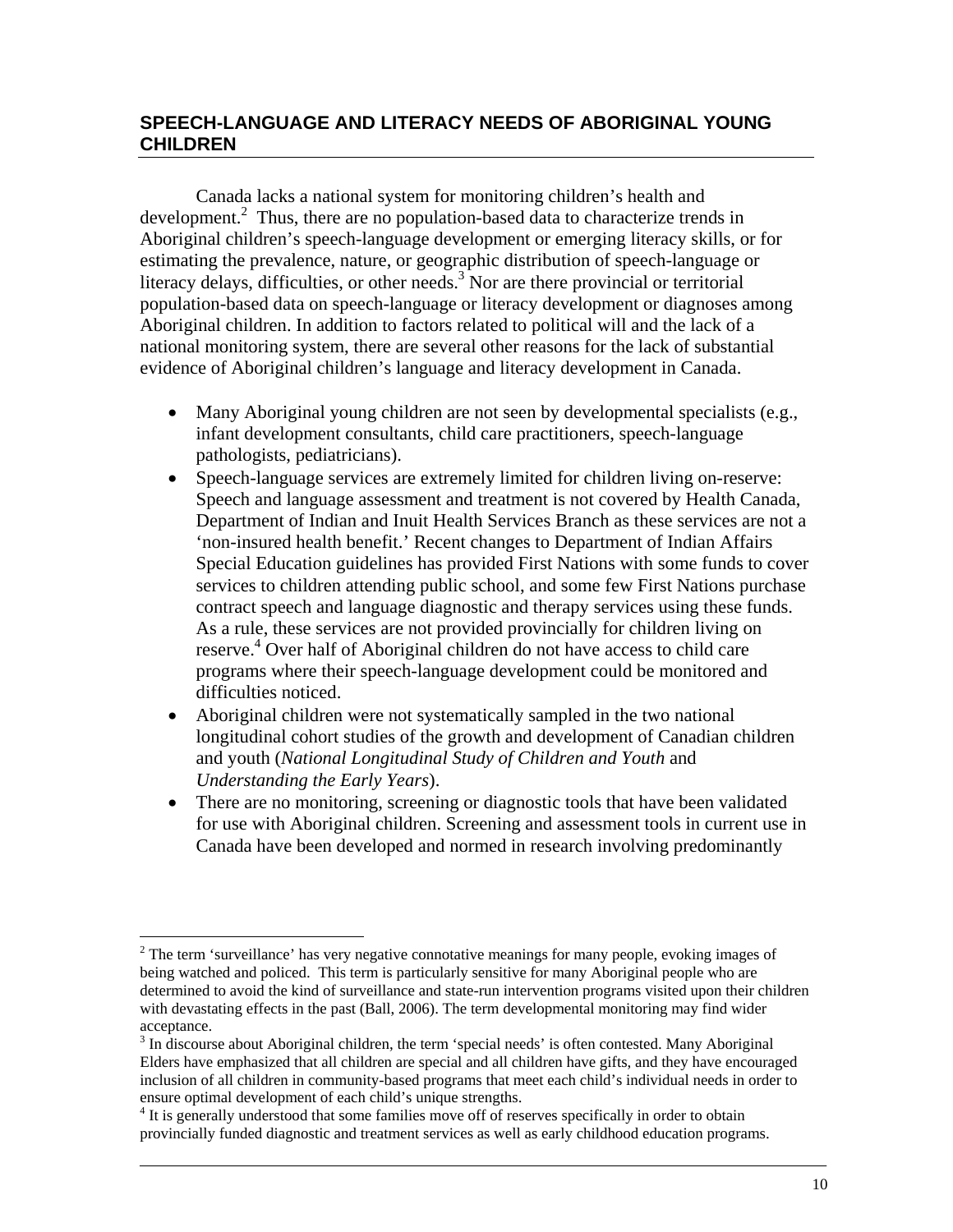children of European-heritage in urban settings with English or French as their first language. $5$ 

## ¾ *A recommendation of this report is for a national child health monitoring system that includes speech-language and auditory functioning.*

In October 2008, policy makers, investigators, and service agencies will have access to data obtained through the Aboriginal Children's Survey conducted by the Aboriginal Statistics Program in Statistics Canada. The parent-report survey tool created for this inaugural, national data collection includes 15 items specifically intended to: establish language development trends; estimate the prevalence of ear infections, speech-language delays and difficulties, and other developmental challenges; and profile the perceived accessibility and frequency of utilization of programs and services for Aboriginal children. Data collection included 13,500 First Nations, Inuit and Métis children aged 6 months to 5 years residing off-reserve (plus a limited sample on-reserve) in every province and territory.

The absence of national or regional epidemiological data necessitates reliance on proxies to gather a picture of the nature and prevalence of challenges and opportunities for Aboriginal families to support their children's language and literacy development. Sources of information considered for this review include:

- Demographic findings
- Views from the field
- Reports on program initiatives involving Aboriginal young children and/or their caregivers.

# **1. Demographic and health indicators**

Demographic data are one source for inferring the need for a focused program of supports to promote language and literacy development among Aboriginal children.

# **Aboriginal population growth**

- Over 1.3 million people in Canada reported having Aboriginal ancestry in the 2001 census conducted by Statistics Canada, including North American Indian, Métis or Inuit heritage (Statistics Canada, 2003). This represents 4.4% of the total population.
- The population of Aboriginal people is growing rapidly.
- The Aboriginal birth rate is currently 1.5 times the birth rate of non-Aboriginal peoples.
- Overall, the population of Aboriginal peoples is younger than non-Aboriginal peoples by about 10 years, with about one-third of people under 14 years of age, and half under 25 years of age.

<sup>&</sup>lt;sup>5</sup>This means that until new assessment tools have been developed, or the validity of existing tools have been established and norms have been gathered, any epidemiological data obtained through 'universal' screening and assessment of Aboriginal children must be interpreted and acted upon with extreme caution.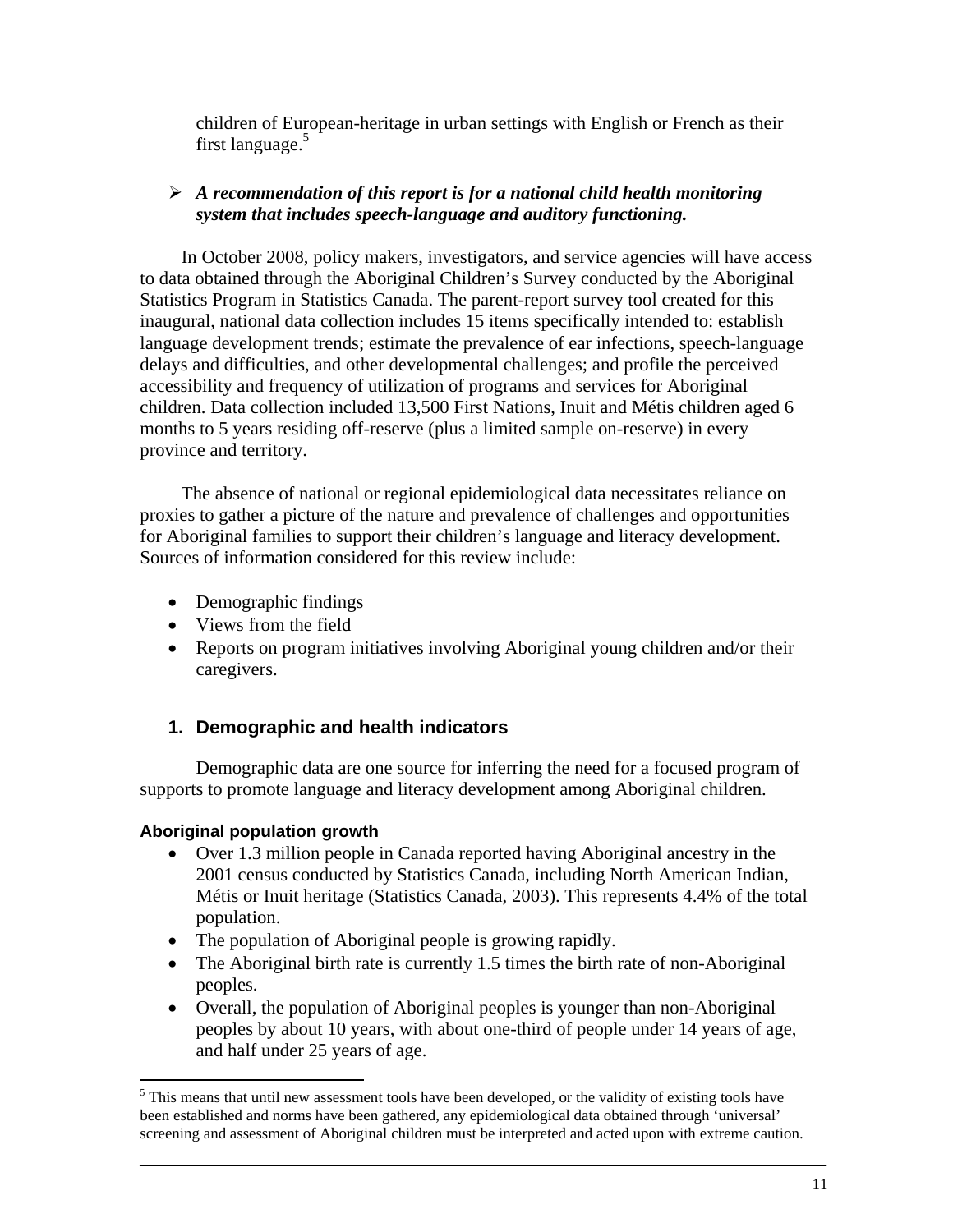- The proportion of Aboriginal peoples under 5 years of age is approximately 70% greater compared to the proportion of non-Aboriginal youngsters.
- Inuit have the youngest age distribution among population groups in Canada.

## **Family life**

While some Aboriginal families are thriving, a large number of Aboriginal families are struggling. Challenges evidenced in the 2001 census include sub-standard housing, low levels of education, low employment, poverty, and geographic isolation, resulting in lack of access to services. In general, children in low-income households are up to twice as likely to have delayed cognitive development and delayed language skills (Canada Council on Learning, 2007). Aboriginal children are also more likely than non-Aboriginal children to live in single-parent households, increasing their likelihood of growing up in poverty (Statistics Canada, 2001).

- Overall, 52.1% of Aboriginal children live below the poverty line, and have the highest rate of poverty compared to other equity groups: visible minority children, and children with disabilities. Aboriginal children are four times more likely to be hungry compared to non-Aboriginal children in Canada.
- There are more adolescent mothers in the Aboriginal than non-Aboriginal population.
- More Aboriginal than non-Aboriginal mothers are single.
- Over 1000 Aboriginal children live in families headed by a single father.
- Among urban-dwelling Aboriginal children, over 50% live in single-parent homes, compared to 17% of non-Aboriginal children living in single-parent homes.
- Aboriginal children are greatly over-represented among children in government care. There are approximately 27,000 Aboriginal children less than 17 years of age currently placed in government care – three times the number enrolled in residential schools at the height of their operations. In some provinces, Aboriginal children out-number non-Aboriginal children in care by a ratio of 8 to 1. The primary cause of child apprehension is neglect, often attributable to extreme poverty, abject housing conditions, and parental substance abuse (First Nations Child and Family Caring Society, 2005).

## **Geographic dispersion**

- Half of Canada's Aboriginal peoples live in urban areas, while half live in rural areas, including about 38% on reserves.
- Aboriginal people in rural areas live in over 800 communities: 77% of rural communities have fewer than 1000 people.

# **Childhood languages**

The 2001 census showed the following distribution of first language spoken by Aboriginal children 0-4 years of age:

- $\bullet$  89.6% English
- 4.7% French
- .6% English and French
- 5.1% Neither English nor French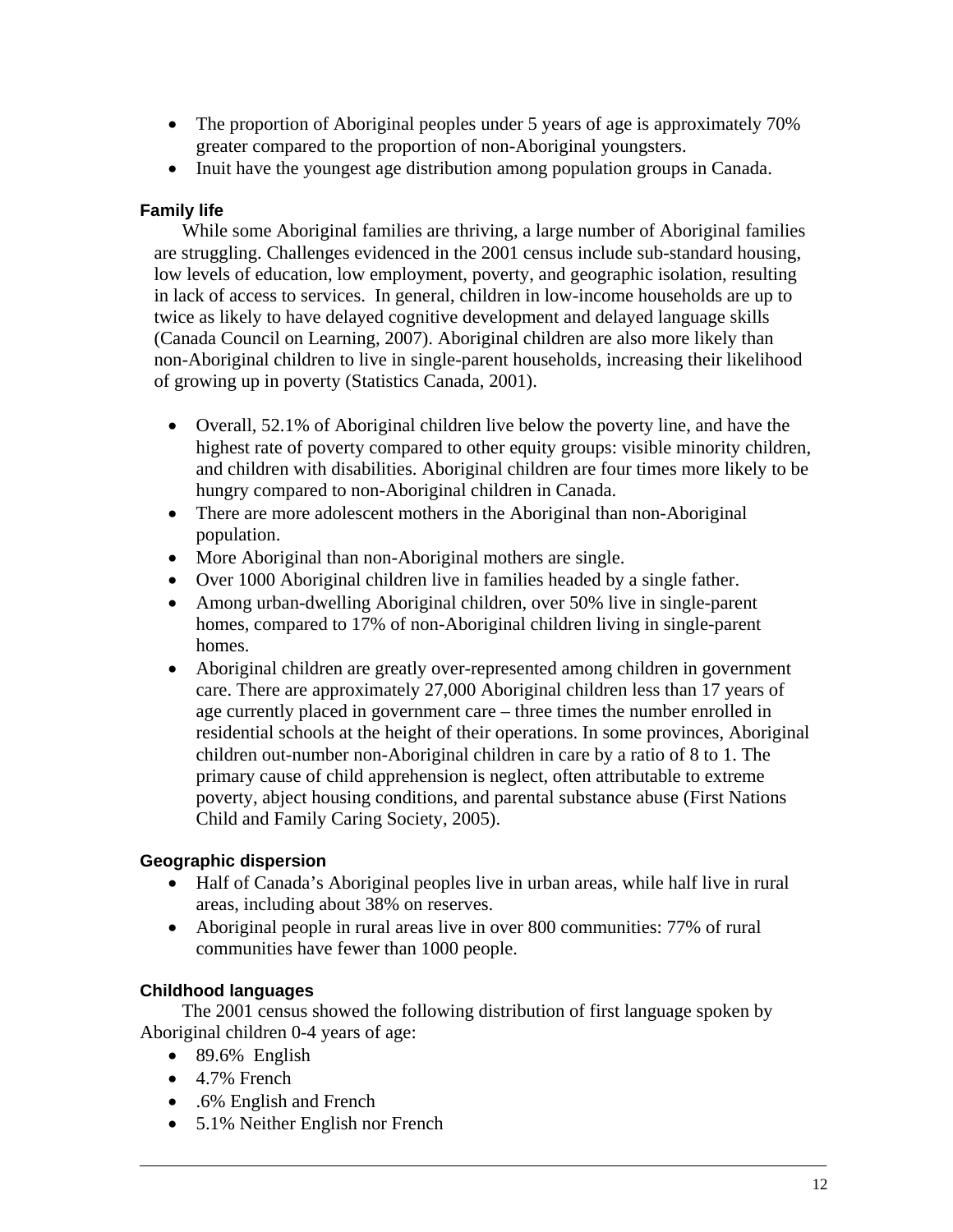The home language of Aboriginal children 0-4 years of age was:

- 82.9% English
- $\bullet$  4.4% French
- 0.3% English and French
- 12.4% Aboriginal language
- 50% of Inuit participating in the 2001 census reported an Aboriginal home language.

In addition to Aboriginal children whose first language is an Indigenous language, another 5% know some Aboriginal language as an additional language (Statistics Canada, 2001; Norris, 2006), for a total of 16% of Aboriginal children under the age of 14 years who speak an Aboriginal language as a first or additional language. Approximately twothirds of these are Inuit children, and one third is First Nations children living on reserves. The largest populations of children speaking an Aboriginal language are 16,810 Cree, 10,765 Inuktitut, 3450 Montagnais-Naskapi, 3165 Oji-Cree, 2850 Dene and 2595 Ojibway.

#### **Health and services**

<u>.</u>

Despite some improvements in recent years, there remain long-standing inequities between Aboriginal and non-Aboriginal children in overall health and access to health services, particularly for First Nations children living on-reserve and for children in remote, isolated, and northern communities (Health Canada, 2005; deLeeuw, Fiske, & Greenwood, 2002). Although declining, the infant mortality rate for First Nations communities (6.4 deaths per 1000 live births) continues to be higher than the rate for Canada as a whole (5.2 deaths per 1000 live births) (Health Canada, 2005).

Many health problems of Aboriginal children are understood to reflect the cumulative effects of pervasive poverty and social exclusion (Canadian Institute of Child Health, 2000). On the United Nations Human Development Index, if status Indians in Canada were a nation, they would rank  $48th<sup>rd</sup>$  in the world in terms of quality of life,  $53<sup>rd</sup>$ in terms of life expectancy, and  $57<sup>th</sup>$  in educational attainment compared to a ranking at or near the top for Canadians as a whole (Salee, 2006). Examining the situation of Aboriginal residents on and off reserves in British Columbia, Blackstock (2005) has demonstrated that they would rank  $78<sup>th</sup>$  on the UN Human Development Index.<sup>6</sup>

According to the First Nations and Inuit Regional Health Survey (1999), the rate of severe disabilities among Aboriginal children is more than twice as high as the rate for non-Aboriginal children, and much higher for children living on versus off reserves. Some health conditions that are more prevalent among Aboriginal compared to non-Aboriginal children and that must be considered in strategies to support language and literacy development include:

<sup>&</sup>lt;sup>6</sup> It is of interest to note that in Blackstock's search for sources to review what has been found in the voluntary sector about effective intervention strategies to improve Aboriginal child and family well-being, she was stunned to find not a single study that met her review criteria. She concluded her review with the question of how it is possible for Canada to have overlooked completely the unique and outstanding needs of an entire population at risk (Blackstock, 2005).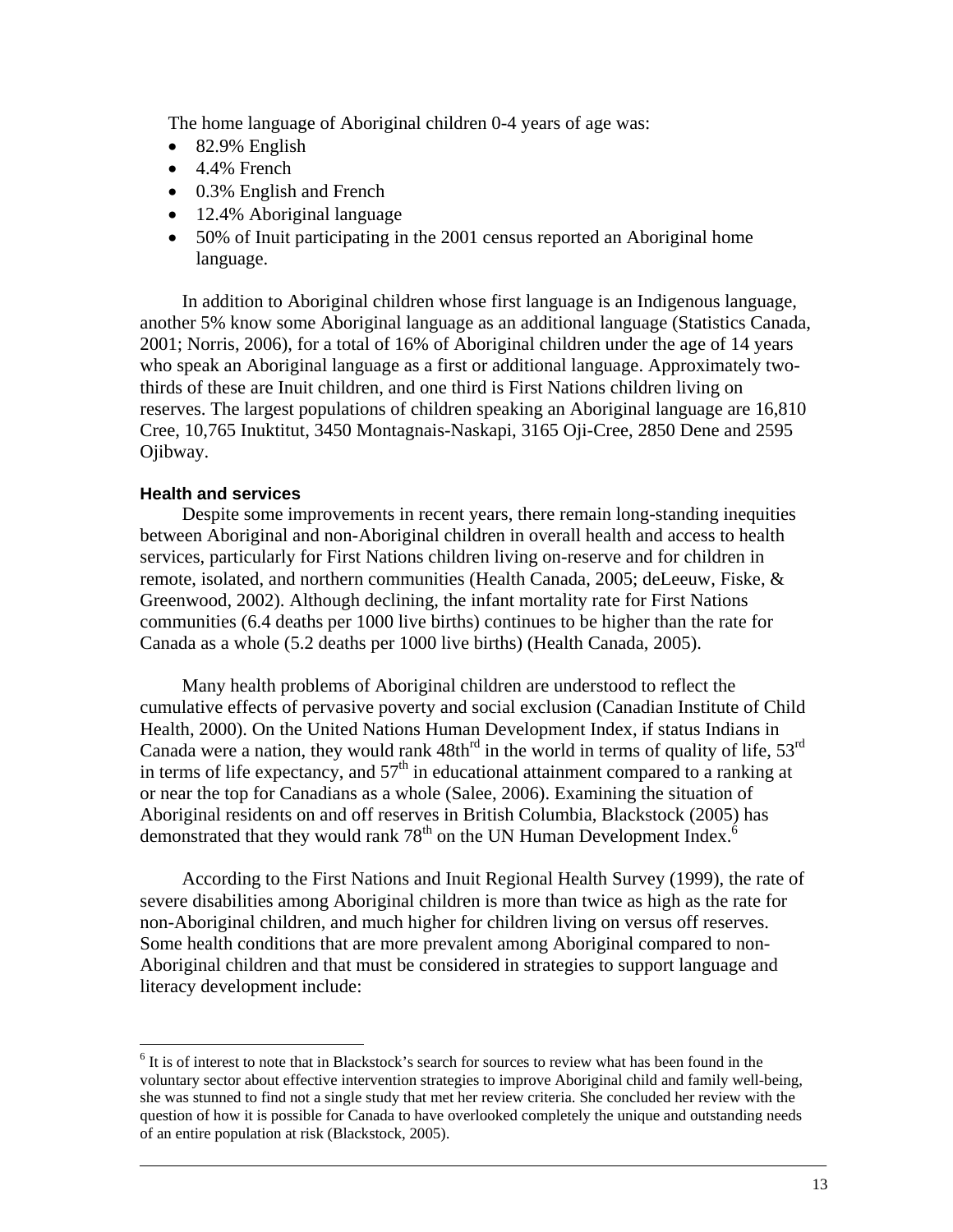- acute illnesses resulting in permanent disabilities, such as hearing impairment;
- chronic illnesses such as early onset diabetes;
- dental surgeries;
- respiratory illnesses;
- iron deficiency;
- otitis media;
- fetal alcohol spectrum disorder;
- attention disorders and learning disabilities.

Overall, the conditions for Aboriginal children's development and indicators of negative health and development outcomes are so alarming that in 2004, the Council of Ministers of Education stated: *"There is recognition in all educational jurisdictions that the achievement rates of Aboriginal children, including the completion of secondary school, must be improved. Studies have shown that some of the factors contributing to this low level of academic achievement are that Aboriginals in Canada have the lowest income and thus the highest rates of poverty, the highest rate of drop-outs from formal education, and the lowest health indicators of any group.*" (Council of Ministers of Education, 2004, p. 22). There is growing awareness in Canada and internationally of health, social and educational inequities characterizing Aboriginal children's chances for optimal development and quality of life, making Aboriginal children a priority for national language and literacy initiatives.

## **2. Views from Aboriginal leaders**

Aboriginal leaders and agencies across Canada have argued that culturally inappropriate education, specialist services, and assessment procedures, as well as lack of services, frequently result in serious negative consequences for Aboriginal children (British Columbia Aboriginal Network on Disability Society, 1996; Canadian Centre for Justice 2001; 1996; First Nations Child and Family Caring Society, 2005; Royal Commission on Aboriginal Peoples 1996). Negative outcomes that have been identified include:

- over- and under-recognition of children with developmental challenges;
- services directed at a misinterpretation of the primary problem;
- services introduced too late:
- undermining Indigenous language and cultural goals for development through an over-valuing of standard urban English and of monolingualism;
- cultural alienation;
- low levels of school readiness; and
- high rates of placement in non-Aboriginal foster care.

#### **3. Views from the field**

 A plethora of anecdotal reports suggest a high prevalence of language delays and disorders and low school readiness among Aboriginal children. At national and provincial conferences and training workshops involving practitioners in Aboriginal Infant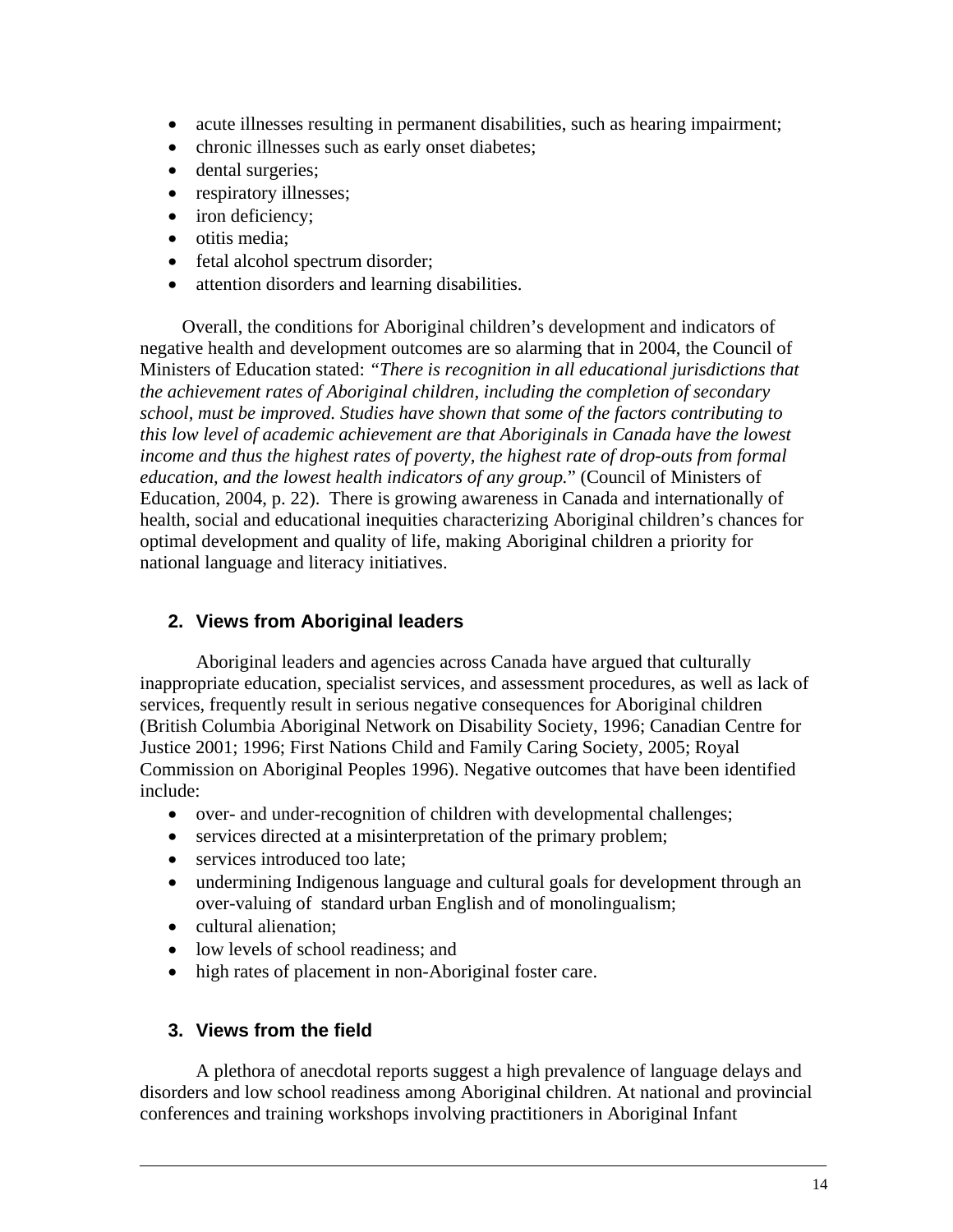Development and Early Childhood Care and Development, one of the most frequently cited areas of need is children's language development. Over the past decade, practitioners have repeatedly called for increased commitments of funding both for community-based language promotion, training programs, and resources, as well as for early detection and special services. For example, the Executive Director of the B.C. Aboriginal Child Care Society reports that this organization continuously receives requests from community-based early learning and child care program managers for training, support, and resources related to speech and language issues (Karen Isaac, personal communication. 2006). This has prompted development of a new resource – 'Moe the Mouse' - to promote parent involvement in facilitating their children's language and literacy development (described subsequently).

A report on Aboriginal Head Start programs in 2002 stated that the most prevalent form of developmental delay among Aboriginal children in urban and northern communities was speech-language delay (Minister of Public Works and Government Services Canada, 2002). A survey conducted by a Task Force of the Centre of Excellence for Children and Adolescents with Special Needs found that among 59 Aboriginal early learning and child care centres surveyed, the largest proportion of diagnoses of special needs involved speech-language deficits and delays (de Leeuw, Fiske, & Greenwood, 2002).

There are few known examples of Aboriginal communities where populationbased assessments of early language development have been done using a combination of standardized tools and observation by people who know the children well. In these communities, a high prevalence of delays and difficulties in speech and English language acquisition has been noted, as well as precipitous attenuation of Indigenous language capacity (Peltier, 2003). For example, Dr. Marcia Dean, a long-time early childhood consultant to Aboriginal communities, offered the following report: *"The two communities I have been most involved with are the Dogrib communities of the Northwest Territories, and Old Massett, on Haida Gwaii, in British Columbia. In both areas, language development was the primary issue, and similar challenges arise. Both communities are remote. In both communities, there are far fewer speakers of the native language than there were 20 years ago. In both communities, children exhibit extremely low levels of both receptive and expressive language, in both the native language and in English. This was determined both by language assessments and by observation of parents, community members, and preschool/day care staff. In both communities, the reliance of parents on television to help their children learn English is striking. In both communities, parents want the best for their children, and when they are asked to be involved in solutions, and they are comfortable with the facilitator or helper, they are more than willing to learn new ideas. In both communities, parents are thirsting for knowledge to help their children. Both communities could benefit from training at all levels, from training for everyone to post-secondary training, as long as these are provided in the community and not by distance"* (Marcia Dean, personal communication, 2005).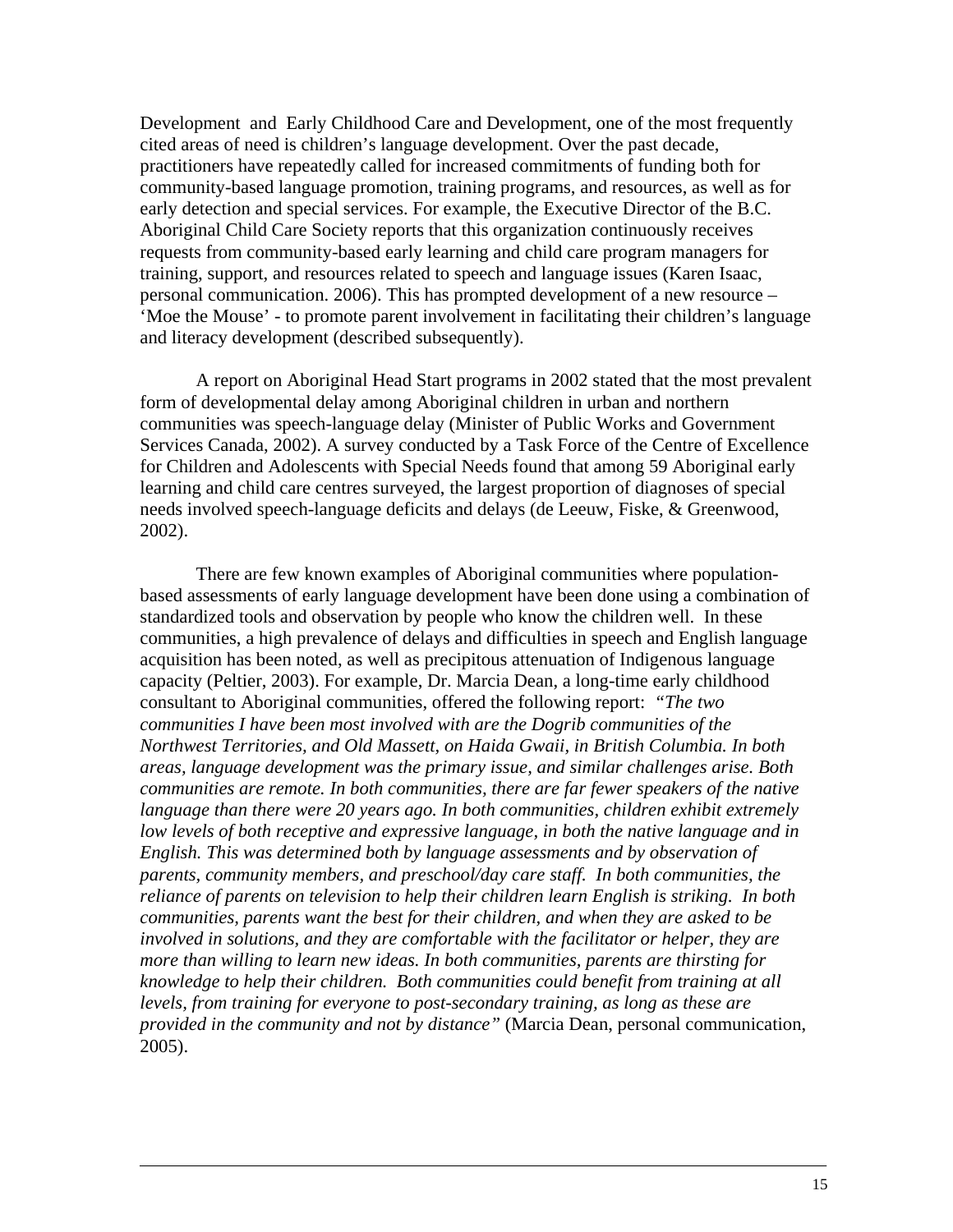#### **4. Early identification using standardized assessment tools**

 Aboriginal parents and practitioners have expressed frustration about culturally inappropriate assessments that labelled their children deviant or deficient, when it seemed to them that the assessment process, tool, or norms were culturally biased and inappropriate (Ball & Lewis, 2006). The very concept of "testing" and ranking the developmental levels of children, as practised in many methods of child development assessment, is offensive to many Aboriginal parents (Stairs & Bernhard, 2002). Assessment may be viewed as discordant with cultural values that affirm the 'gifts' of each child, acceptance of children's differences, and the wisdom of waiting until children are older before making attributions about them.

In a recently completed study involving two First Nations and two Aboriginal community programs in British Columbia (Ball, 2006), Aboriginal parents and practitioners confirmed the value of early intervention services for their children when it is needed. However they expressed doubts that the content or processes of formal monitoring, screening or assessment are congruent with their priorities for family and community development. Further, all four community partners in the research reported that early identification and referrals for services have almost invariably set Aboriginal parents up with a false expectation that services will be delivered to their child. In their experience, there are often no follow-up services delivered to children who have been identified as needing them, due to a number of barriers, including: ineligibility for services to Status Indian children living on reserves; long wait lists for services in urban centres; and inaccessible services for children living in rural and remote areas where distances are too great, transportation costs are not covered, there is no one to accompany a child, and so on. Developmental screening and assessment must be tied to timely provision of early intervention services as needed.

There are no validated tools for assessing speech-language development of Aboriginal children. In a national survey of 70 speech language pathologists (SLPs) conducted by Ball and Lewis (2004), over half of the SLPs perceived a critical need to develop new assessment tools specifically for Aboriginal children, using experientially relevant content and tasks. Huge gaps in basic knowledge is a serious hindrance to development of diagnostic tools and interventions that do not also have the potential to interfere with Aboriginal children learning to speak either or both an Indigenous and a colonial language according to norms in their own speech communities (Battiste, 2004; Bernhardt, Ball, & Deby, 2006; Peter et al., 2003).

## **5. School-based indicators of delayed and weak literacy development**

This review found no published reports of systematic assessments of baseline prereading skills or language development in a population of Aboriginal children. Retrospectively, it could be inferred from high rates of early school leaving among Aboriginal children and youth that there are high rates of language and literacy difficulties or delays among Aboriginal children (Canada Council on Learning, 2007). In 2003, the BC Ministry of Education found that Aboriginal students in grade 4 were 'not meeting expectations' at a rate 16% higher than non-Aboriginal students; in grade 7, this rose to 21% (Bell, Anderson, Fortin, Ottoman, Rose, Simard, & Spencer, 2004). Between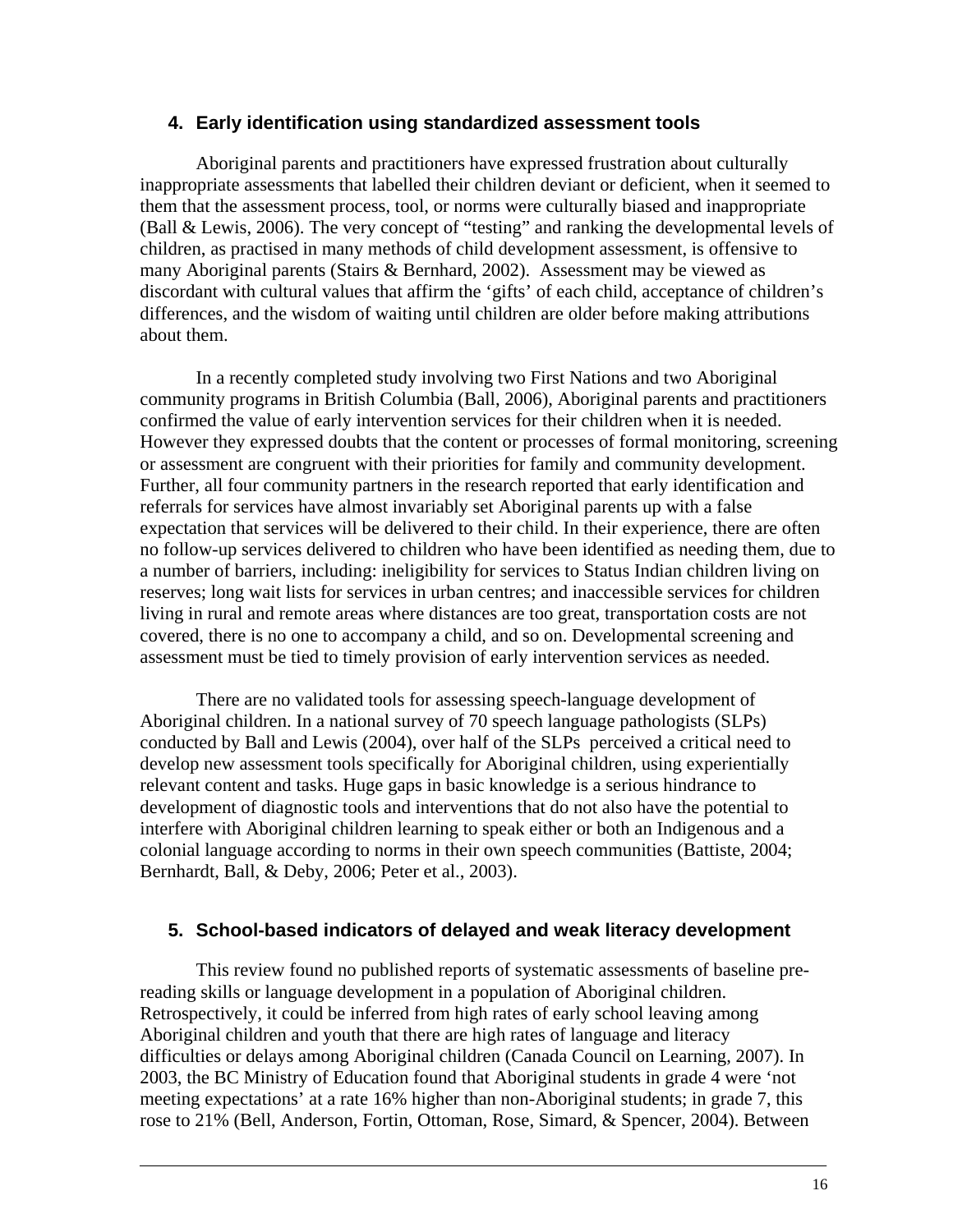40% and 50% of Aboriginal students failed to meet the requirements of grades 4, 7, and 10 literacy tests.

## **6. Residential school effects**

 The devastating effect of colonial polices on Aboriginal parents and grandparents are frequently said to have contributed to low language and literacy development of generations of Aboriginal children. In particular, policies and practices carried out through the Indian Residential Schools in the mid-1900s instilled a belief among Aboriginal adults today that their language was inferior and their culture and way of life was primitive (Fournier & Crey, 1997; Wesley-Esquimaux & Smoleski, 2004). Most children in residential schools were required to stop speaking their language, to repudiate their cultures, to stop communicating with their siblings, and to relinquish their Indian names (Miller, 1996). As a result, many of today's First Nations parents and grandparents lost not only their capacity to speak the language of their ancestors, but also their confidence in being able to use *any* language effectively (LaFrance & Collins, 2003). Even more fundamentally, many lost confidence in their capacity to engage in the kinds of care giving social interactions that promote attachment and intimate social interaction, which are the primary vehicles for the transmission and stimulation of language in infancy and early childhood. Dr. Lorna Williams, Interior Salish professor of education at the University of Victoria, explains that the *carrier factor* has been lost (Lorna Williams, personal communication, 2005). Policy makers and service providers need to appreciate language development as an aspect of inter-generational family development that is relevant to a range of policy areas, including residential school healing programs, community development, adult education, employment, literacy, and social justice.

First Nations speech language clinicians Sharla Peltier and Colleen Wawrykow (documented in Ball, Bernhardt, & Deby, 2005) similarly describe how residential school experiences have resulted in some parents not knowing how to engage in playful social interactions with their infants and toddlers. As Hart and Risley (1995) have shown, these everyday family interactions are the primary contexts for developing and enjoying vocalization and speech communication. Young parents who were not raised by their own parents, and older parents who experienced poor modelling or abuse from teachers and attendants in residential school, may require specialized support to develop attachment and to learn how to engage in language-mediated interchanges with their youngsters. Peltier and Wawrykow also note that residential schooling has resulted in some Aboriginal parents not seeing value in providing print-based materials in the home, as well as having feelings of personal inadequacy that causes them to be fearful of or intimidated by schools, teachers, and social programs run by professionals. Many Aboriginal scholars emphasize investments in programs to revitalize affectionate, caregiving interactions between primary caregivers and their infants and toddlers as foundational to support Aboriginal children's development (Mussell, 2005; Wesley-Esquimaux & Smoleski, 2004).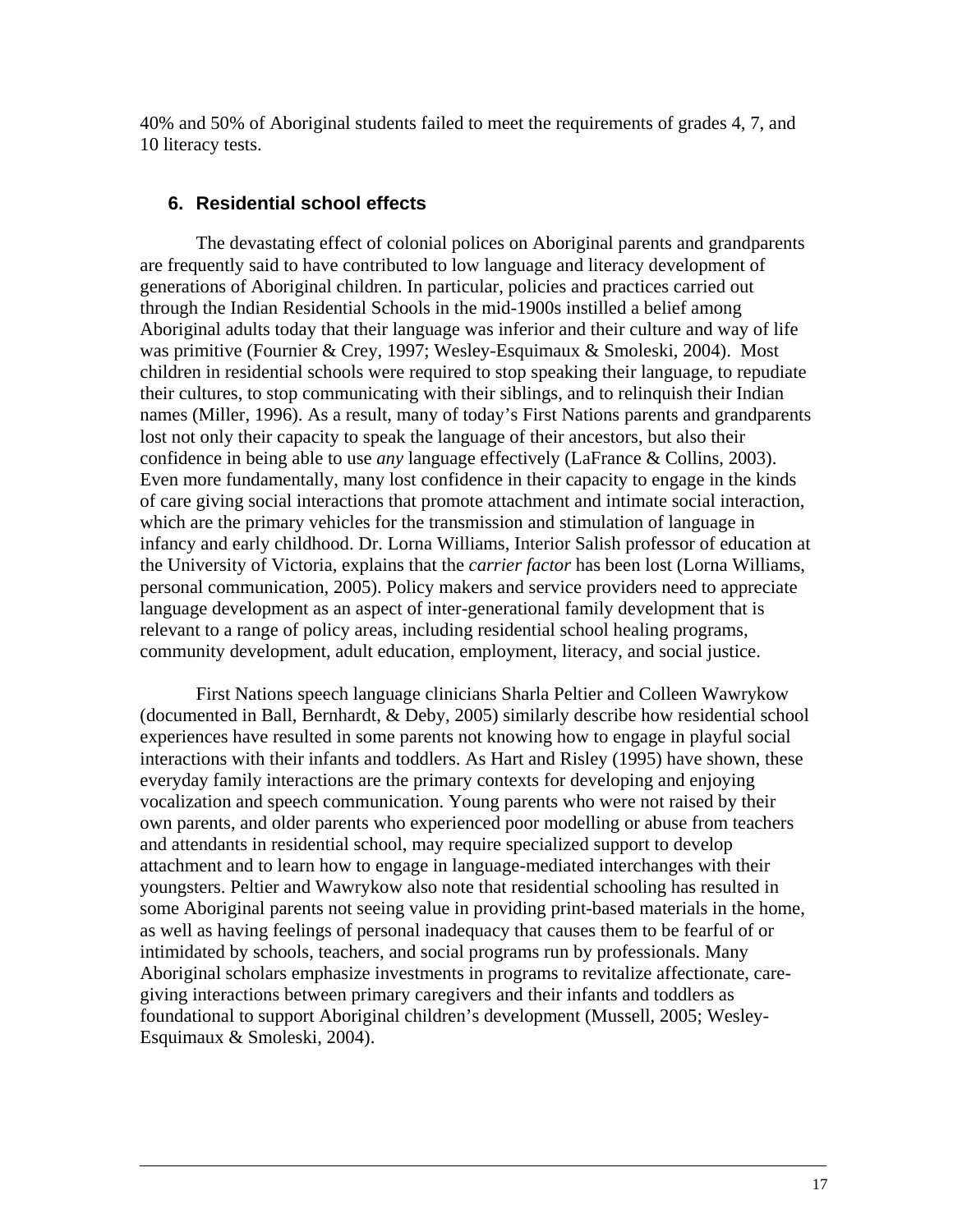#### **7. Attenuation of Indigenous language acquisition in the early years**

Decrements in transmission of Indigenous languages to the youngest generation are a grave concern expressed by the Assembly of First Nations (1999), First Nations scholars (e.g., Kirkness, 1998), educators (e.g., Burnaby, 1996, 2002), linguists (e.g., Phillipson, 1992) and many others. Children whose home language or preschool supports them in learning an Indigenous language almost invariably have to learn English or French as the medium of instruction when (or if) they attend school. Some researchers warn that this mainstreaming of Indigenous language speakers into education where the medium of instruction is the dominant cultural language is a form of 'linguistic genocide' (Day, 1985), predicting that English will continue to replace Indigenous languages until there are no native speakers left.

### **8. Lack of resources to promote home language literacy**

 As noted, some children's first language is an Indigenous language, particularly in Nunavut, Nunavik, the Northwest Territories, and Labrador. There are few resources to support literacy development in any Indigenous language. Books, songs, stories, posters, and materials for activities in the Indigenous language are in very short supply. These are costly and time-consuming to develop, and generally beyond the capacity of individual community-based programs to develop.

## **9. Varieties of standard English or French**

Many speech-language pathologists have commented on what appear to them to be features of English dialects spoken by Aboriginal children and caregivers (Ball & Lewis, 2004). These linguistic features may be vestiges of their Indigenous language carried over to English or French, resulting in English or French dialects that are unique to particular Indigenous language groups. Language socialization in Aboriginal families embodies aspects of their culture, and results in varying pragmatics that may also be vestiges of the Indigenous language and traditional culture. These possibilities were the focus of a recent exploratory study of 'Aboriginal English' dialects in Canada (Bernhardt, Ball, & Deby, 2006). In Australia, Aboriginal English has been described as the main language of 80% of Aboriginal Australians (Speech Pathology Australia, Fact Sheet 2.4).

While Aboriginal English dialects in Canada have been described by a few linguists (see review by Ball, Bernhardt & Deby, 2006), there is little understanding of the extent to which speech-language problems perceived in Aboriginal children are due to divergent expectations about dialect learning. However, a reasonable hypothesis is that children's use of a non-standard variety of English or French may be misinterpreted as language delay or language deficit, contributing to perceptions of alarmingly high estimates of the prevalence of speech-language pathology among Aboriginal children. A greater understanding of Aboriginal English and French dialects is needed in order to inform the use of screening and assessment measures that are sensitive to dialect differences and do not yield false positive interpretations of language pathology.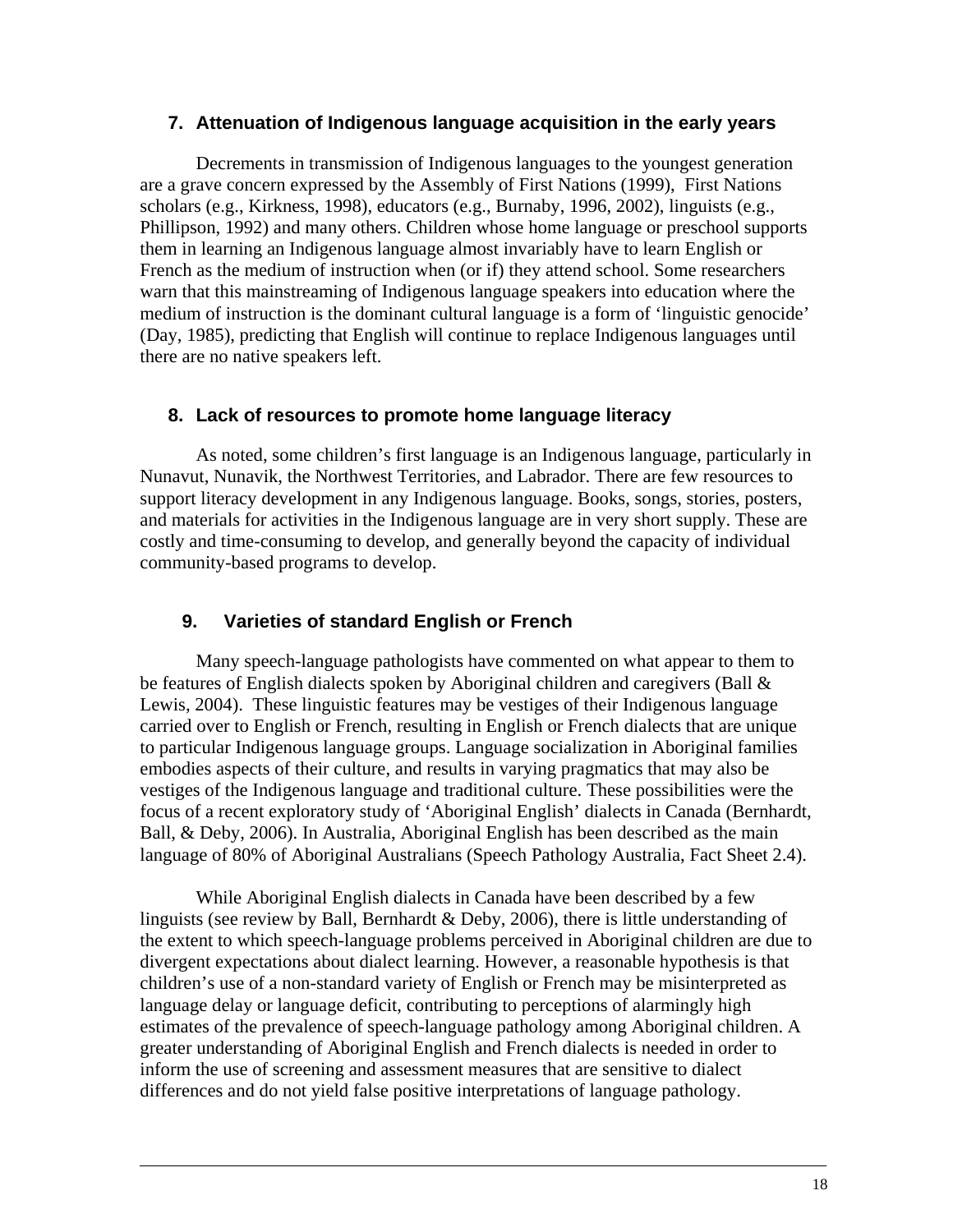Wright, Taylor, and Macarthur (2000) have reported findings of many unique challenges confronting children who speak a different language or different dialect when they start kindergarten compared to challenges for children who already speak the language of instruction. Communication and academic difficulties can arise for children whose home language is a variant of the dominant dialect of the language of instruction in school, and whose socialization at home conveys values about the pragmatics of linguistic communication that do not match mainstream language values embedded in the culture and pedagogy of public schools (Walton, 1993; Wilgosh & Mulcahy 1993). One illustration of this mismatch was found in research involving Athabascan families. Researchers found that *"children who do not begin to speak until five years or older are interpreted as growing up respectfully, not as being language delayed"* (Scollon & Scollon, 1981, p. 134). In a study involving Inuit children, Crago told an Inuit teacher about a young Inuit boy who was very verbal and who she thought was very bright. The teacher replied, *"Do you think he might have a learning problem? Some of these children who do not have such high intelligence have trouble stopping themselves. They don't know when to stop talking"* (Crago 1990, p. 80). Children whose cultures value listening, observing and doing as a primary learning mode are likely to be marginalized in a school or program setting that places a high value on verbal explanations and oral participation (Heath, 1983). In Labrador, 35% of Innu children never attend school, partly due to having to face being plunged into an alien cultural and language (Philpott, 2004). It is reasonable to assume that cultural bias and lack of appreciation of cultural differences by mainstream educators have contributed to the sense of risk that some Aboriginal parents may anticipate if they enroll their children in mainstream preschools, schools, and speech-language therapy programs.

Aboriginal children whose home language is either a non-standard variant of English or French, or an Indigenous language, need some kind of bridging or transition support to prepare them to succeed in school (Philpott, 2004; Walton, 1993). Schools also need help to become prepared to receive Aboriginal children whose home language is not the language of instruction. Pioneering work has been done in Australia on 'English as a Second Dialect' (ESD). These school-based programs are directed at helping Aboriginal children learn to 'code switch' from their Aboriginal English dialect to the variety of English used in school (Malcolm, Haig, Konigsberg, Rochecouste, Collard, Hill, & Cahill, 1999). Several provinces in Canada now have policies and funding to support school-based ESD programs. However, no reports have come to light on the extent or nature of ESD initiatives involving Aboriginal children. Anecdotal reports by schoolbased speech-language pathologists at the 2006 conference of the B.C. Association of Speech-Language Pathologists and Audiologists suggest that ESD program funding may not be fully utilized or may be re-deployed to support English as a Second Language or mainstream remedial language and literacy programs. The potential of the ESD concept and ESD funding to evolve a strengths-based, culturally appropriate pedagogy to support Aboriginal children's language and literacy is emerging as a topic of considerable interest among educators and SLPs in British Columbia and Manitoba.

¾ *Research is needed to track the pace and sequence of Aboriginal children's language development when they are growing up with an Indigenous language and/or an English or French dialect.*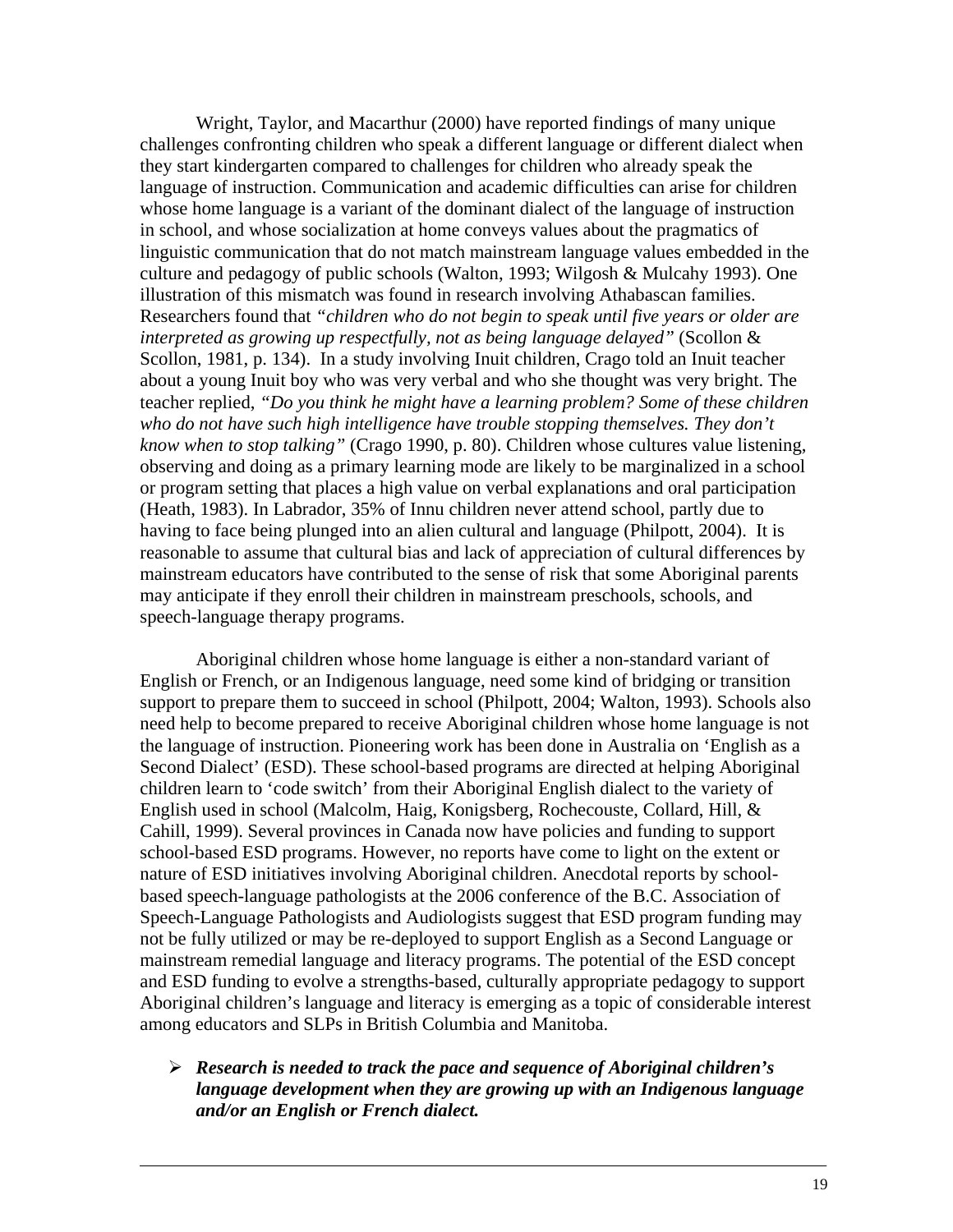- ¾ *Research is needed to describe the content, form, and pragmatics of Aboriginal English and French dialects.*
- ¾ *Research is needed to determine criteria and assessment strategies that can differentiate between speech-language disorders and socio-linguistically normative characteristics of communication in Aboriginal families and communities*
- ¾ *Investigators needs to collaborate with schools to design, test, and document programs for children who need to acquire school-English as a second dialect.*

# **10. Auditory problems**

The prevalence of ear infections (*otitis media*) is much higher among Aboriginal children (from 2.1% to 78% across communities) compared to non-Aboriginal children (about 1%) (Scaldwell & Frame, 1985). This is especially problematic in the north (Bowd, 2002; WHO/CIBA). An average of 67% of children in High Arctic communities has suffered some hearing loss from a variety of conditions by the time they reach school-age (Bowd, 2005). Ear infections are a good example of the complex determinants of language development. Ear infections can directly affect speech sound production and other aspects of language development. Among Aboriginal children, causes of ear infections are thought to include hereditary and constitutional factors, infant feeding practices, sleeping position, and mold in poorly ventilated homes. Incidence of hearing loss may be reduced by addressing care-giving practices (e.g., promoting breastfeeding and nutritious solid foods, positioning babies on their back to sleep), ventilation in homes, and other environmental risk factors (e.g., exposure to smoke and organochlorines), and increasing community-based capacity to detect and refer affected children for treatment (Bowd, 2005). These steps in turn could prevent speech-language delays and deficits, and also limit secondary effects such as learning challenges, social and behavioral difficulties.

**>>** *Knowledge from available research linking hearing loss to speech-language outcomes needs to be brought to the attention of government agencies that could affect changes to the ecologies of Aboriginal children's development in order to support optimal outcomes.*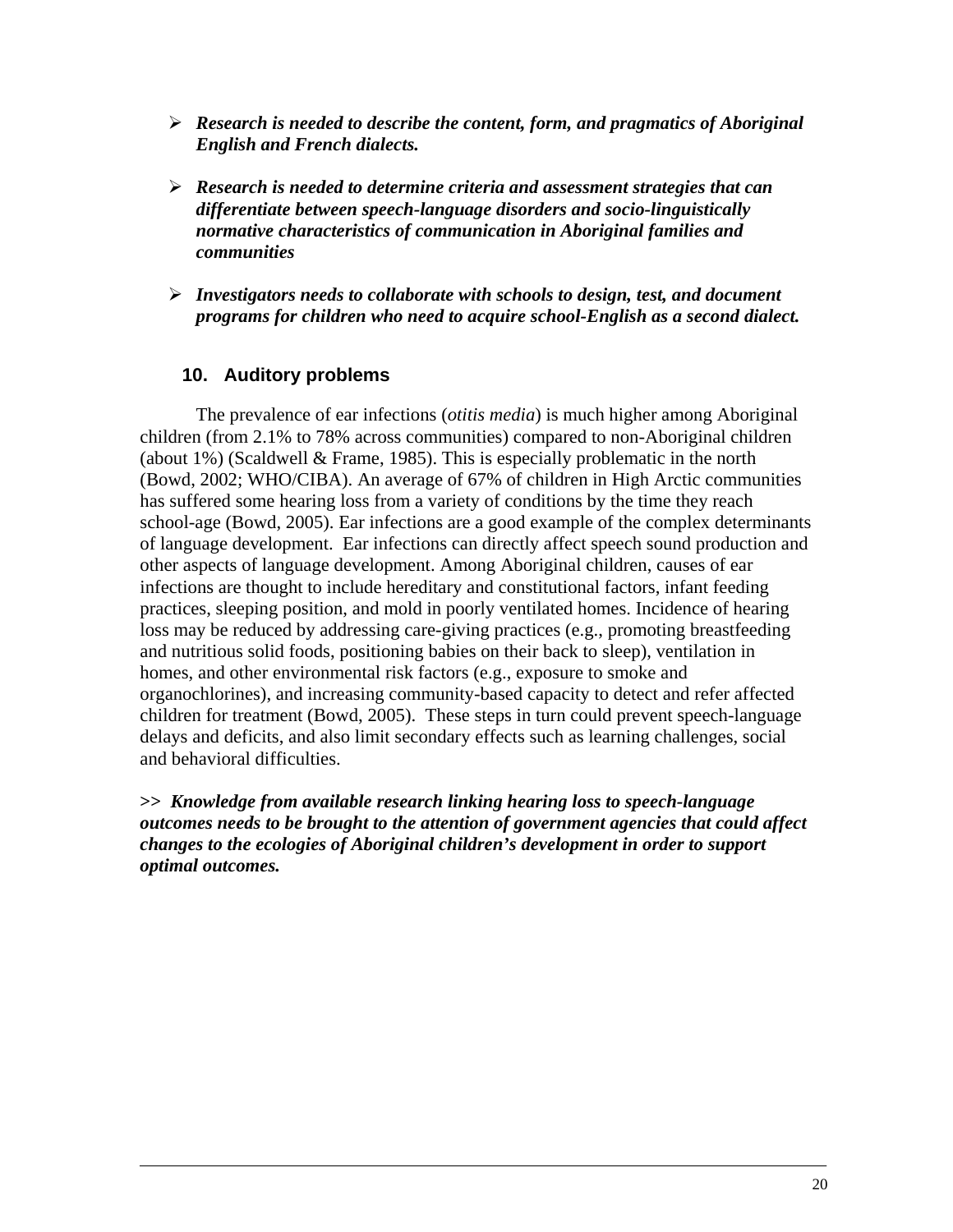# **APPROACHES TO ABORIGINAL LANGUAGE AND LITERACY DEVELOPMENT**

A search of dozens of research data bases and websites on child health and development yielded no research evidence about the effects of promotion, prevention and early intervention strategies to improve Aboriginal children's language and literacy development. As a starting point for formulating a national strategy for research, policy and practice, this section draws attention to several alternative sources:

- principles and protocols for practices that support the self-determination of Aboriginal communities and agencies;
- principles for good practice in cross-cultural community collaboration;
- popular understandings about Aboriginal early childhood care and development based mainly on experiences of caregivers and trainers in front-line practice, especially in Aboriginal Head Start programs and Aboriginal Infant Development Programs;
- literature on strategies to protect and promote Indigenous language acquisition in the early years.

# **1. Holism**

*"Our children need to be understood as part of a whole that includes their family, their community, culture, and the natural world we all live in."(*Lil'wat Nation Elder)

 This holistic perspective, ubiquitous among Aboriginal peoples in Canada, is reflected in Figure 2, which shows systems of a child's ecology that conceivably interact to affect early language and literacy development. An ecological model helps to conceptualize influences of social systems and culture on children's development. Bronfenbrenner's (1979) model conceptualizes child development outcomes as a result of many direct and indirect levels and types of interactions between the child, his/her primary caregivers, and the social, political, and physical dimensions of the environments in which they are embedded.

All of these interacting systems occur in a particular time-space continuum or chronosystem.The living conditions and experiences of children and their caregivers have a connection to the past as well as to the future. Thus, ecologies for Aboriginal children's speech-language and literacy development are socio-historically conditioned by the histories of contact and colonialism in Canada, including the residential schools era, as well as by changes over time within their own Indigenous cultures and languages. A socio-historical perspective underscores the need for a sustained, multi-level strategy to effect the kinds of multi-systems change that will secure equitable conditions for Aboriginal children's language and literacy development. As many Aboriginal people say, it took seven generations to create the challenges now facing Aboriginal children and families, and it is likely to take another seven generations to turn these around. The good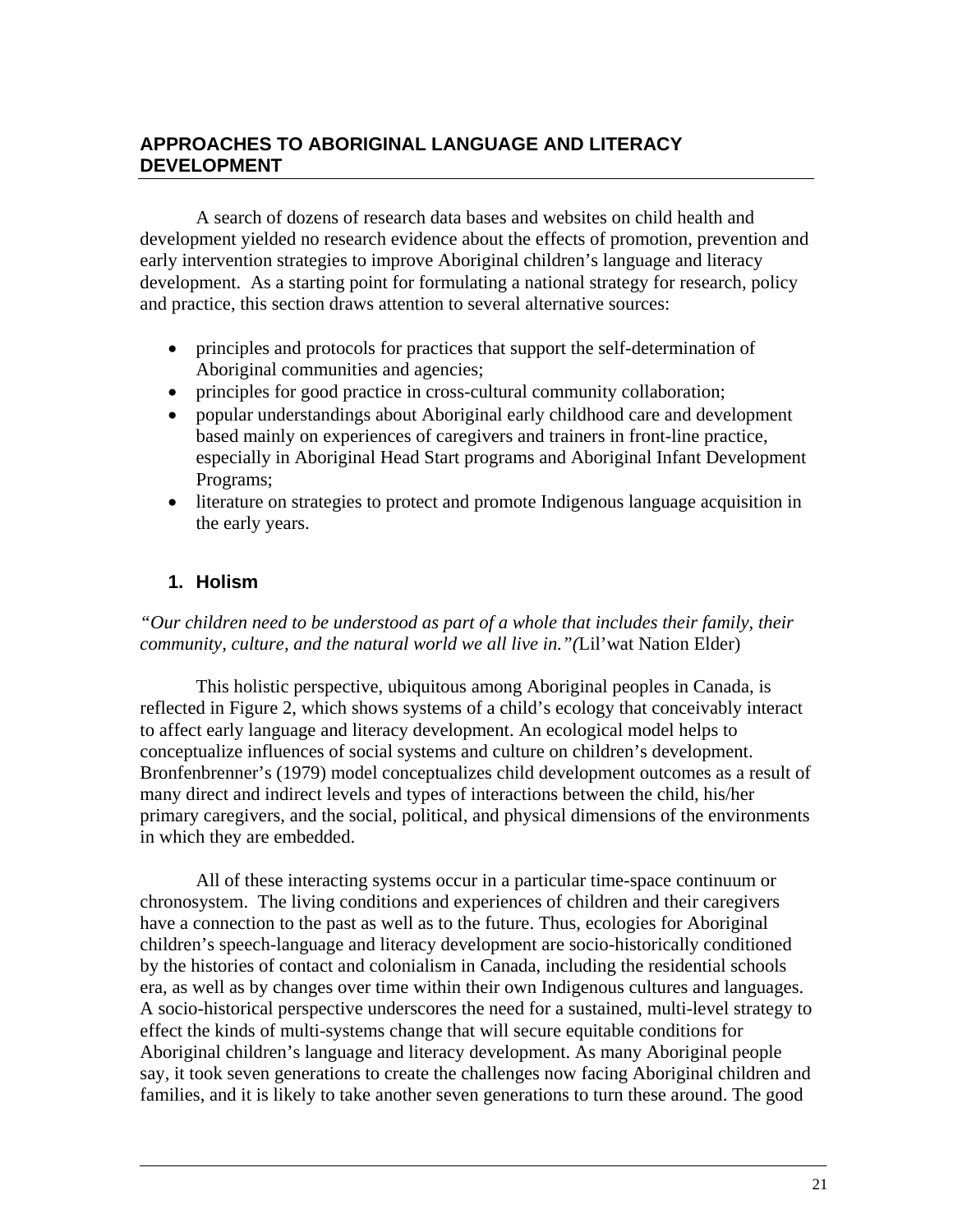news is that Aboriginal children today are seen by many as the 'turn around generation' (Bergstrom, Clearly, & Peacock, 2003).

# *Figure 2*  **An ecological view of development**



# **2. Key influences on Aboriginal early language development**

Research and theory point to many factors that can influence a child's language development: biological, social, cultural, emotional, environmental, and perhaps other factors about which we have little knowledge. As illustrated in Figure 3, all of these could be optimized in a national strategy to improve language development outcomes.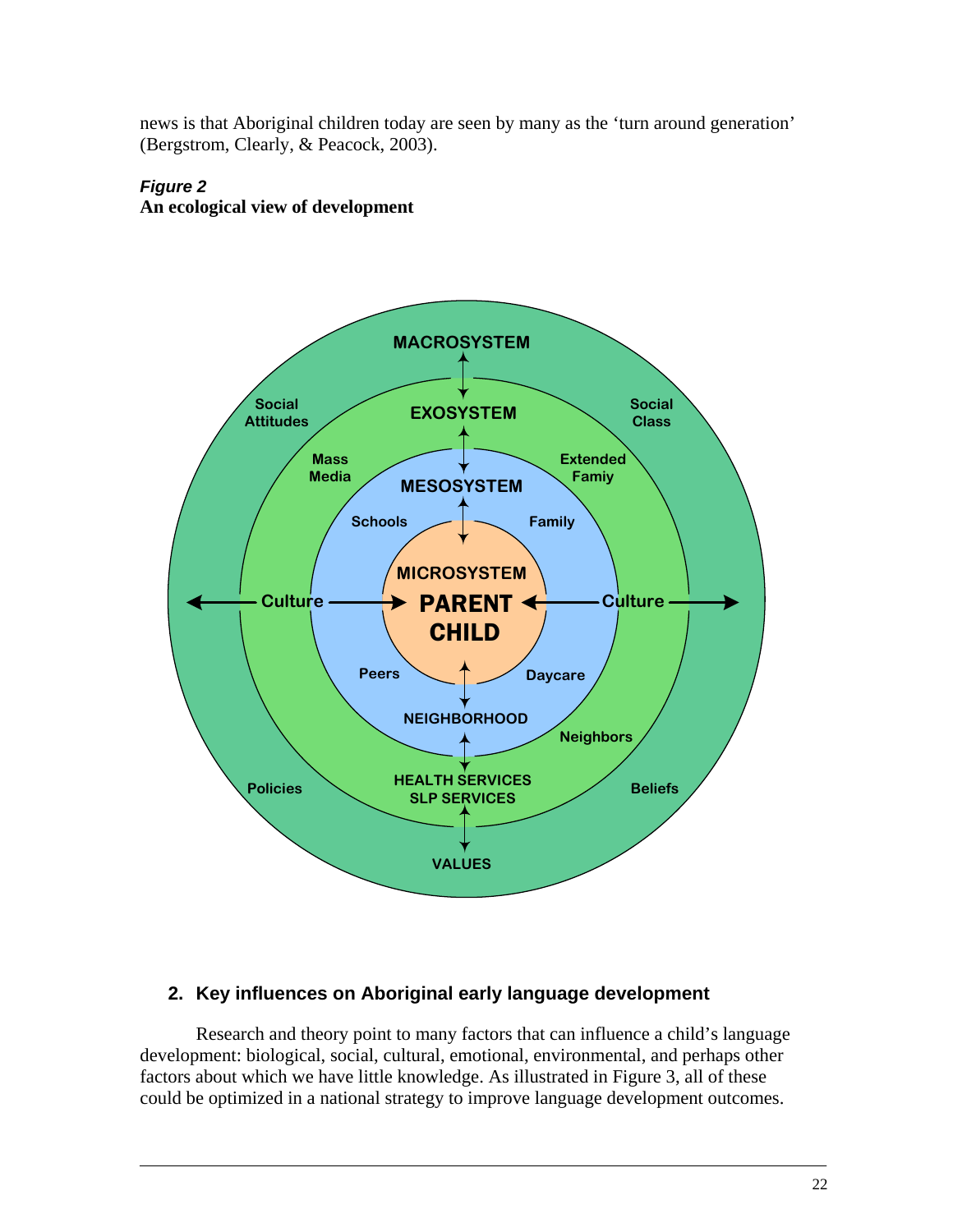# **A journey on 'many pathways'**

*"Finding our way to wellness among diverse communities of children and families requires many paths up the mountain. No one approach, no one program model, will reach or work for everyone."* 

Louis Opikokew, Meadow Lake Tribal Council Elder

#### *Figure 3*  **10 key contributors to promote Aboriginal language and literacy development**

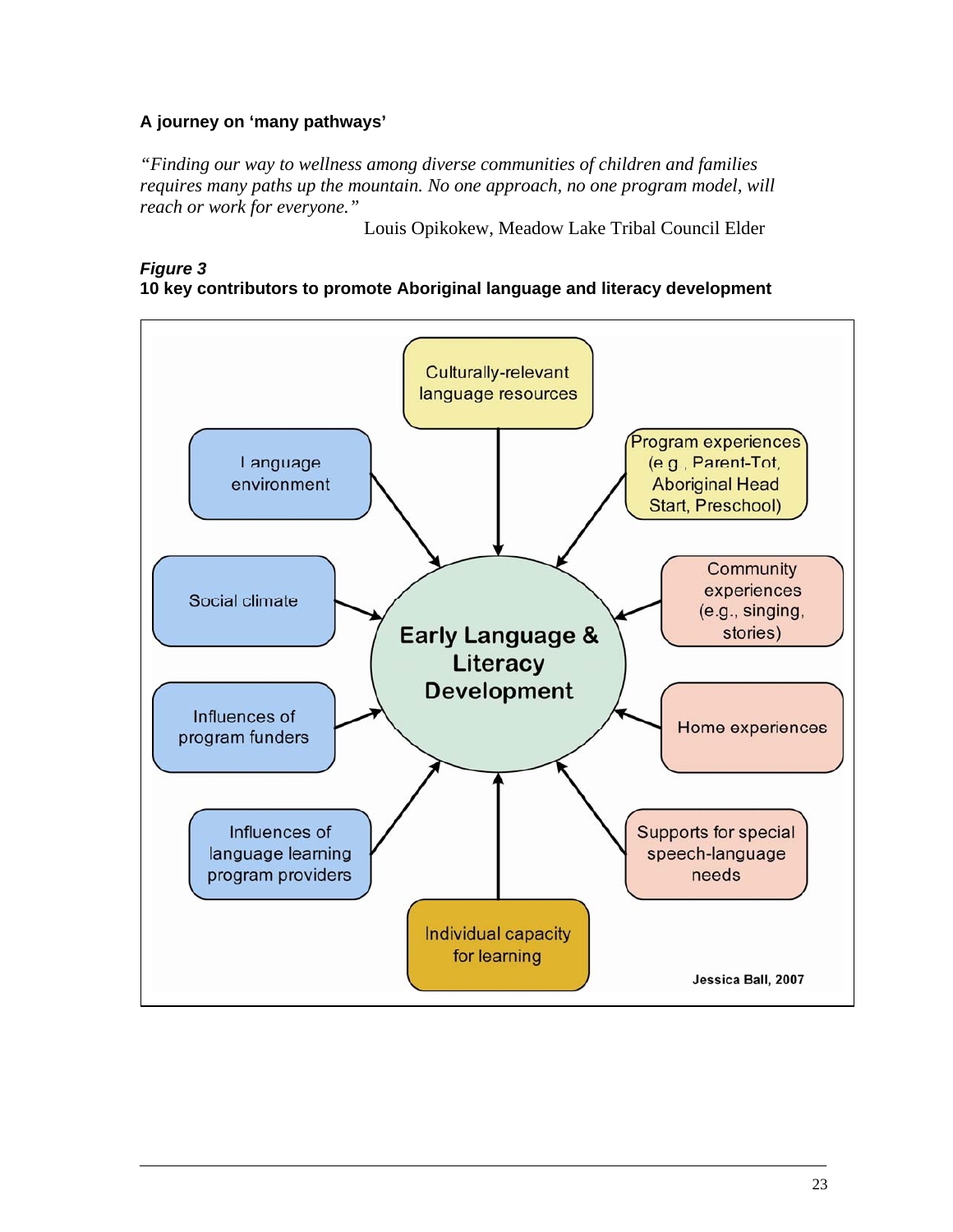#### **3. Culturally appropriate practices**

Supporting language and literacy development of Aboriginal children requires approaches that reflect cultural values, beliefs, and experiences of Aboriginal families. Van Kleeck (1994) has offered a synthesis of studies of language socialization that exemplify various cultural practices and underscore the cultural relativity of values and beliefs about children's language and the socialization of language. For example, there are wide cultural variations in such social practices as who talks to young children, about what topics and in what contexts (Schieffelin & Eisenberg, 1984). Research has documented cross-cultural variations in the value of talk, interaction rules around turntaking, how status is handled in interactions, beliefs about interpretations of intentions, and beliefs about teaching language (van Kleeck, 1994). Pesco and Crago (2008) have offered an overview of the few studies that have been done suggesting distinctive features of language socialization in Aboriginal communities in Canada.

To date, nearly all 'best practice' or 'evidence-based' models for early identification of language or literacy delays, language facilitation and intervention have been developed and tested English or French speaking children and families of Europeanheritage. This review uncovered no reports of program models that have been empirically tested specifically with Aboriginal children and families to establish their effectiveness in influencing the course of young children's language and literacy development. Yet, facilitation and intervention approaches that are incongruent with Aboriginal caregivers' goals for their youngsters could be ineffective and could even work in undesirable ways (e.g., undermining Aboriginal parents' confidence in knowing how to support their children's development). Crago (1992a) pointedly warns that *"practitioners who are ignorant of, or refuse to alter their practices in ways that recognize the strength of cultural patterns of communicative interaction can, in fact, be asserting the hegemony of the mainstream culture and can thereby contribute, often unknowingly, to a form of cultural genocide of non-mainstream communicative practices"* (p. 37). Van Kleeck (1994) has recommended a thorough exploration, in each new cultural context, of several key areas that may vary significantly across family, social or cultural groups, including: (1) aspects of social organization related to interaction; (2) the value of talk; (3) how status is handled in interaction; (4) beliefs about intentionality; and (5) beliefs about teaching language to children. Ecological, holistic, and cultural perspectives help to draw attention to the complex and often delicate balance of elements in the child's ecology that must be understood in planning language and literacy interventions and through further research.

Maintaining culturally-based language socialization practices in early learning and child care settings may be an important criterion for evaluating the effectiveness of initiatives to support Aboriginal children's language and literacy. For example, in some communities, indicators of quality of care for young children may include the extent to which children are learning their Indigenous language, learning socially appropriate conversational turn-taking behaviours, learning to listen and watch adults without speaking, and learning to report on events in ways that conform to social expectations about how information is shared (e.g., amount of context, detail, self-reference, chronological sequencing, etc.). In some settings, the community may be the most useful unit of analysis and focus of supports and intervention, especially in communities where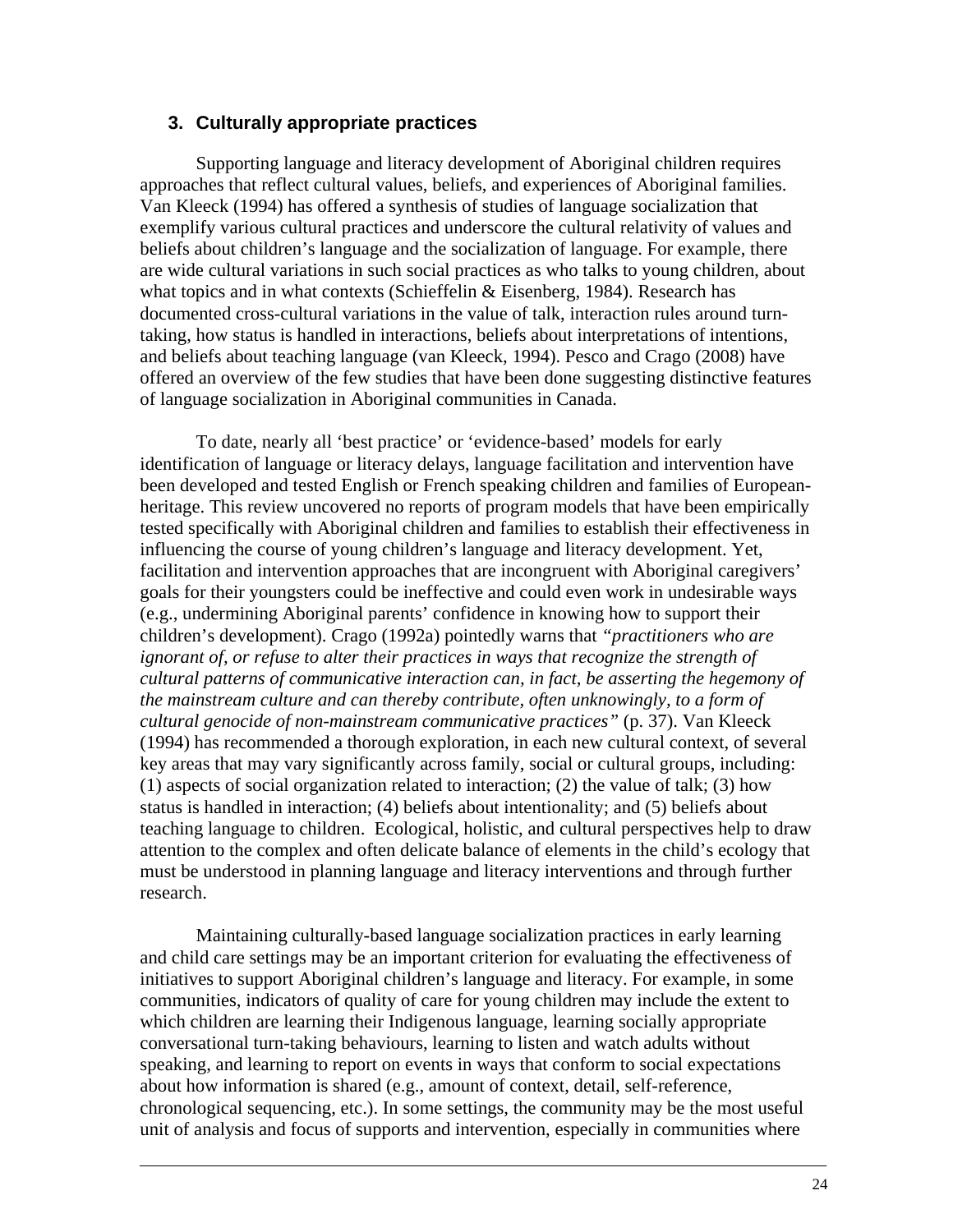individual case-focused services by specialists are seen as secondary. This means that practitioners must have skills for working collaboratively with the community and not only with the child and his/her primary caregivers.

#### **4. Collaborative research and practice**

Recognizing the limited transportability of social knowledge and practice, many researchers, educators and practitioners are encouraging a less expert-driven, more dialogical, open-ended approach to supporting children's development (Ball & Pence, 2006; Bernhard, 1995; Cole, 1989). Future research may show that dominant cultural theories, research, and practice models are generalizable across cultural groups, but these are probably not promising *starting points* for creating capacity for services that will resonate with and reach out effectively to Aboriginal children, families and communities.

Aboriginal communities are seeking support for research and services that can be seen as Aboriginal specific and/or *'community owned and operated'* (Royal Commission on Aboriginal Peoples, 1996). *'Nothing about us without us'* is a principle asserted by many Aboriginal people (Ball, 2005a). Implementing a strategy to promote optimal language and literacy development among Aboriginal children requires mutually beneficial, collaborative relationships with parents, early childhood educators, other caregivers, and professional service providers. As relationships develop, everyone can be encouraged to make suggestions about the goodness of fit and potential benefits of research, processes and tools for screening and assessment, early intervention, and program evaluation. Community members are uniquely positioned to identify core features of language socialization, to understand the contexts of child development and care in the community, and to offer insights to specialists about the conditions, needs and goals of a family or community. Program staff, specialists, and trainers need to be helped to acquire skills for quickly recognizing and interpreting cultural forms of interaction. They need to be accompanied by community members to form working relationships with staff in various community programs, including health, education, early childhood, and infant development programs, to ensure that their work is culturally appropriate and is coordinated with the work being done through other programs involved with particular children and families.

The ethics and prospective utility of collaborative, strengths-based approaches have been demonstrated by cross-cultural investigators (Ball 2002; Crago, 1992a; Johnston & Wong, 2002; Schieffelin, 1990; Schieffelin & Ochs, 1986; van Kleeck, 1994). For example, reflecting on research involving teacher-led lessons and studentgenerated narratives of Inuit and Algonquin children, Crago, Eriks-Brophy and Pesco (1997) speculated that many instances of miscommunication may arise because of cultural differences in the use of language, what were considered appropriate participation and interaction structures, and narrative forms. These investigators have encouraged the use of negotiated communication, with potential benefits for language development as well as for overall communication and relationship building across cultures.

With reference to effective early interventions, there are many reasons for pursuing an agenda for Aboriginal children's language and literacy development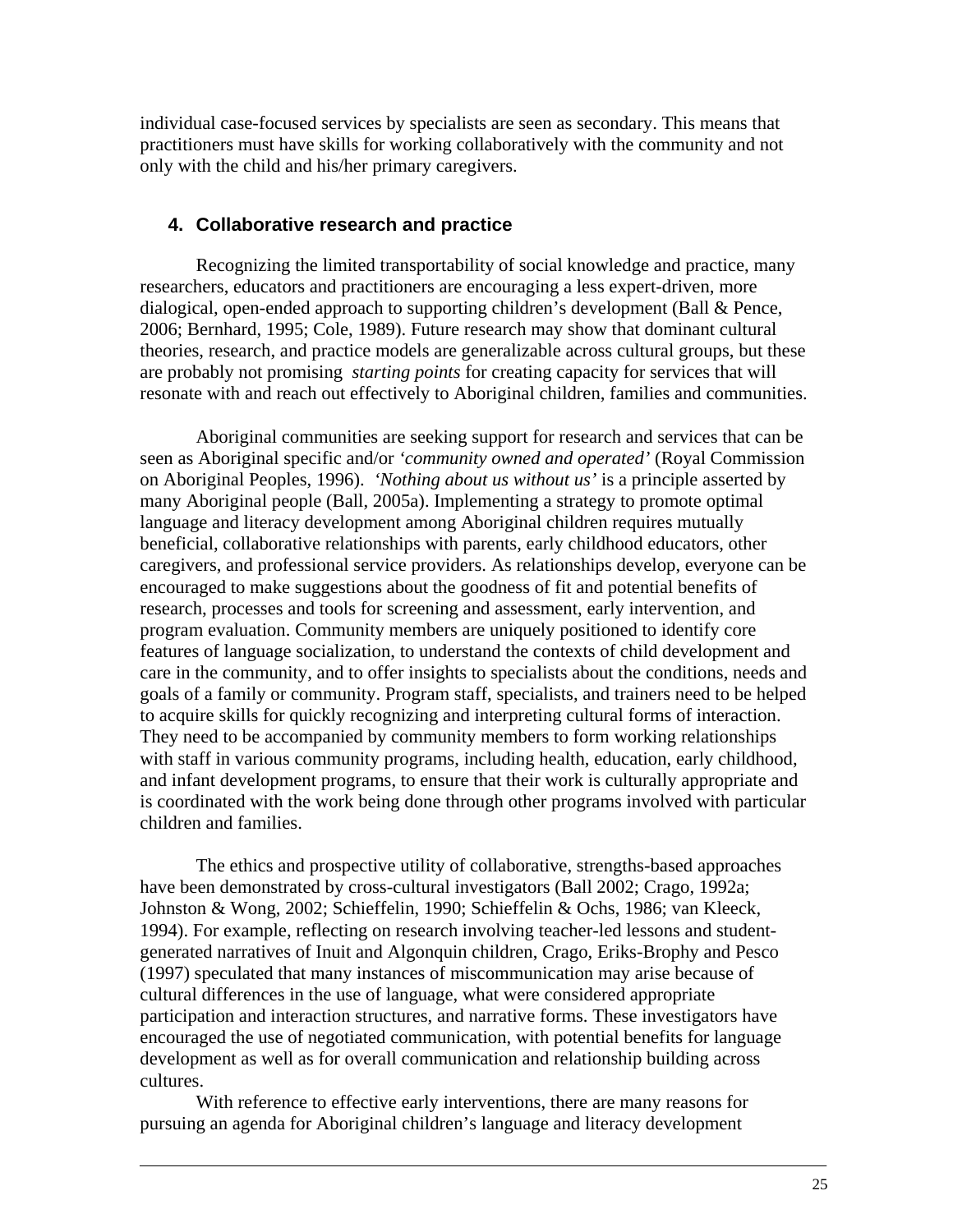elaborated collaboratively with Aboriginal leaders, community-based practitioners, and the children's primary caregivers.

- Aboriginal families and practitioners are more likely to participate in initiatives that they have helped to plan and design and in which they see reflections of their own culture and preferred first language.
- Aboriginal community leaders and program managers who have their pulse on what children, families and program staff need and who are in positions to take actions that respond to established needs, goals and readiness of community members.
- Programs designed, adapted or adopted by communities are more likely to fit within the community's visions for community development, increasing the likelihood of coherence and coordination of language initiatives with concurrent or consecutive initiatives for children and families.
- Sustainability is increased when a community or community-based organization initiates programs in which they have a sense of ownership, control and pride.
- ¾ *A national strategy that includes a stream for supporting Aboriginal early language and literacy should support implementation and evaluation of culturally grounded approaches developed in consultation with families and communities as demonstration projects.*

# **5. Optimizing the potential of community development approaches**

*"The identity and well-being of Aboriginal children and their families is inextricably bound with the identity and well-being of their Aboriginal community."* (Schouls, Olthuis, & Engelstad, 1992, p. 12)

The Royal Commission on Aboriginal Peoples (1996), as well as contributors to the development of a concept paper on Aboriginal early language facilitation (Ball, 2005b), identified **family development** and **community-based programs** for children and families as the two most promising sites or entry-points for language facilitation, support, and early detection of needs for extra supports. Approaches that strengthen community capacity through consultative, family-centred programs that are broadly participatory have several advantages.

- The vision statements of many First Nations and the mission statements of many Aboriginal agencies emphasize family- and community-centred practice models.
- In cultures that have been disrupted and for individuals who have been displaced, as has happened to most Aboriginal peoples, individuals often experience problems that are in part contextual or communal, rather than strictly personal. For such individuals and groups, contextual and communal responses can have significant positive effects.
- Current theory and research on social services for minority communities also emphasize the importance of cultural context and community-driven agendas as the most useful level of analysis and action for recovering healthy ways of life in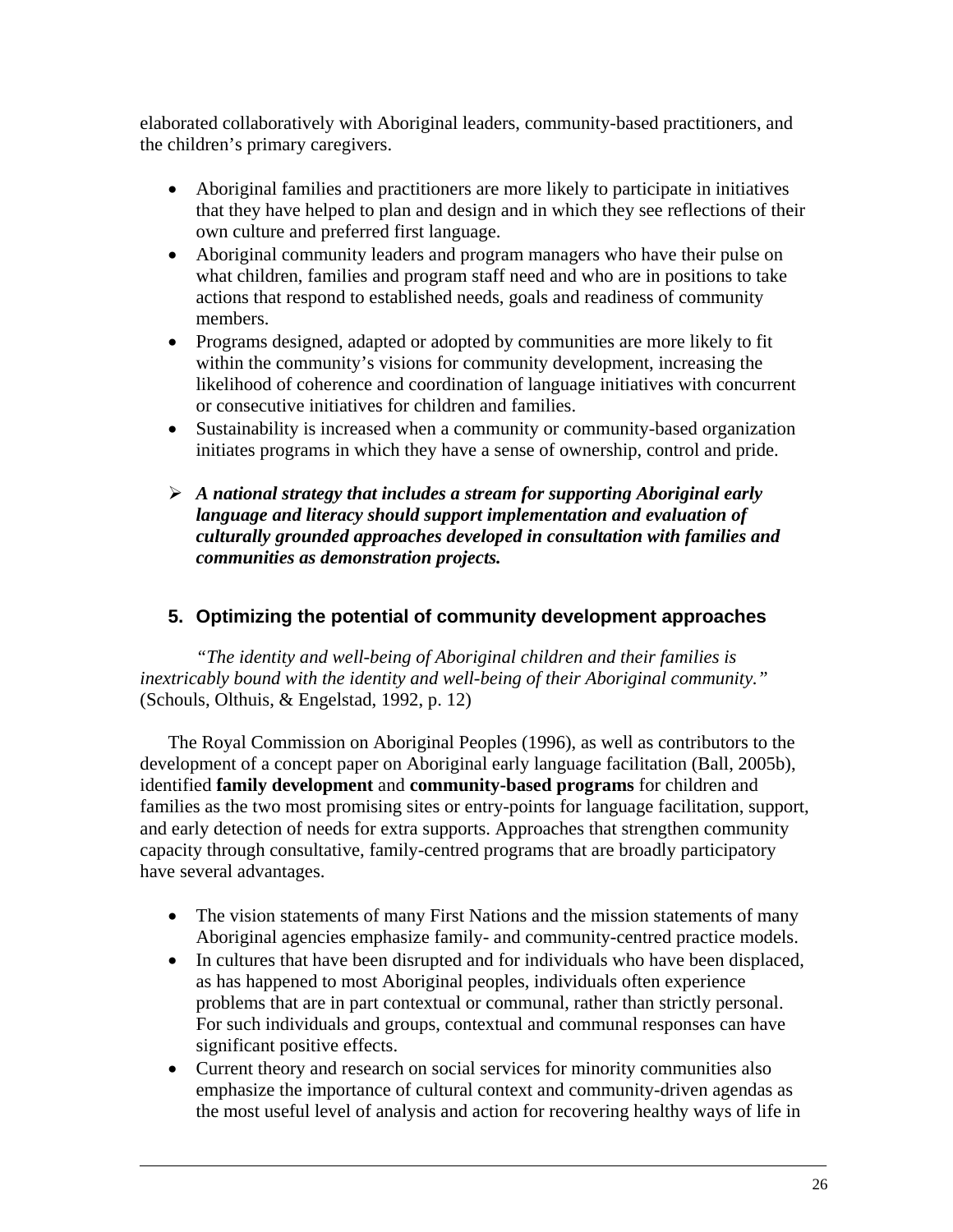families, cultural pride, and care-giving practices that promote children's development.

• Research indicates that early childhood care and education programs that effectively facilitate language development have the potential to significantly reduce later school failure.

On this last point, there is broad agreement that infant and early learning and child care and development practitioners need to be skilled in working with parents and children to facilitate language and literacy skills and to detect difficulties as early as possible (Ball, 2005a). Investments in strengthening the capacity of these front-line workers could be the most effective approach to promoting Aboriginal children's language and emerging literacy.

## ¾ *A national strategy should create training modules and provide access to preservice and in-service training for early childhood educators and infant development home visitors in the area of speech-language facilitation.*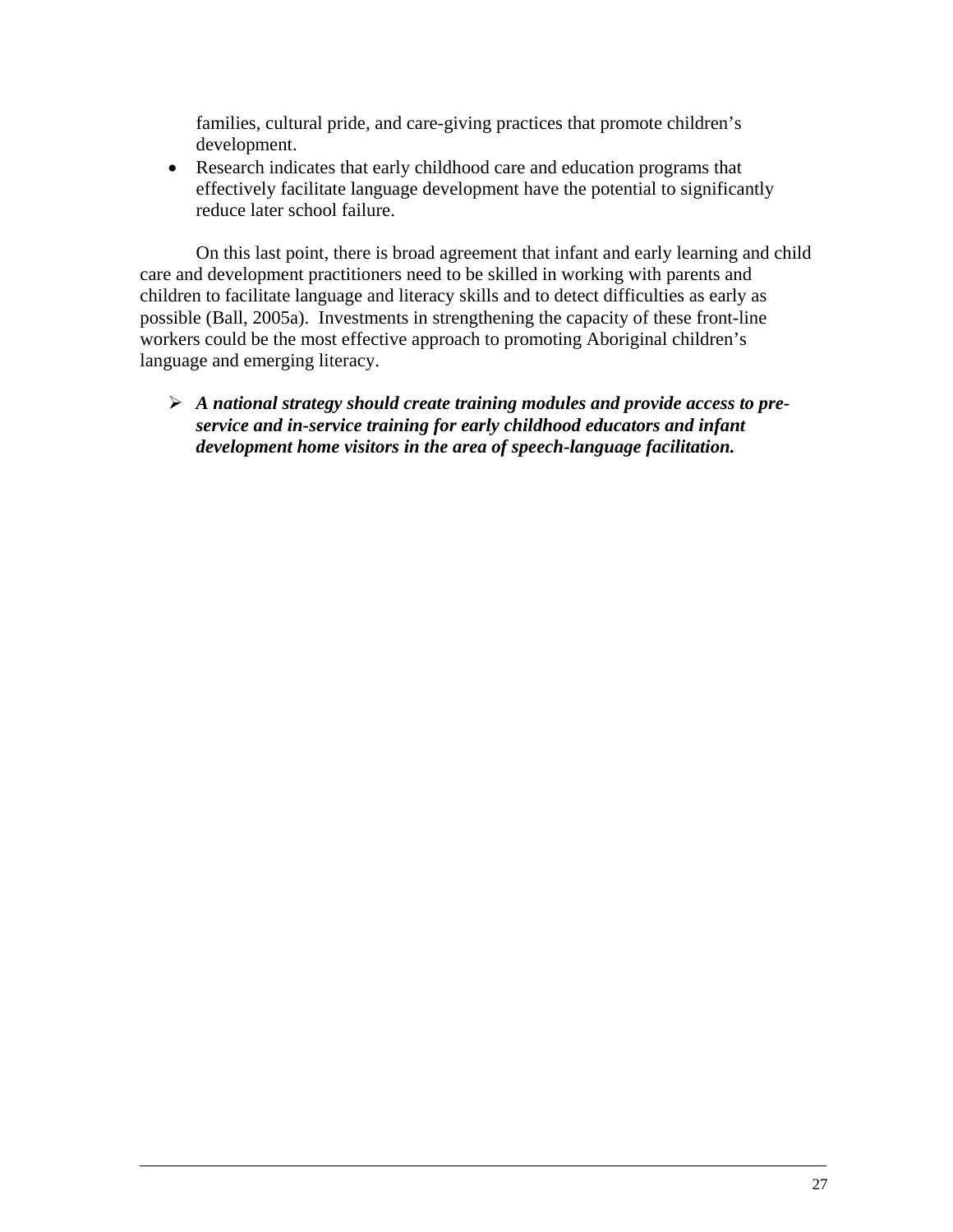## **ABORIGINAL LANGUAGE AND LITERACY PROMOTION AND EARLY INTERVENTIONS**

Over the past decade, there have been substantial, primarily federal, initiatives to create quality Aboriginal early learning and child care programs. There are a number of community-based and community-involving programs aimed at supporting the language and literacy development of Aboriginal children. These include: Aboriginal Head Start in Urban and Northern Communities and First Nations Head Start; Aboriginal Home Instruction for Parents of Preschool Youngsters, Hanen's You Make the Difference – Aboriginal Version, Parent-Child Mother Goose Program, and Moe the Mouse created by the B.C. Aboriginal Child Care Society. In addition, individual communities have 'bootstrapped' their own approaches for use in home visiting programs, nurseries and preschools, using curriculum common to most early childhood programs, such as music and movement, story-telling, pre-literacy and pre-numeracy games, as well as parenting skills programs. Many of these programs are culturally rich and aim in part to reinforce positive cultural identity of Aboriginal youngsters and their families. Despite efforts to evaluate some of these initiatives, no empirical evidence is currently available identifying their impacts on children's language or literacy or effective program components. Clearly, there is an outstanding need for methodologically sound research to evaluate the effects of community-based programs to support Aboriginal children's development (Canada Council on Learning, 2007). Nevertheless, these community-based programs for young Aboriginal children and their families constitute an existing infrastructure in some communities within which to strengthen capacity to facilitate language development of all children and to provide extra supports for children who need them.

## **1. Aboriginal Head Start**

 $\overline{a}$ 

Canada lacks a national strategy to ensure access to quality programs to stimulate and ensure optimal development during the early years for all children or for children in an identified risk category. The inception of Aboriginal Head Start programs commencing in the mid-1990s was intended to address disparities in educational attainment among Aboriginal children compared to non-Aboriginal children.<sup>7</sup> Programs for children living off reserve began in 1995 and are directed by the Public Health Agency of Canada in a program called Aboriginal Head Start in Urban and Northern Communities (AHS-UNC). Programs for children living on reserves began in 1998 and are directed by Health Canada in a program called Aboriginal Head Start On-Reserve (AHS-OR, previously known as First Nations Head Start). At the time of this writing, there were 130 AHS-UNC programs reaching approximately 4500 Aboriginal children across Canada. There were about 170 AHS-OR programs reaching approximately 7000 First Nations children living on-reserves across Canada. In total, it is currently estimated that 10% of Aboriginal preschool children between 3 and 5 years of age attend Aboriginal Head Start. While it is estimated that 90% of Aboriginal children do not have access to regulated infant development and early childhood programs that have any

 $<sup>7</sup>$  The history of this and other federal initiatives to support Aboriginal early childhood care and</sup> development is reviewed by Greenwood, n.d.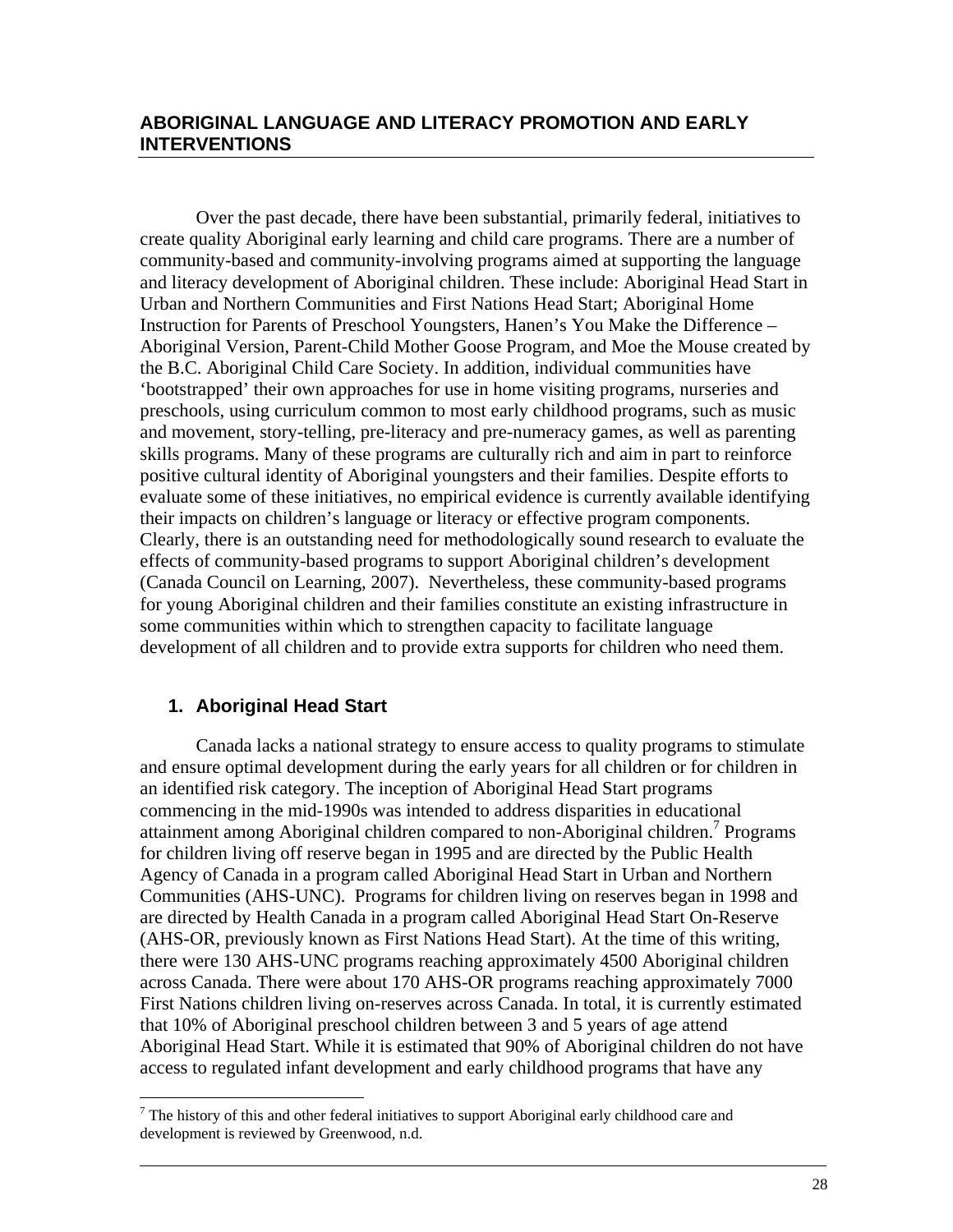Aboriginal component (Battiste, 2005; Canada Council on Learning, 2007), the inception of AHS has stimulated a movement in Canada to develop Aboriginal capacity to deliver early childhood programs in culturally fitting ways to children who need it most.

AHS in Canada differs substantially from the original Head Start approach pioneered in the United States. However, it shares one similar goal; namely, to prepare children for a successful transition from home to school learning environments. Each half-day program is intended to address six components: culture and language; education and school readiness; health promotion; nutrition; social support; and parent/family involvement. Ideally, Aboriginal staff with some training in early childhood education work with Elders, language specialists, traditional teachers and parents to enhance child development, cultural pride, and school readiness of young children. Most sites operate primarily in English with some exposure of children in some programs to one or more Indigenous language. AHS programs are locally controlled, allowing for innovation to find the best curricula and staff for each community and each child. This also presents challenges for evaluation.

To date there has been no known program of research to evaluate the impacts of AHS-OR. The AHS-UNC program has been the focus of more evaluation effort, including a descriptive evaluation released in 2002, and a three-year "National Impact Evaluation" completed in 2006. The descriptive evaluation reported in 2002 focused mostly on demographic characteristics of children served by AHS, parents' involvement, and information about program facilities and components (Minister of Public Works and Government Services, 2002). Although the overall impression from this evaluation was that AHS was extremely well received and seemed to benefit children and families in many ways, there was no systematic assessment of impacts on specific areas of child development. Of interest to the current review, the report noted that although parents with children in AHS are often encouraged to use teaching materials at home, 20% of the sites perceived low literacy skills among parents as serious challenge to parental involvement (Minister of Public Works and Government Services, 2002).

As noted earlier, approaches to measuring impacts of programs on Aboriginal children's development have been fraught with difficulties, partly due to the lack of appropriate instruments to measure Aboriginal children's development in ways that are amenable to standardized scoring and composite analysis. It appears that problems were encountered with sites having widely varying interpretations of dimensions to be evaluated, scoring criteria, and reporting procedures. Qualitative data collected in the program sites were difficult to interpret and analysis across sites. The evaluation did not include valid or reliable procedures for measuring baseline, exit or longitudinal levels of language proficiency or pre-literacy skills. The evaluation did not ask exactly what sites were doing to promote language and literacy development. No control or comparison groups were included in the design.

At the time of this writing, a report of the findings of the AHS-UNC impact evaluation had not been released. Given the limitations of the study design, it is not likely that any conclusions could be drawn from the research about how participation in AHS affects children's language or literacy development. However, a preliminary overview of evaluation results reported that children had low baselines scores for language and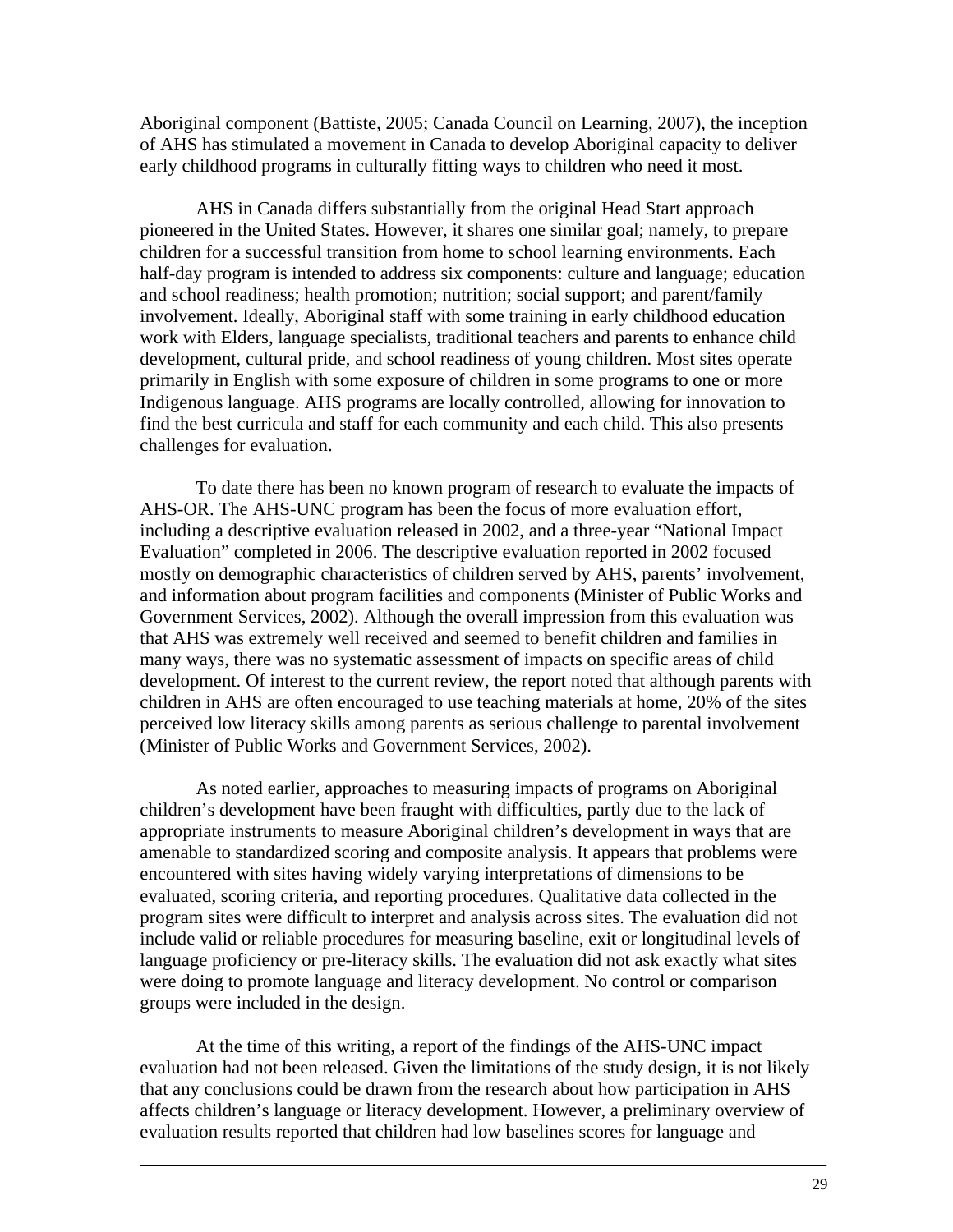literacy and that they showed "moderate proficiency" in these areas after participating in the program (Public Health Agency of Canada, 2006). Children appeared to show the highest proficiency in physical development and health. Parents reported gains in the practice of Aboriginal culture and traditions and in Aboriginal language acquisition.

An evaluation of AHS undertaken in the Northwest Territories (NWT) from 1996 to 2006 (Chalmers, 2006) is somewhat more informative. An initial, descriptive evaluation was reported in 1998, focusing on infrastructure issues such as staff retention, facilities, and equipment. From 2000 to 2001, and again in 2004, data were collected on various child outcomes identified as important by local participants, using standardized measures that were seen by local advisors as having potential (though not proven) validity for Aboriginal children in NWT. These included a Social Skills Rating Scale, the Brigance Four-Year-Old Screen, and the Peabody Picture Vocabulary Test. As well, class 'quality' was measured using the Early Childhood Environment Rating Scale, and culture and language program impacts were assessed via parent and community surveys. An effort was made to compare scores on child development measures for children attending and not attending AHS, although the investigator recommended a more systematic approach for future impact evaluations to allow accurate comparisons. The total sample of AHS enrollees included 84 Aboriginal children in 2001 and 139 Aboriginal children in 2004.

One conclusion of the study was that AHS in NWT served children who showed wide variability in skill levels when they began AHS as 4 year olds, and they showed a similarly widely varying skill levels after one winter in AHS. The data showed improvements in school readiness skills from the Fall to the Spring for both the 2001 and 2004 cohorts. Nevertheless, it was estimated that 31% (2001 cohort) to 51% (2004 cohort) of AHS children were delayed in terms of school readiness skills at the end of one winter of AHS, while 29% (2001 cohort) to 47% (2004 cohort) of AHS children had above average school readiness skills after one winter of AHS. The investigator concluded that many AHS children come to the program with deficits in language and social skills, and that most showed some improvement after one winter in AHS. Children's prosocial skills were below average and showed no significant gains after one winter in AHS. The investigator urged further development of the AHS program to strengthen its potential to impact children's social-emotional development and to lower risks for poor school outcomes among Aboriginal children. The most positive findings came from parent and community ratings of the culture and language components of the program. The investigator concluded that one of the strongest features of the AHS movement in NWT is the site-specific identity, focus, and dedication to the promotion of local culture, language and traditions. From the point of view of the current review, it is inspiring that the communities of NWT were motivated to collaborate on a multi-site evaluation of a program that they perceive as a potentially effective strategy both to preserve their cultures and languages, and to better prepare children for their transition to school.

Another perspective on the impact of the AHS program comes from the Regional Longitudinal Health Survey. According to the First Nations Centre (2005) of the National Aboriginal Health Organization, participation in at least one year of AHS lowers the chance a child will repeat a grade in elementary school. The First Nations Centre asked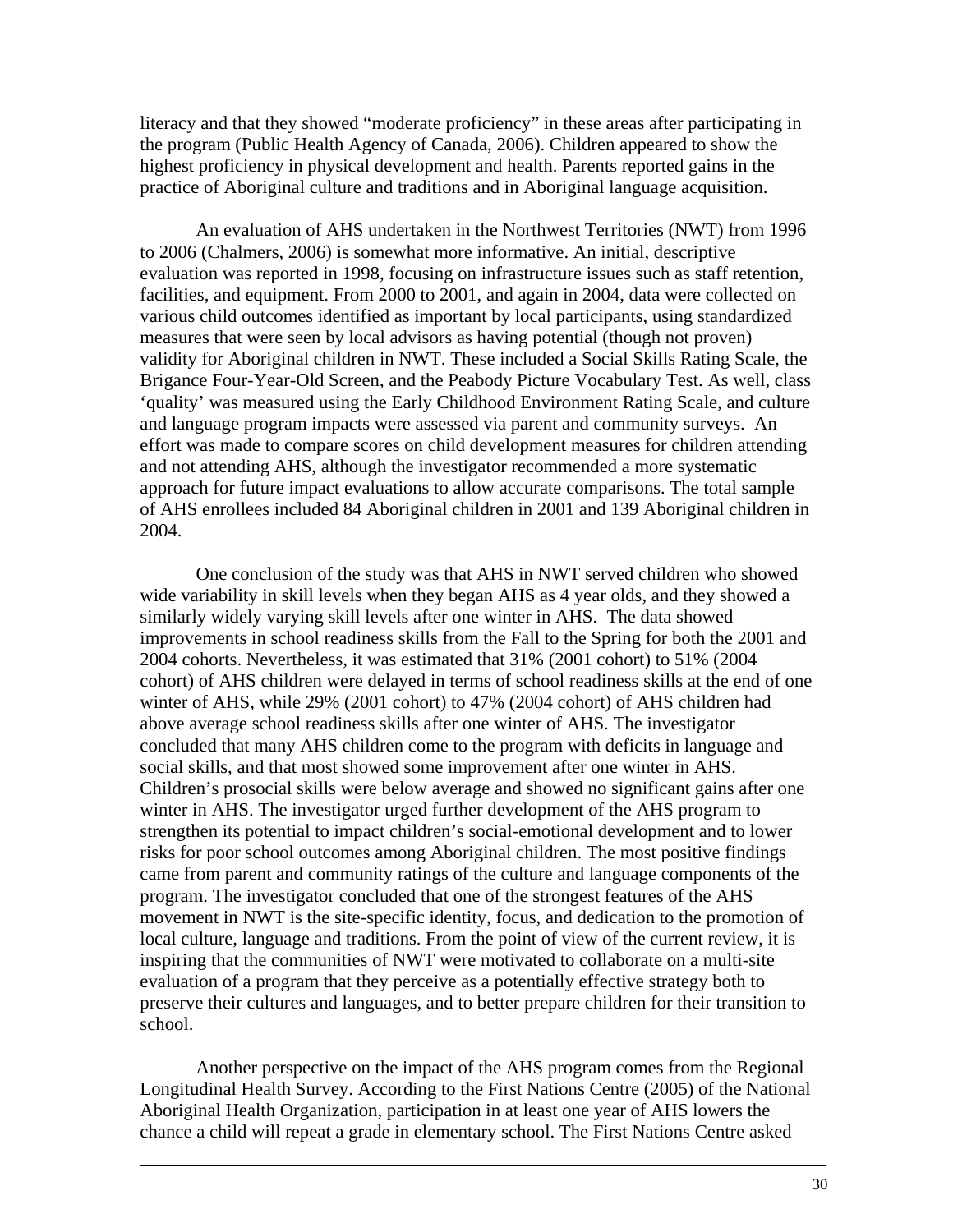parents, grandparents and guardians of children who had and had not attended AHS about the children's academic performance in school and whether they had repeated grades in elementary school. AHS appears to help children in their readiness for school, as measured by repeating grades: 11.6% of children who attended AHS repeated a grade, compared to 18.7% of children who did not attend AHS repeated a grade. In both the AHS and non-AHS groups, income had an impact: 21.7% of children from households earning less than \$30,000 had repeated a grade whereas 8.7% of children from households earning more than \$30,000 had repeated a grade. More focused survey questions or, ideally, direct assessment of language development and pre-literacy skills of preschoolers before and after entering AHS and after school entry, as well as research designs with control/comparison groups, would enable identification of the magnitude, nature and maintenance of program impacts on early language and literacy as well as identification of effective program components.

# **2. The Hanen Centre Programs**

The Hanen Centre is a charitable organization based in Canada with a 25 year history of providing language facilitation and intervention programs to harness the potential for primary caregivers to reinforce and promote children's social language and literacy skills. Three widely used intervention programs offered to parents and other caregivers are: *Learning Language and Loving It* (Weitzman & Greenberg, 2002); *It Takes Two to Talk* (Pepper & Weitzman, 2004); and *You Make the Difference* (Manolson, Ward, & Doddington, 1995). These programs are delivered by trainers certified by the Hanen Centre. In each program, groups of parents or educators learn how to create opportunities to promote language development as part of children's everyday social interactions (e.g., during meals, baths, playtime). These programs are based on research findings about how children learn to communicate and roles of the parent or alternative caregiver in this process.

Although it is known that these programs have been offered in Aboriginal communities, no empirical research appears to have investigated the effectiveness of these programs in building the skills of Aboriginal parents, improving Aboriginal children's early language development, or reducing language delays or disorders among Aboriginal children. The programs are designed according to principles derived from research on children's acquisition of English as a first language and they have proven effectiveness with certain kinds of families in certain circumstances. They are included in this review because: (a) they have demonstrated effectiveness in research involving non-Aboriginal children and caregivers on certain outcome measures; and (b) they have some of the characteristics that might make them attractive and useful in Aboriginal familyand centre-based programs. The *You Make the Difference* program has been adapted for Aboriginal communities. Pilot testing of these programs carried out in conjunction with Aboriginal advisors seems to hold potential as important resources for supporting early language facilitation in Aboriginal families and in early learning and child care programs.

#### **Learning Language and Loving It Program**

This program is a centre-based program which teaches early childhood educators how to increase the social, language and literacy development of children. Evaluation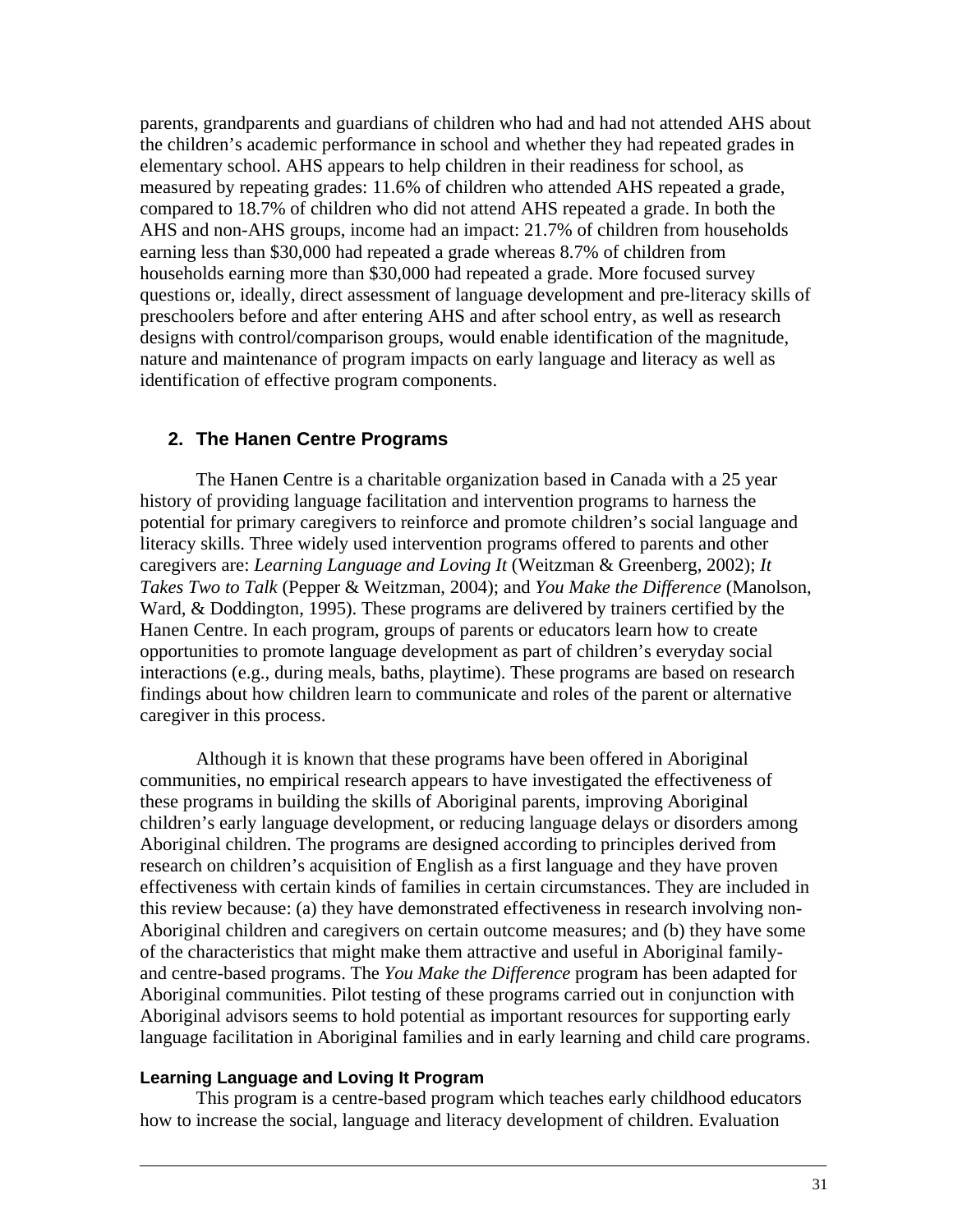research showed that this program affects both the way teachers interact with children (e.g., wait times, face-to-face) and the language used by the children in their care (greater number of utterances directed at either teacher or peers; more diverse vocabulary; more multi-word utterances) (Girolametto, Weitzman & Greenberg, 2000).

#### **It Takes Two to Talk**

This is a family-oriented language intervention program for parents of young children who are delayed in their language development. The program has three objectives: (1) to teach parents basic concepts of communication and language, including the development of communication; (2) to intervene early in a child's life to develop their language skills; and (3) to provide social support to parents. Groups of parents (up to 8 families) participate in 11 weekly sessions led by a speech language pathologist certified by Hanen. The program has three major components: (1) pre-assessment and baseline videotaping of parent-child interaction; (2) minimum of 16 hours (six to eight sessions) of group training for parents; and (3) three video feedback sessions for each parent attending the program (parent-child interaction is videotaped by and reviewed with a speech-language pathologist). Four randomized control intervention studies involving children and their mothers who attended the program showed certain positive impacts of the program (Girolametto, 1988; Girolametto, Wietzman & Clements-Baartman, 1998;Tannock, Girolametto & Siegel,1992).

#### **You Make the Difference Program**

This is an intervention program for use by practitioners who work with children and families perceived as being 'at-risk.' The program is designed to engage parents who have limited literacy skills, financial challenges, social or geographic isolation, or limited family support. Over nine weekly sessions, small groups of parents learn how to support the language and literacy development and the academic and social success of their young children through everyday routines and activities. A ninety-minute parent group is followed by an individual one-to-one, parent-child practice session that is videotaped and later discussed. Although the program has been adapted for use with First Nations and Native Americans, there is no published evidence of program impacts with Aboriginal families.

#### **3. The TLC3 Project**

 $\overline{a}$ 

TLC<sup>3</sup> was an innovative, multi-site, community-driven, five year project to deliver and investigate a wide range of strategies to promote language and cognitive development of children aged 0-5 years (Cohen, 2001; TLC<sup>3</sup> National Project Management Team, 2004).<sup>8</sup> There were eight project sites in different locations, each with different demographics, including two involving predominantly Aboriginal children and families. The sites used varying combinations of developmental programs and interventions including: Hanen's You Make the Difference, Learning Language and Loving It, and It Takes Two to Talk. Parent-Child Mother Goose Program (P-CMGP). Parents as Teachers Program. Come Read With Me, Parents' Roles Interacting with Teachers (PRINTS), Baby Talk, Bright Start Cognitive Curriculum, and Let's Be Social.

 $8$  The acronym TLC<sup>3</sup> refers to: Thinking, Listening, Communicating; Tender Loving Care; and The Learning Centres.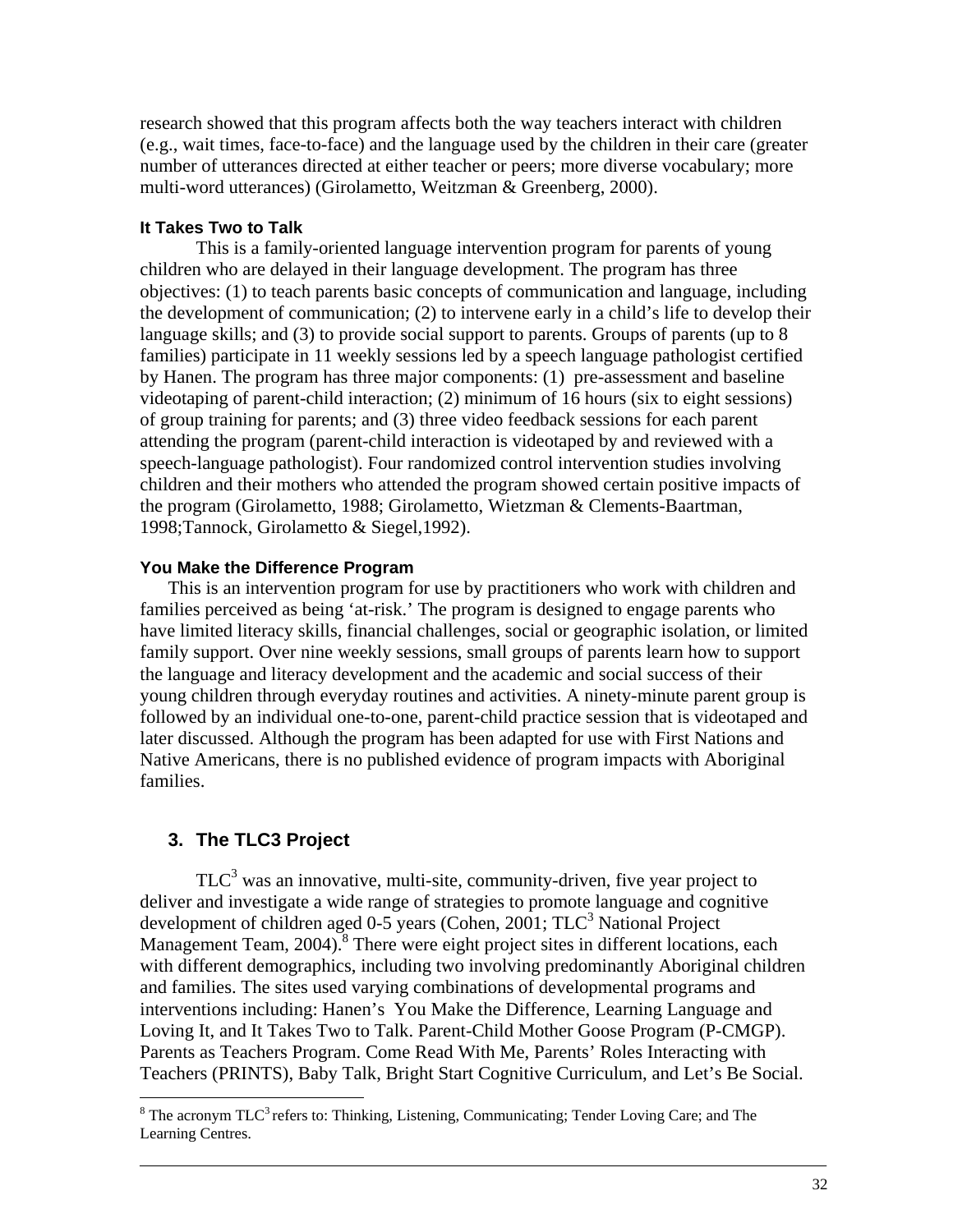#### **Meadow Lake Tribal Council**

This  $TLC^3$  site in rural Saskatchewan involved six child care centres serving 165 Aboriginal children mostly living in low-income families. Program targets included early language development, literacy skills, cognition, and social skills. Programs implemented included the Bright Start Cognitive Curriculum, It Takes Two to Talk, You Make the Difference (First Nations Adaptation), Come Read With Me, and Let's Be Social. Parents reported that after their children were in  $TLC^3$ , they had improved skills on behavioural, social, learning and language dimensions, and showed a new interest in reading books. Although standardized tests were used, it was reported that there were problems with data collection related to the high turnover rates of children attending the program as well as difficulties getting the researcher to all of the geographically dispersed sites (Heinz  $\&$ Cohen, 2004). Standardized test results were therefore not forthcoming from this pilot project site.

### **Regina Early Learning Centre**

This  $TLC^3$  project site involved mostly Aboriginal children aged 3 to 5 years living in low-income families. This site combined High Scope early childhood education strategies, the Reggio Emilia approach, Come Read With Me, PRINTS, and the assistance of a speech-language pathologist. As well, children under 3 years of age were reached through a Parents as Teachers Program. A Preschool Evaluation Scale showed that children in the preschool program had improved cognitive, language and social emotional development. Children who participated in the Parents as Teachers Program were perceived by educators in the programs as having improved speech. There were no matched controls and there was no investigation of effective program components accounting for reported improvements in language development.

Although no empirical evidence linking program inputs to speech-language and literacy outcomes of Aboriginal children was derived from TLC3, much was learned from this ambitious project about the creation and evaluation of community-based programs that can inform a program of future research (see Cohen & Heinz, 2004; Heinz & Cohen, 2004).

# **4. Home Instruction for Parents of Preschool Youngsters (HIPPY)**

HIPPY is a program that originated in Israel shortly after the Jewish holocaust when many young parents had not had the benefit of learning from their own childhood experiences about parents' involvement in supporting children's literacy development. It is a home-visiting program focused on a child's primary caregiver, typically the mother. The program premise that parents and other family members are important as teachers for their children is congruent with the premises of Aboriginal socialization. HIPPY uses role play to show parents how to teach pre-literacy and literacy skills to their 3-5 year-old children at home. It is intended for parents who may not feel able to provide the kinds of educational enrichments that will prepare their child to succeed in the transition to school. It is highly structured and prescriptive. Parents who enroll are instructed to spend 10-45 minutes a day with their child, jointly interacting about a storybook, puzzle, or learning game according to a provided curriculum.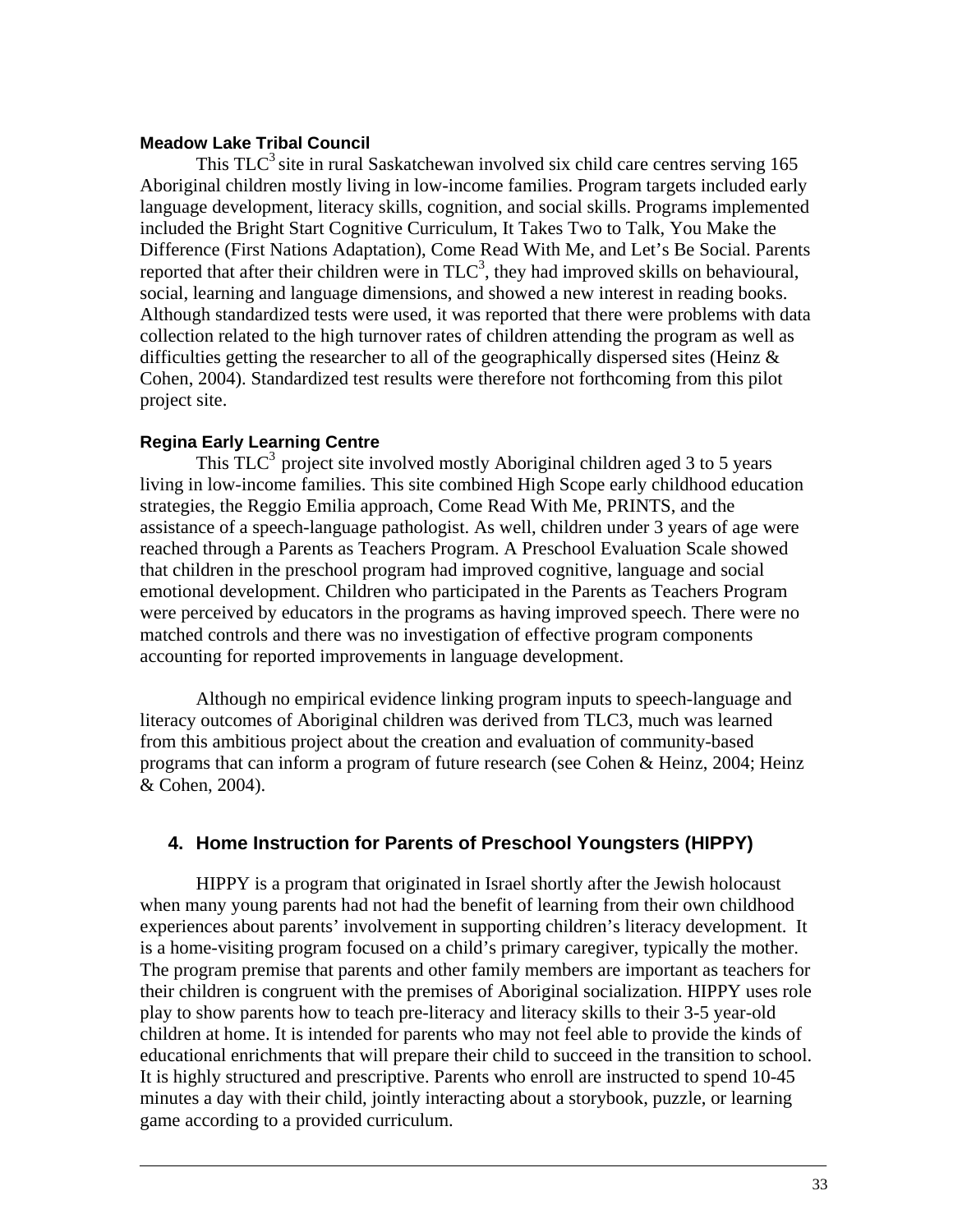Vancouver was the site of the inaugural implementation of HIPPY in Canada, and involved a collaboration among Britannia Community Centre, Simon Fraser University, and the National Council of Jewish Women. Subsequently, when the program was offered to Aboriginal families in 2003, the term 'Aboriginal' was added as a prefix to the name: no modifications were made to the program to accommodate Aboriginal home visitors, families, or contexts. Currently, the B.C. Aboriginal Infant Development Program is supporting the creation of culturally-based books, toys, and other media for future expansion of HIPPY programs to Aboriginal parents. Over a dozen First Nations in British Columbia are registered with Aboriginal HIPPY.

An impact study of HIPPY was undertaken in the Vancouver area (LeMare & Audet, 2003), but it did not involve Aboriginal parents and the sample size was too small to yield statistically significant results. LeMare and Beatch are currently studying the impacts of HIPPY in five First Nations in the Vancouver area. Although they set out to focus on child literacy outcomes, the challenges faced by Aboriginal home visitors, combined with the challenges of conducting research involving assessment of Aboriginal young children, led them to shift their focus. In progress reports include a discussion of the impacts of HIPPY on the home visitors themselves (Beatch, 2006), as well as parents' experiences of the program (LeMare, Harkey & Beach, 2007).

### **5. The Native Infant Program**

The Native Infant Program was a home-based early intervention pilot program for First Nations children aged 0-4 years living in five communities on reserves on Vancouver Island (Davies & Mayfield, 1981). The goals of the program were to improve health, provide education, and detect developmental delays. It combined traditional and current child-rearing practices. Like many of the programs that are used today, it was intended to help parents develop skills to enhance the early development of their children (Mayfield & Davies, 1984).

In 1984, there were approximately 180 First Nations children in the program. The program included home visits by Aboriginal infant workers, Mom and Tots groups, and hospital visits. A longitudinal evaluation began in 1981, including: the Denver Developmental Screening Test given to children every six months to identify any developmental delays; questionnaires given to staff; interviews with parents; and anecdotal reports. On the Denver, 85% of the children scored within the normal range, 10% were in an ambiguous range of scoring, and 5% scored below the normal range. More of the children who were in the program longer than 18 months scored within the normal range compared to children who were in the program less that 18 months. However, the number of children who participated in the program over an 18 month time period was too small to determine the significance of the results, and the evaluation did not focus specifically on language or literacy development.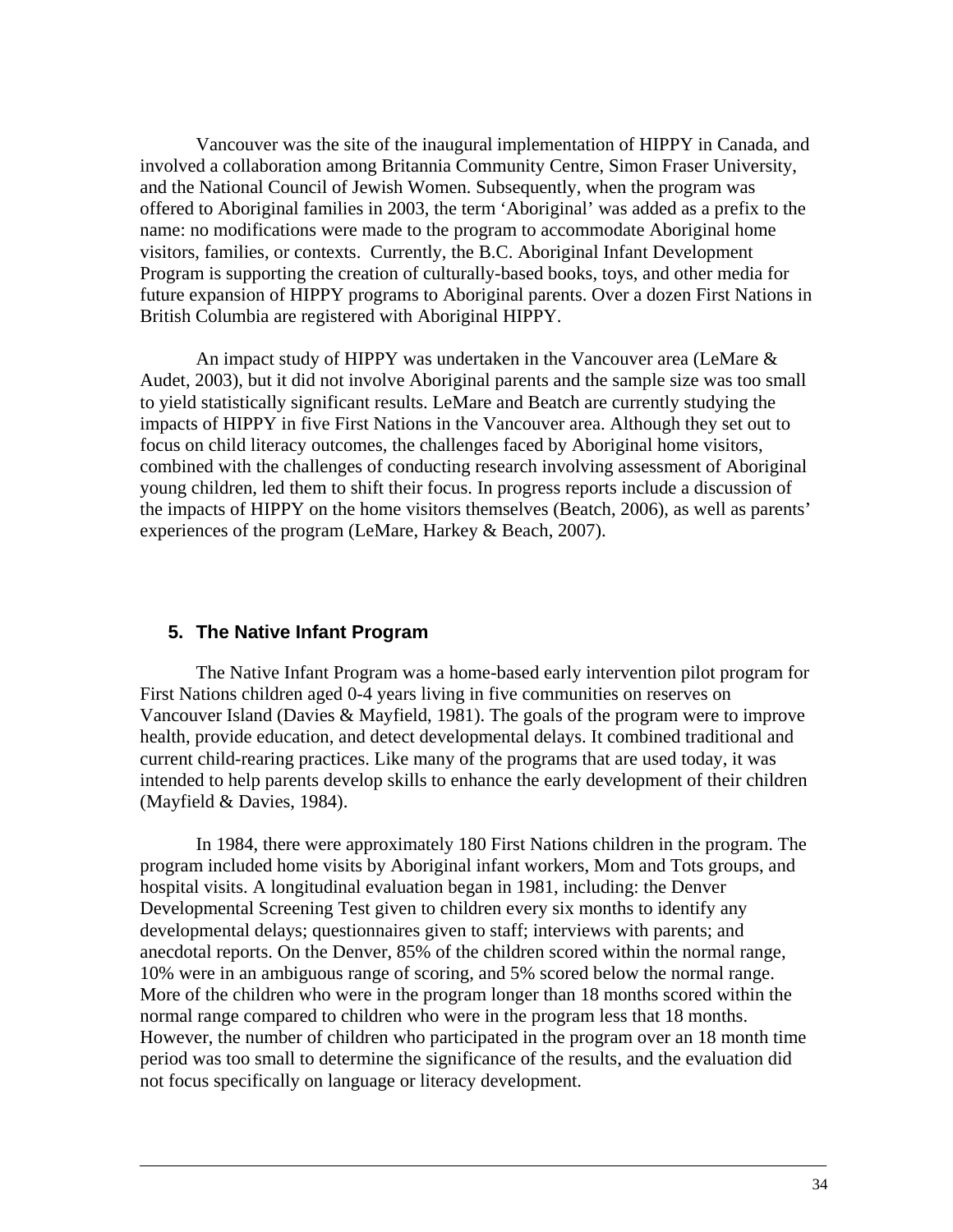### **6. Parent-Child Mother Goose Program**

The Parent-Child Mother Goose Program (P-CMGP) began in 1986 in Toronto in low-income neighbourhoods. It tends to target parents who have low incomes, are isolated, educationally disadvantaged, new to the country or city, and/or lack positive role models for parenting. The program aims to support language development through the relationship between parents and their children as well as to give parents experiences and skills in engaging in language-mediated play. Program activities use shared words, actions, and images and feelings of rhymes and stories. Like the HIPPY program, teaching is directed to adults. In a ten-week series of sessions, two teachers teach the parents rhymes, songs, and stories to use with their children. Printed versions of the rhymes and songs are supplied at the end of a series of meetings. Instruction in the program is delivered at a slow pace, with material repeated. Issues and questions are discussed as they arise. P-CMGP uses small groups to ensure that the needs of the individual parents or the group as a whole are met. The climate of the program is meant to be accepting, supportive, and confidence-building. The program is often delivered at public libraries. Reports garnered from librarians for this review indicated that they are struggling in many locations to sustain funding for the program and, despite efforts, they have made limited headway in eliciting participation of Aboriginal families. The mothercentric bias implicit in the name of the program has stimulated the development of a similar language-oriented program intended to attract father's involvement: 'Man in the Moon.' Unfortunately, Aboriginal spiritual frameworks generally refer to the moon as a feminine creative force.

Joshi (2007) reviewed studies of P-CMGP. None assessed Aboriginal children or parents. Most focused on changes in parents' confidence or skills. Three studies found positive parent-reported changes in children's communicative competence. These results are only suggestive due to small sample sizes and confounding by concurrent language and literacy interventions. The simplicity, pace and focus of P-CMGP recommends it as a potentially useful approach for Aboriginal families.

### **7. Moe the Mouse**

The B.C. Aboriginal Child Care Society (2006) offers a speech and language theme box, called 'Moe the Mouse,' for parents and early childhood educators. This curriculum uses Aboriginal toys and stories to enhance language development in children ages 3-5 years. The activities and materials in the theme box guide parents and educators in providing planned opportunities for children to practice language skills in a child care, preschool and home setting. A workshop is also offered entitled "Making the Most of Moe" that demonstrates how to use the theme box in early childhood programs and explains how the activities in the theme box relate to children's speech and language, social skills, and early literacy development. This program is extremely popular in Aboriginal early childhood programs in B.C., and funds are currently being sought in B.C. to evaluate its impacts.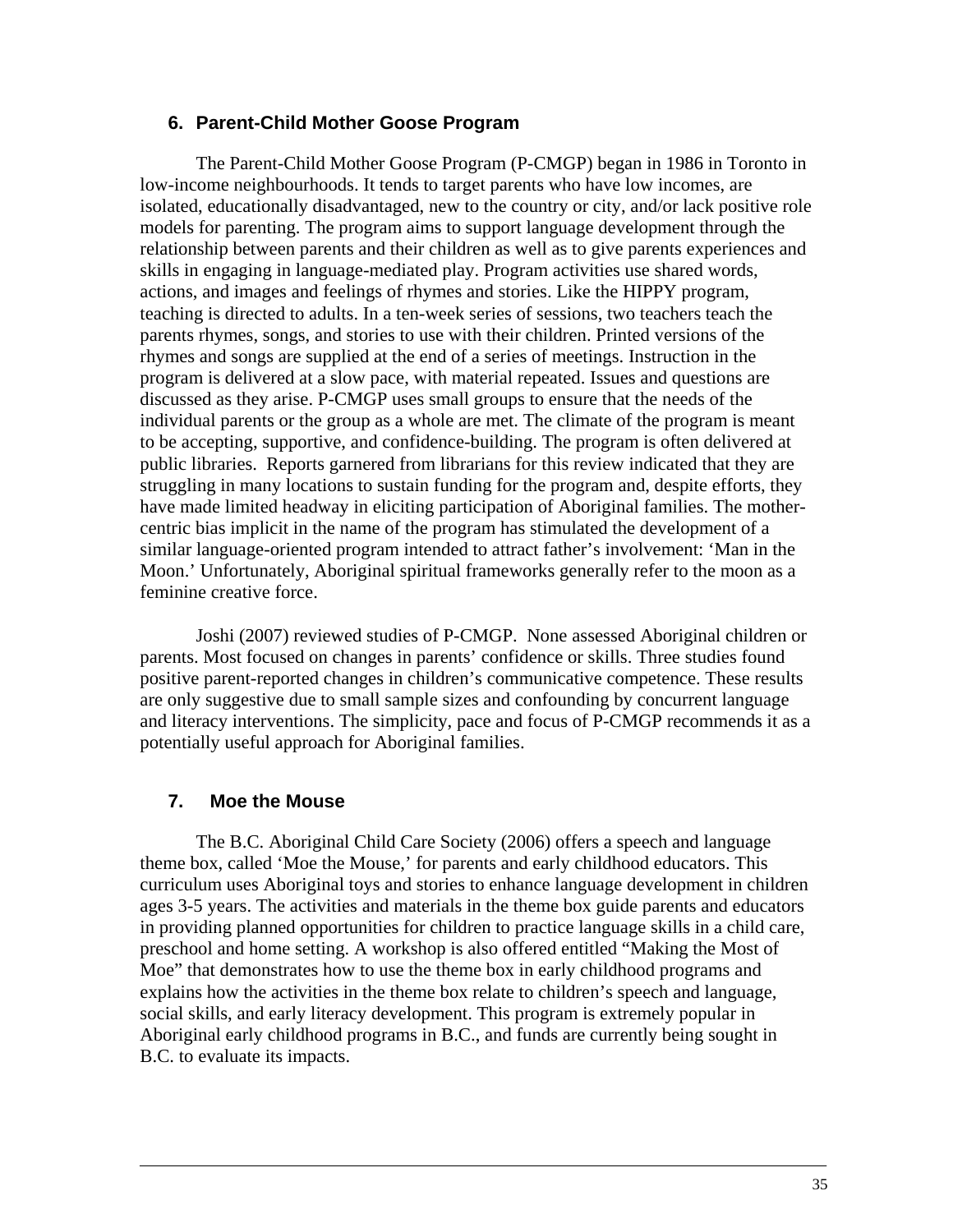## **8. Community-wide activities**

 Community-wide special events and ongoing programs can enhance the language environment for children. Dr. Don Taylor, a professor at McGill University involved in Aboriginal teacher training, noted:

*"A challenge for Aboriginal children's language development is that in many small communities, people understand each other without using a fully elaborated form of language. They use a restricted code that often relies on many non-verbal gestures that everyone understands. So children may not be exposed to the elaborated code of their home language. Programs to promote children's language development must work at the level of the whole community in order to provide opportunities for children to hear and engage with the full range of their language."* (Don Taylor, personal communication, 2007).

## **Play-based programs**

 Many practitioners emphasize play-based programs as foundational in promoting the kinds of empathic social interactions that promote language. For example, Sharla Peltier, a First Nations SLP practicing in Nipissing First Nation, emphasizes a focus on play as a foundation to developing communication skills (e.g., turn-taking, role-taking, socialization). She cautions that many parents who are survivors or secondary survivors of residential school may not be ready or comfortable to engage in play with their children, and she urges sensitivity about pacing the introduction of different types of program activities. She suggests *"beginning with child-child play, especially involving multi-aged groupings, as a way to lay the foundation for social communication, empathy, and later cognitive skills that support reading and writing. Programs can also involve extended family members, such as aunties and uncles, if parents are unavailable or not ready*" (Sharla Peltier, personal communication, 2007). Multi-aged activities and programs have been advocated by several Aboriginal agencies, such as the B.C. Aboriginal Child Care Society.

### **Story-Telling**

 Sharla Peltier notes that story-telling is: *"a natural area that we as Aboriginal people can draw upon as a form for oral history, language retention, extending memory capacity, and learning and practicing formal English language. It is also a great way to bring adults and Elders in to connect with children and to make program content and activities culturally relevant*." Community-wide activities involving story-telling and dramatic enactments of stories can also be an enjoyable way to promote the full use of language while offering children, youth and adults the social safety of a provided role or mask. The use of dramatic play in ways that are grounded in the cultures of children and families participating in early childhood education programs has been discussed in the literature (Roopnarine, Suppal, Shin, & Donovan, 1999).

### **Music and Movement**

 Communication skills can be nurtured and developed through activities involving music and movement. Sharla Peltier suggests that this is: *"a fantastic way to reach and draw out those children who are challenged with attention deficits, hearing impairments due to otitis media, autism spectrum, and severe speech or language delays… The drum, shakers, and games involving rhythm and sequences of movement like social and*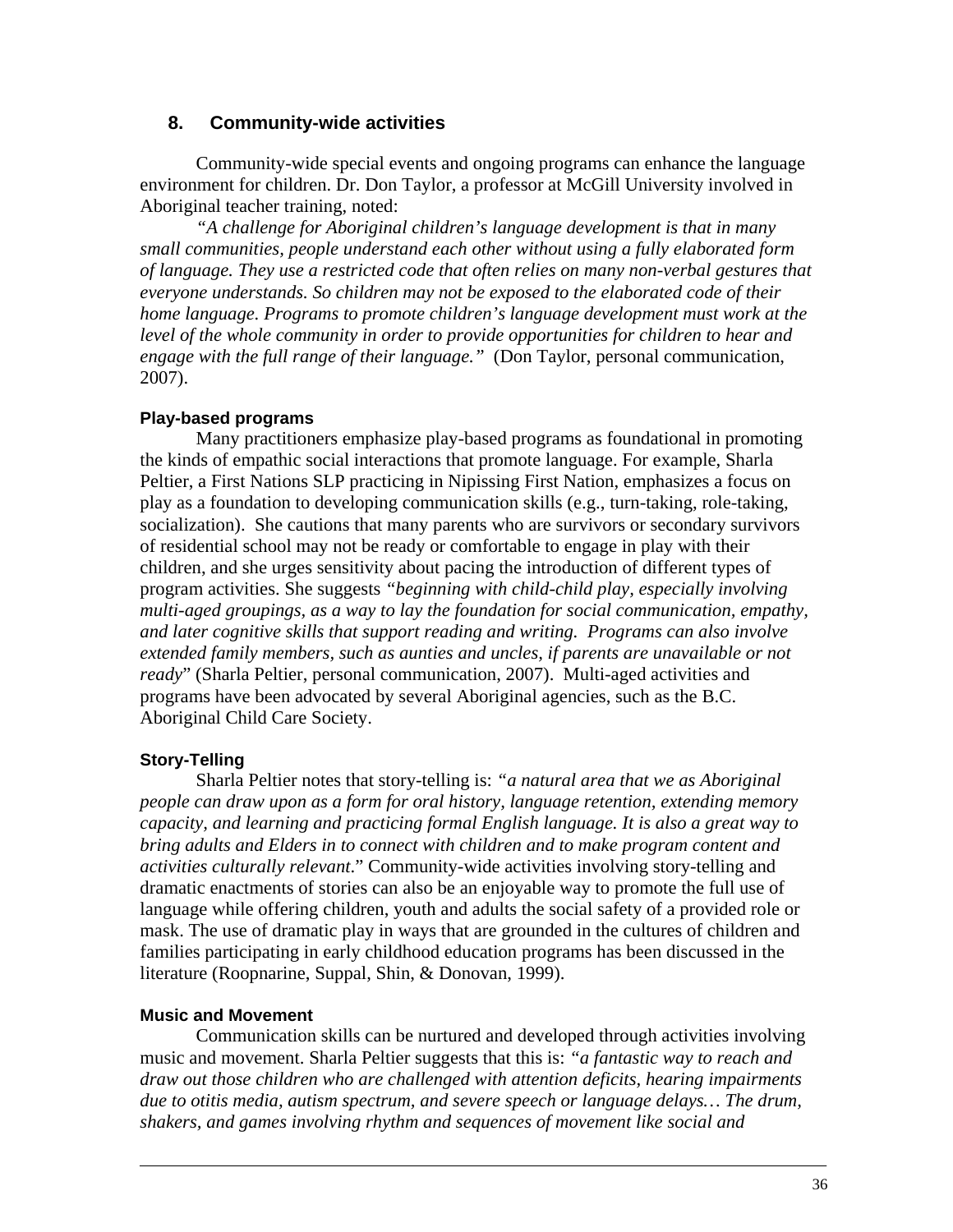*ceremonial dancing would be excellent program components, all with a view to nurturing communication skills."* The involvement of community members in singing, such as community song evenings and singing groups, is another example.

## **Home visiting**

Home visiting can sometimes be a useful approach to building relationships with parents and other family members (very often grandparents) who are caring for infants and young children. Once a relationship is formed, caregivers can be encouraged to participate in family and community activities that promote language. Programs to promote attachment, bonding, positive social interaction, and language enhancement at home require a high degree of flexibility and ingenuity and can be expensive because of the travel and visiting time required for individual home visits. Home visitors require special training, ready access to supervisory consultation, and back-up support. Smith-Moran (2005) produced a curriculum to prepare home visitors to work with parents using HIPPY, after a number of Aboriginal home visitors were daunted by the complexities of the process of 'entry' into Aboriginal communities and homes. The effectiveness of the home visitor curriculum has not been evaluated.

# **9. Development of Culturally Appropriate Resources**

 New resources in Indigenous languages are a critical enabling condition for effective family-focused and child-focused programs to promote Aboriginal early language development. Resources to promote literacy in Indigenous languages, in particular, are sorely lacking. Nowhere is this need felt as strongly as in the north. Recommended resources to empower parents to provide effective at-home support for their children, especially those with difficulties, include:

- audio-tapes, video-tapes, CDs, books and toys, or ideas for parents to make a culturally relevant 'kit' for language stimulation through parent-child play;
- plain language descriptions about how children learn language;
- plain language 'tips' for stimulating and extending language;
- descriptions of 'red flags' to signal a possible speech-language difficulty;
- strategies for working on specific speech-language difficulties.
- ¾ *Investments are needed to create and provide home language stimulation guides, workshops and simple resources for parents so they can follow up with recommendations by speech-language pathologists and reduce their dependency, including the number of specialist appointments.*

# **10. Supporting Indigenous language learning**

Indigenous language acquisition is a priority in many, though by no means all, Indigenous families and communities, and must be a critical consideration in any comprehensive national strategy for Aboriginal early language and literacy (Kirkness, 2003; Task Force on Aboriginal Languages and Cultures (2005). In Canada, 54 Indigenous languages are currently in use (Norton & Fettes, 1995; RCAP, 1996). Most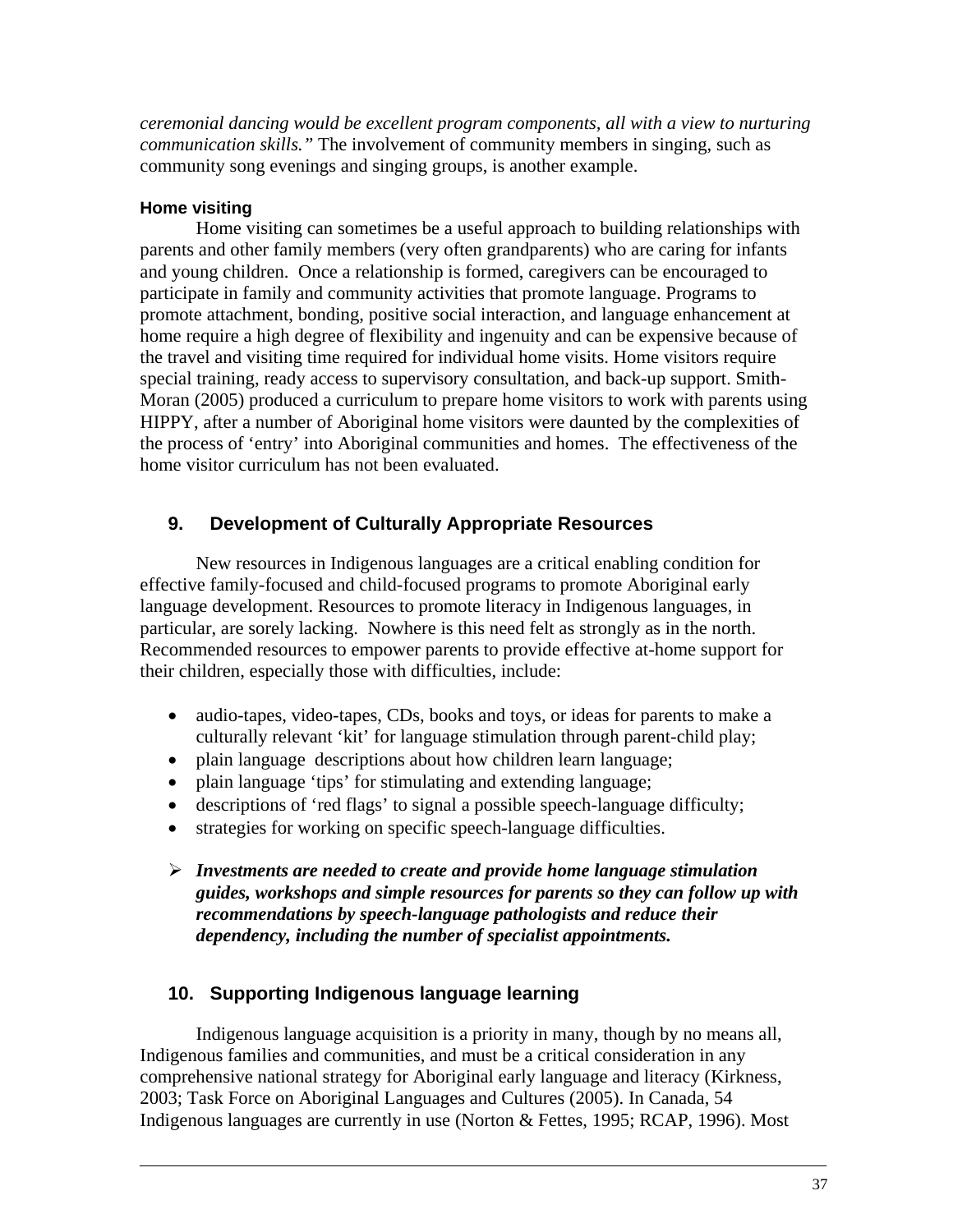provinces now have language policies governing provisions for preserving Indigenous languages (Battiste, 2004). Language transmission and acquisition goals of parents seem to vary significantly depending upon their location, the number of Indigenous language speakers in a community, and the vocational prospects for children when they become adults. Some research suggests that isolated and/or well-organized Aboriginal communities with large numbers of resident speakers tend to have more viable Indigenous languages and place more value on Indigenous language transmission (Norris, 2006). Aboriginal families in cities are less likely to use an Indigenous language at home (Statistics Canada, 2003), though it is not known whether they actually give a lower priority to their children learning an Indigenous language.

The actual process and dynamics of sustaining language transmission and cultural identity through Indigenous language learning has been a focus of research and program innovation for over a decade (Burnaby, 1996). Processes and approaches to Indigenous language acquisition are beyond the scope of this review (see Norris & Jantzen, 2004). The search for research-based evidence of the outcomes of Indigenous language acquisition programs in the early years yielded no published reports. Norris' (2006) has recently reviewed available evidence gleaned largely from demographic data and programs described in the gray literature. Her review suggests that the best conditions for a child to learn an Aboriginal language as a first language occur within Aboriginal communities, among families where the language has a strong presence in the home, when at least one parent has an Aboriginal mother tongue and in communities where Indigenous languages are flourishing. Most Aboriginal children in Canada do not live in these conditions.

### **Language immersion programs in early childhood.**

Facing the ongoing loss of Indigenous languages, there has been a recent surge of interest among Aboriginal communities in full immersion approaches to ensuring that children learn their Indigenous language. Immersion approaches to acquiring a nondominant language in a dominant language milieu appears to have begun in Quebec as a strategy to preserve French. Immersion programs starting soon after birth were pioneered by the Maori peoples of Aotearoa/New Zealand as a way to stabilize Maori language (De Jong, 1998; McIvor, 2005).

#### **Maori language immersion.**

In the 1970s, a survey in Aotearoa/ New Zealand found that there were approximately 100 remaining speakers of Maori. In the early 1980s, the Maori implemented a large number of 'language nests' where Maori infants and children are cared for together in a nurturing, crèche like environment, and the only language used is Maori. According to Murray (2005), Maori students who are enrolled in bilingual or Maori immersion preschools are more likely to graduate from secondary school, have strong literacy skills in both Maori and English and, in Grade 11, are more likely than other Maori or non-Maori students in English schools to meet literacy requirements for continuation in secondary school (Murray, 2005). However, young children lose fluency in Maori if they leave the Maori immersion program to enter English-mediated classrooms. This finding has prompted the creation of full Maori immersion programs that continue through to the final secondary school year (Harrison, 1998).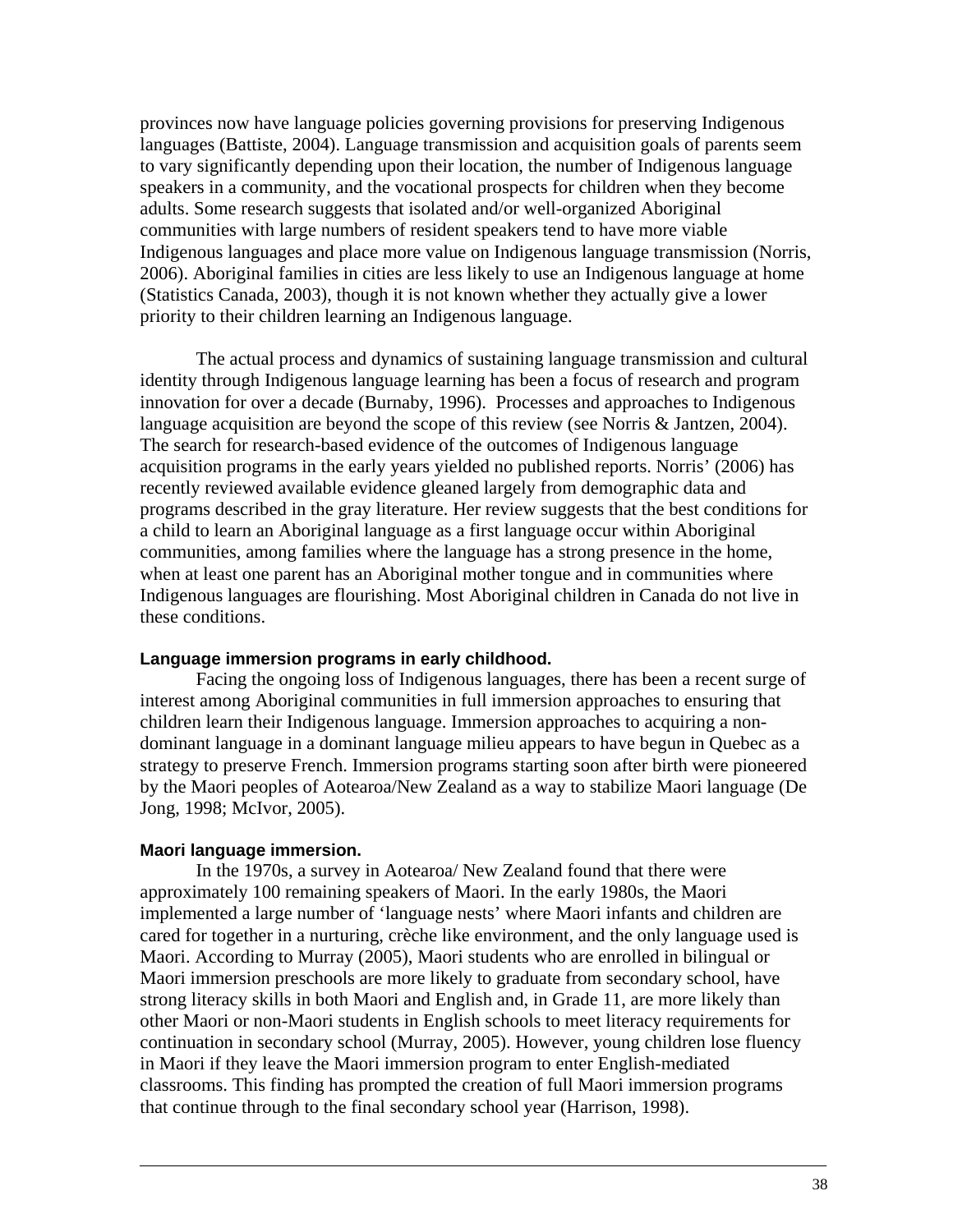#### **Hawai'ian immersion.**

Public school in Hawaii was taught entirely in Hawaiian until 1896, when it was banned as a language of instruction. By 1986, when the language was reinstated as a language of instruction, the majority of two generations of Hawaiians had never learned their heritage language. In 1984, the Hawaiians began an immersion preschool program (Kamehameha Preschools), based on the model of Maori language nests and the French immersion experience in Canada. Soon after, an immersion school continuing through to high school graduation evolved. Research has shown that student achievement on standardized tests is equal to or greater than that of Native Hawaiian children enrolled in English language schools, even in English language arts (Kamana & Wilson 1996; Wilson & Kamana 2001).

#### **Indigenous immersion programs in Canada.**

There is no national registry showing the distribution of immersion programs in Canada. Information about immersion programs is scattered and no research has been found evaluating their impacts on children's language and literacy outcomes. Based on the French immersion program in Canada, the Mohawk on the Kahnawake reserve opened the first Aboriginal language immersion program in Canada in 1979, serving children from preschool to grade 6 (Michel, 2005). There are several immersion preschools and primary schools in Saskatchewan, the Northwest Territories, and British Columbia, including one full immersion K-12 school in B.C. (Ignace, 1998). The Northwest Territories provides strong supports for immersion preschool programs. In addition, over half of the band-operated schools in B.C. have distinct classes for Aboriginal languages and cultures. Fifteen per cent have the language and culture integrated throughout most of the subject areas, and 14% have Aboriginal content in separate classes (First Nations Education Steering Committee, 2006). A longitudinal study of children learning to speak Chisasibi (a dialect of East Cree) as a first language is in progress (Brittain, Dyck, Rose, & MacKenzie, 2006). This study is partially intended to create a baseline of children's language development in Chisasibi, which will be used to determine whether children have language delays.

#### **Impacts of Indigenous language acquisition on schooling.**

Some research suggests that teaching children in the language of their ancestors is generally beneficial for their education (McCarty, 2003). However, as noted earlier, the challenges for children speaking a different language upon entering a kindergarten class differ from the challenges for children who already speak English (Wright, Taylor & Macarthur, 2000). Although most Aboriginal children do not speak an Indigenous language as their primary language from birth, when they do, research suggests that they do better when preschool, kindergarten, and primary school are provided in the same language as they have been learning at home. Wright and Taylor (1995) assessed Inuit, white and mixed-heritage (white-Inuit) children before and after a year of kindergarten provided in their first or second language. The children in all three groups showed a substantial increase in their self-esteem when educated in their first language. This increase was not found in those who were educated in a second language. The increase was especially pronounced for children who spoke a minority language, rather than English or French, as a first language.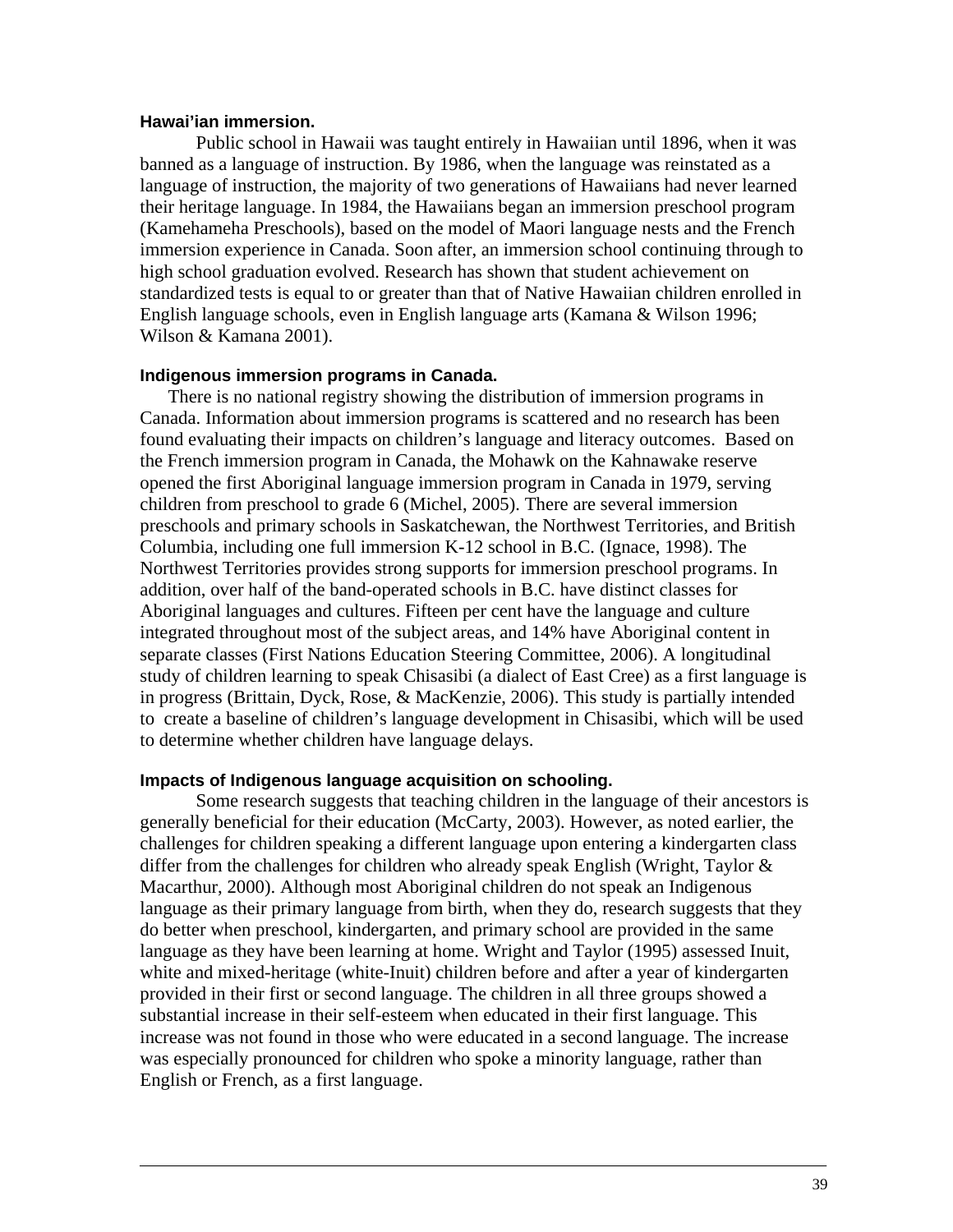Differences in the styles and expectations for communication among Aboriginal parents compared to non-Aboriginal educators/caregivers may have negative impacts on children's self-esteem as well as on their language ability. This possibility was raised by Crago (1992b), who noted that when children transition from an environment mediated by an Indigenous language to an environment mediated by English of French, it is not only the language but also the forms of communicative interactions that change. For example, Crago (1992b) and Graham (2005) reported that Aboriginal children in communities they observed tended to learn by watching and not talking. Crago noted that Inuk parents did not expect their children to talk, and in many cases actively discourage them from talking. When these children move from an Inuktitut-mediated home and community environment to an English-mediated classroom environment, expectations for verbal interaction change significantly as well.

#### **Bilingualism**

A large body of research supports the conclusion that bilingualism has more benefits than risks for children's language and literacy development (Wurm, 1997). In a review of global trends, Crystal (1997) reports that over two-thirds of children are born into a bilingual environment and become completely competent in both languages. Literacy skills learned in a mother tongue are readily transferable to a second language (Cummins, 1980; Danesi, 1988). Studies have shown, however, that bilingualism can be detrimental to a child's first language, but only if the child's first language is a minority language (Allen, Crago & Pesco, 2006; Pacini-Ketchabaw, Bernhard & Freire, 2001; Wright, Taylor & Macarthur, 2000).

**Subtractive bilingualism.** In the longitudinal research conducted by Wright, Taylor & Macarthur (2000), the investigators concluded that early instruction in a majority language can lead to what they call 'subtractive bilingualism.' In their study on the impact of first and second language education on first and second language development among Inuit, White and mixed-heritage children, each child was tested at the beginning and end of each year from kindergarten to grade 2. The Inuit children in the second language classes showed weaker first and second language skills compared to Inuit children in first language classes and mixed-heritage children in second language classes. Inuit children in first language classes also showed first language skills equal to or better than mixed-heritage and white children in their first language. The concept of subtractive bilingualism is supported in a well-designed study by Francis (1999), who found that borrowing of lexical items appears to be in one direction – from the dominant language to the minority language.

### **11. School-based approaches**

Although the scope of this paper is on language and literacy development in the preschool years, reports of a series of case studies of schools that have successfully supported Aboriginal students' achievement have been included in the review to provide some clues to language and especially literacy promotion among Aboriginal children. These case studies were commissioned by the Society for the Advancement of Excellence in Education with funding from the Canadian Language and Literacy Research Network.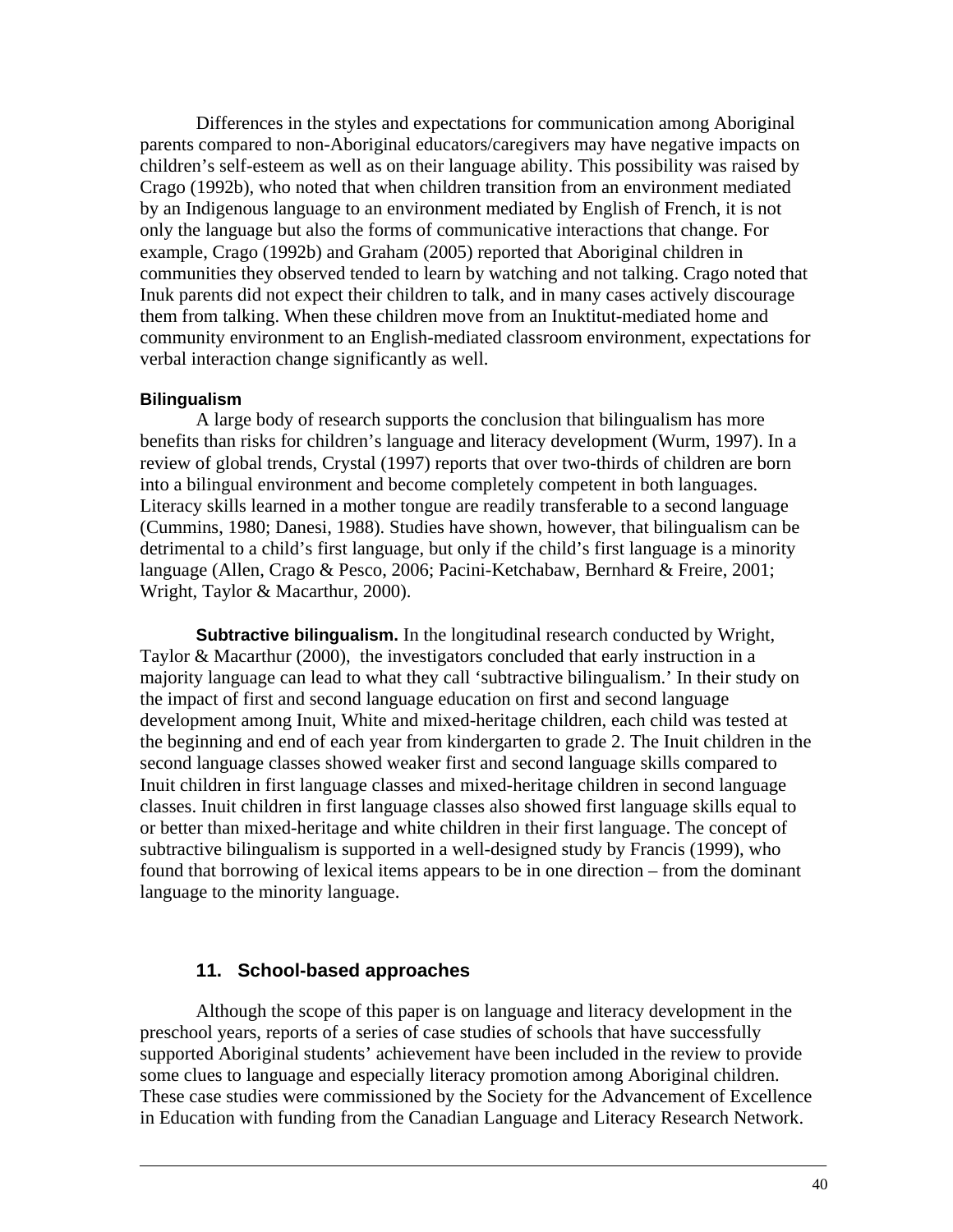They were motivated by the disturbing education success rates for Aboriginal children and youth compared to non-Aboriginal age-mates. From 2003/2004, Bell (2004) and a research team examined ten schools in Western Canada that appeared to be producing tangible gains for their Aboriginal students. Subsequently, Fulford (2007) examined ten schools in Quebec, Ontario and Nunavut. Through interviews, focus groups, and document reviews, the studies identified practices that seemed to be contributing to their success. Many of these schools had preschool or kindergarten programs, although the case reports do not clarify which programs were available to the youngest children.

All of the schools had a holistic approach to the students' development and to the 'whole school' environment in ways that, in varying combinations, appeared to work well to secure students' and parents' participation and students' overall success. Language and cultural programs were seen by interviewees and observers as being the greatest contributors to the success of all of the schools. Non-Aboriginal public schools in Canada often lack the capacity or willingness to teach Aboriginal culture and languages. These mainstream schools often alienate Aboriginal children and their parents, particularly in cases where the parents had negative school experiences themselves.

Several of the schools targeted language development programming (e.g., Chalo School, Alert Bay, Ahkwesahsne Mohawk Board of Education) that ranged from Indigenous language immersion programs from kindergarten to grade 4 (e.g., Ahkwesahsne Mohawk Board of Education), to vocabulary building exercises using Total Physical Response (e.g., Chalo School), to parent involvement in daily vocabulary review with their children at home (e.g., Alert Bay).

Most of these successful schools targeted literacy development using a variety of approaches. Raham (2004) has provided a concise overview of the literacy initiatives in the first 10 exemplary schools. Eight of these ten schools had preschool or kindergarten programs. A key finding was that all sites invested in literacy resources. Six schools explicitly set out to improve literacy skills, using the literacy criterion and growth targets set out by BC, Alberta and Yukon school districts, or by the provincial or territorial governments. Progress was measured by external assessments in terms of students' meeting/not meeting/exceeding expectations.

Commercial reading programs were used by many of these successful schools, including: SRA, Nelson Benchmarks, Mastery Reading, Corrective Reading, Star Reading, Accelerated Reading; Reading Recovery, Reading 2000, and Scholastic. Half of the schools used very structured reading programs. Several schools emphasized vocabulary learning to overcome English language deficits, such as poor comprehension. One school used instructional strategies tailored to a visual learning style, which was believed by the school to be the learning style of Aboriginal students. Some schools placed such a high importance on literacy that other parts of the curriculum were compressed or integrated into the reading and writing programs. Four schools involved students in focused reading groups. A common factor among the schools was the small size of instructional groups compared to most public schools. The teacher/pupil ratios ranged from 1/11 to 1/18, with most having a ratio between 1/14 and 1/16. Some schools used teaching assistants, student teachers and other personnel to achieve a low pupil/"teacher" ratio.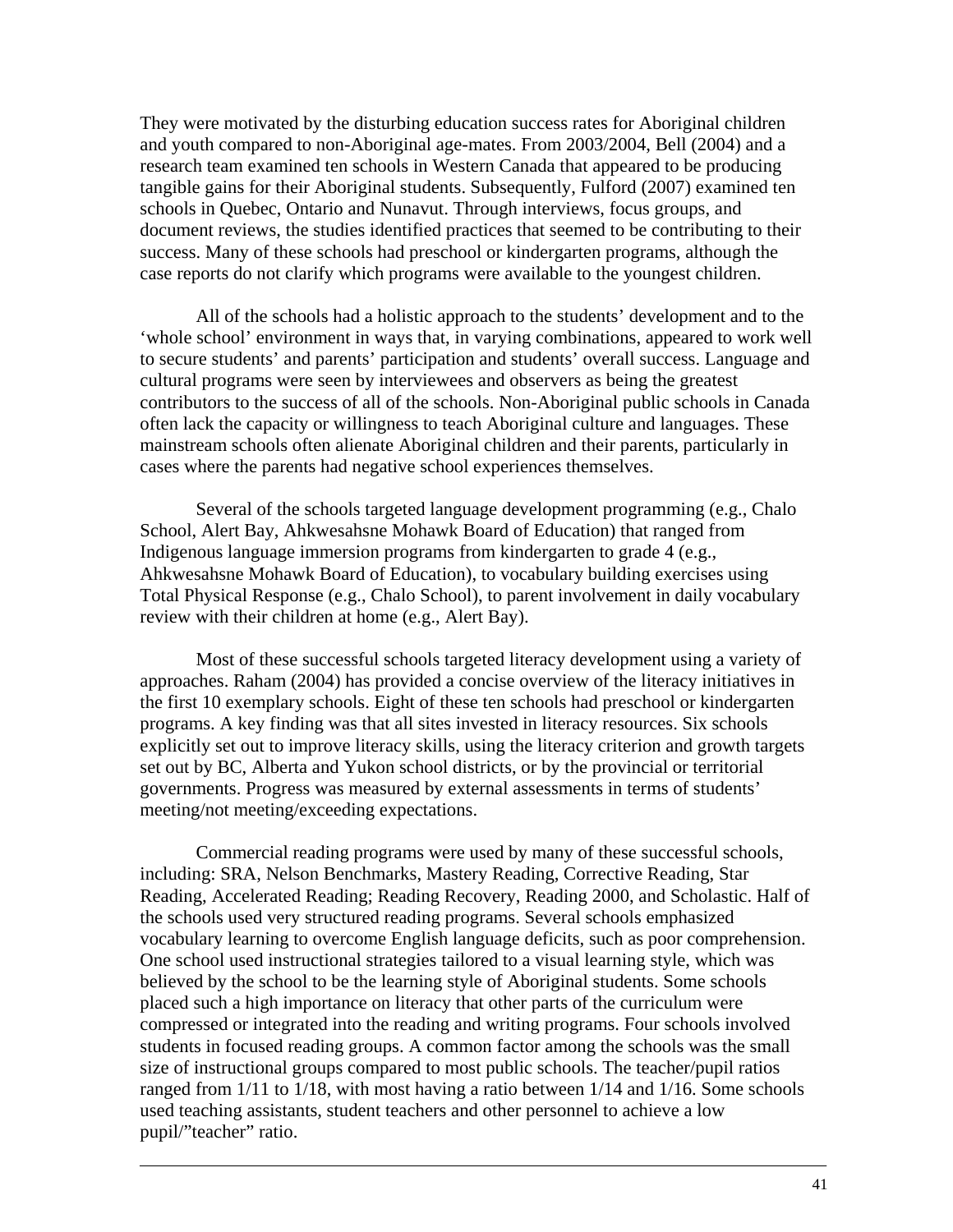Teachers in these successful schools appeared to have many features in common. They created a supportive and comfortable learning environment and were committed to student success. They were willing to adapt and experiment to find optimal methods for each student and appropriate assessment tools. All of the teachers were described as "problem-solvers," and were willing to tutor, coach, and encourage students. They incorporated the local culture into the curriculum and tried to maintain open communication with parents.

All of these successful schools had established programs for students at risk. For those schools with preschool or kindergarten classes, there was a common emphasis on providing access to early childhood programs (nursery, Aboriginal Head Start, preschool, full-day kindergarten). For pupils in primary grades, most of the schools had introduced interventions to ensure the development of phonemic awareness, including at least three schools that used one-to-one coaching strategies. All of the schools across the total of twenty studied by Bell (2004) and Fulford (2007) made extraordinary efforts to involve parents in supporting home reading, and they used community workers to assist families.

At all of the schools, there were increasing numbers of students who were judged as entering their first grade "ready to read." The schools used a variety of methods to assess students. All schools used informal classroom assessment by the teacher and diagnostic tools for students at risk. Formal large-scale assessments required by some provinces were used to compare progress against norms in the majority of public schools. A smaller number of schools used standardized tests (Canadian Test of Basic Skills) for every grade to track cohort and individual progress and to identify areas of weakness. Some schools did not use external standardized assessments because of the perceived cultural bias of available tests. More in-depth, quantitative research is still needed, as these schools were not compared with each other or with control/comparison groups and the components of the school curricula that accounted for language and literacy gains could not be identified using the descriptive case study approach of this initial survey of effective schools (Raham, 2004). The long-term gains shown in these case studies may be replicable in other preschools, kindergartens and schools, but these need to be demonstrated and should be a priority for future research.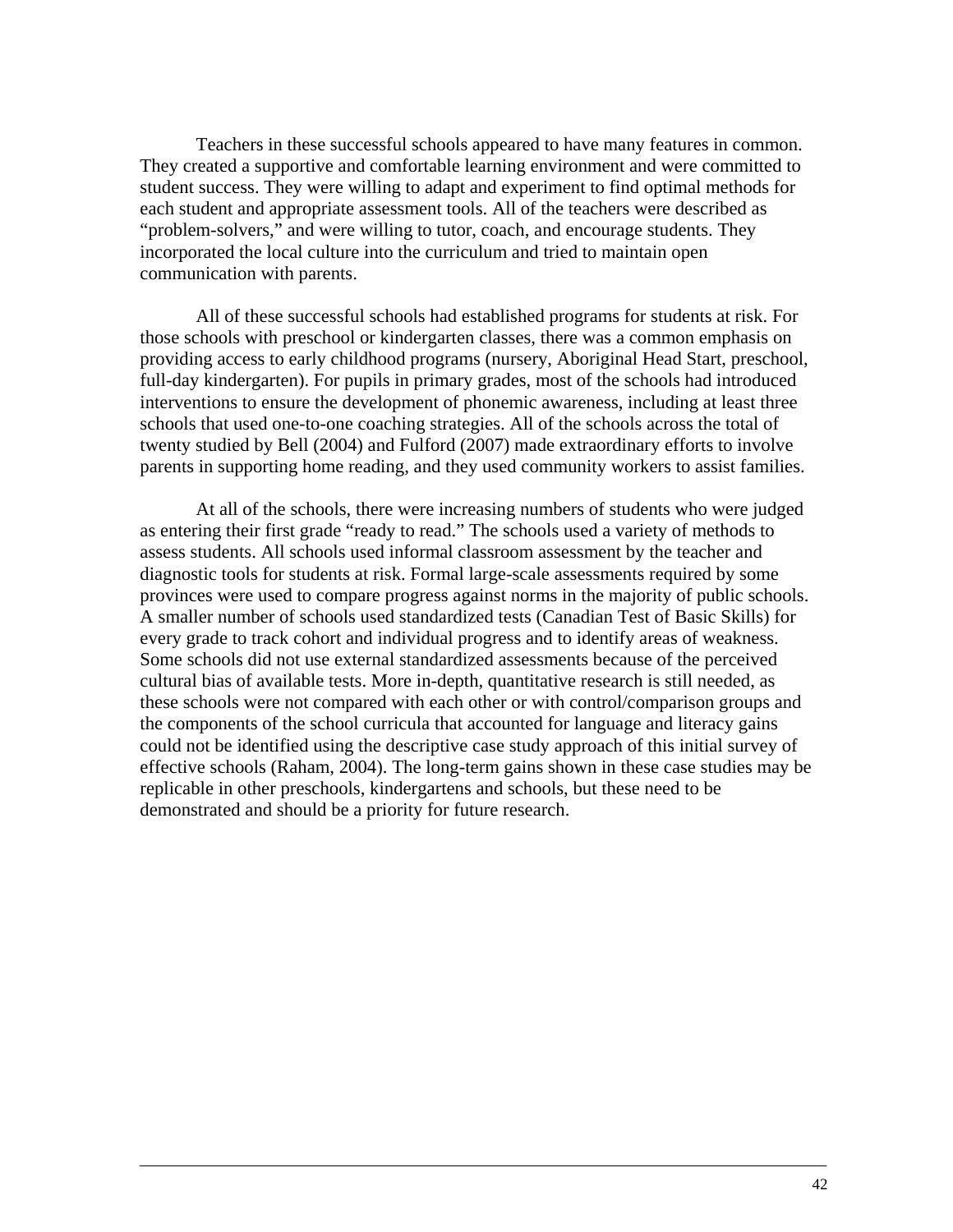# **ROLES FOR SPEECH-LANGUAGE PATHOLOGISTS IN ABORIGINAL CHILDREN'S LANGUAGE AND LITERACY DEVELOPMENT**

# **1. Challenges for speech-language pathology services**

Currently, there are many frustrations with the inaccessibility – financial, geographic, social and cultural – of specialists' services to support Aboriginal children's language and literacy development. Even if funding for specialists' services were to increase, there is a general expectation that there will never be enough early intervention specialists to meet needs, especially for rural, remote and northern communities where it is hard to recruit and retain professionals but where needs appear to be greatest. At the same time, many children and families are dependent upon specialists because there are no other provisions for language facilitation, early detection, or remediation and few supports for primary caregivers implementing remediation programs on a daily basis at home.

### **Limitations of expert-driven early intervention service models**

Speech-language pathologists (SLPs) are currently the most relevant category of early intervention specialist with reference to early language. However, exclusive reliance upon speech-language pathologists maintains Aboriginal dependencies upon experts who are nearly all non-Aboriginal and invariably trained in non-Aboriginal programs. An expert-driven approach may be viewed in many Aboriginal communities as antithetical to the emphasis on community-driven program capacity development, selfdetermination, and holism advocated by Aboriginal leaders and agencies. Further, SLP service provision to communities is expensive compared to other community-based services that could reach a larger population.

Marjorie Matheson-Maund, an educational psychologist working in Dogrib Community Services in Yellowknife, offered this scenario to illustrate the need for more community-based supports for language development:

*"Speech-language pathologists used to visit two of our four communities twice a year to assess children suspected of having a speech-language delay. Reports were then sent to the early childhood programs and parents, with ideas of how to support children in their development. These reports were very difficult to interpret and the recommendations were difficult to follow through with. If parents living in Rae/Edzo wanted to access speech language services for treatment, they had to travel to Yellowknife, which is a round trip of 216 kilometers on a partial gravel road, taking three hours driving time. This would mean that parents whose child needed to attend speech*  language appointments one or two days a week would be unable to work in a full time *job, since approximately one or two days a week would be spent accessing speechlanguage appointments. Parents in the communities of Whati, Wekweti, and Gameti do not even have the option of attending regular speech-language appointments as these communities are fly-in communities with no road access*." (Marjorie Matheson-Maund, personal communication, 2005).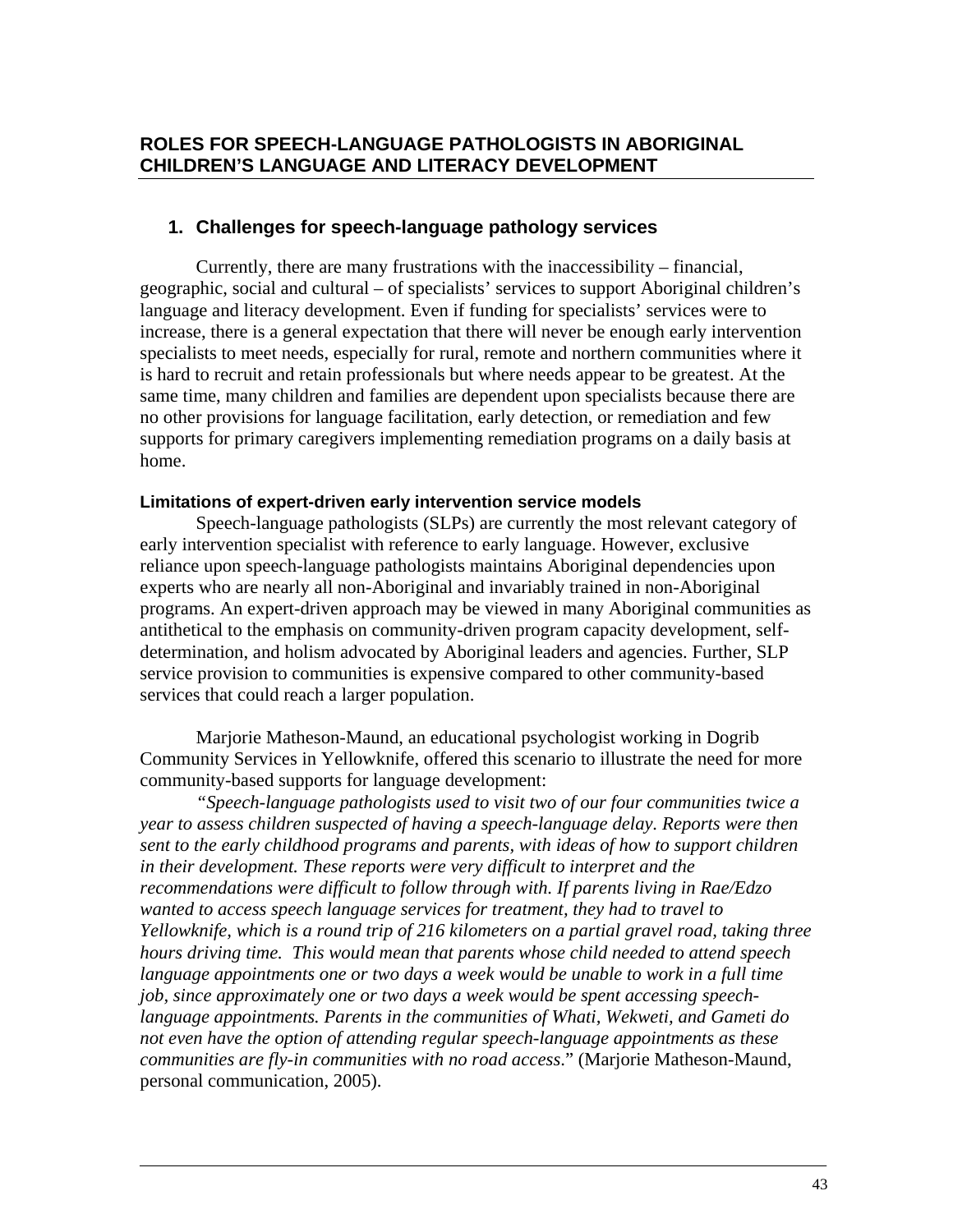The stability of expert-driven services is always threatened by cuts to funding, changes to service eligibility criteria, accessibility due to weather, turn-over among service providers (especially in the north), and other contingencies. Effective work with parents depends upon building trustable relationships, which take months and sometimes years to develop. There is a high turn-over of specialists of all kinds in rural and northern regions. Specialists are typically not remunerated for hours spent at community gatherings, such as feasts and ceremonies, where they could become known to community members and develop a trustable presence. Without familiarity with the culture and rapport with families, doubts have been voiced about the likelihood of effective outreach and involvement of parents to strengthen language facilitation at home (Ball, 2005b).

### **Outstanding training needs of speech-language pathologists**

The field of Speech-Language Pathology is recognizing its limited foundations in research and intervention based on European-heritage children in nuclear families predominantly living in middle-class metropolitan centres. Several key recommendations were derived from a national survey of members of CASLPA with at least two years of experience working with Aboriginal children to support their speech-language development (Ball & Lewis, 2004). Among 70 SLPs who responded to the survey, virtually all respondents identified key limitations of mainstream SLP practice. These included: cultural bias; deficit orientation; individual focus of service priorities, lack of assessment tools normed with reference to Aboriginal children; and culturally inappropriate curriculum for parents and early childhood educators. These SLPs identified several ways in which they felt unprepared, even after years of experience, to reach out effectively to Aboriginal parents and to support Aboriginal children's language development. They described needing opportunities to:

- hone cross-cultural communication skills:
- become culturally literate with reference to the diverse groups they serve;
- learn about and accommodate language socialization and sociolinguistic styles of communication in the community of children they serve;
- adapt their professional practices in response to the expressed needs and goals of children and families they serve.
- ¾ *Investments are needed for research, development of tools and interventions, and improved pre-service and in-service training of SLPs to prepare them to work in collaboration with Aboriginal communities and agencies.*

#### **Barriers to effective engagement of SLPs**

Several barriers to effective engagement of SLPs with Aboriginal children and families were identified by respondents to the survey by Ball and Lewis (2004).

- Most residents in on-reserve communities do not have access to SLP services.
- Specialist visits may be so intermittent that there is little possibility for specialists to get to know the communication styles or the people of the community or provide continuity of care.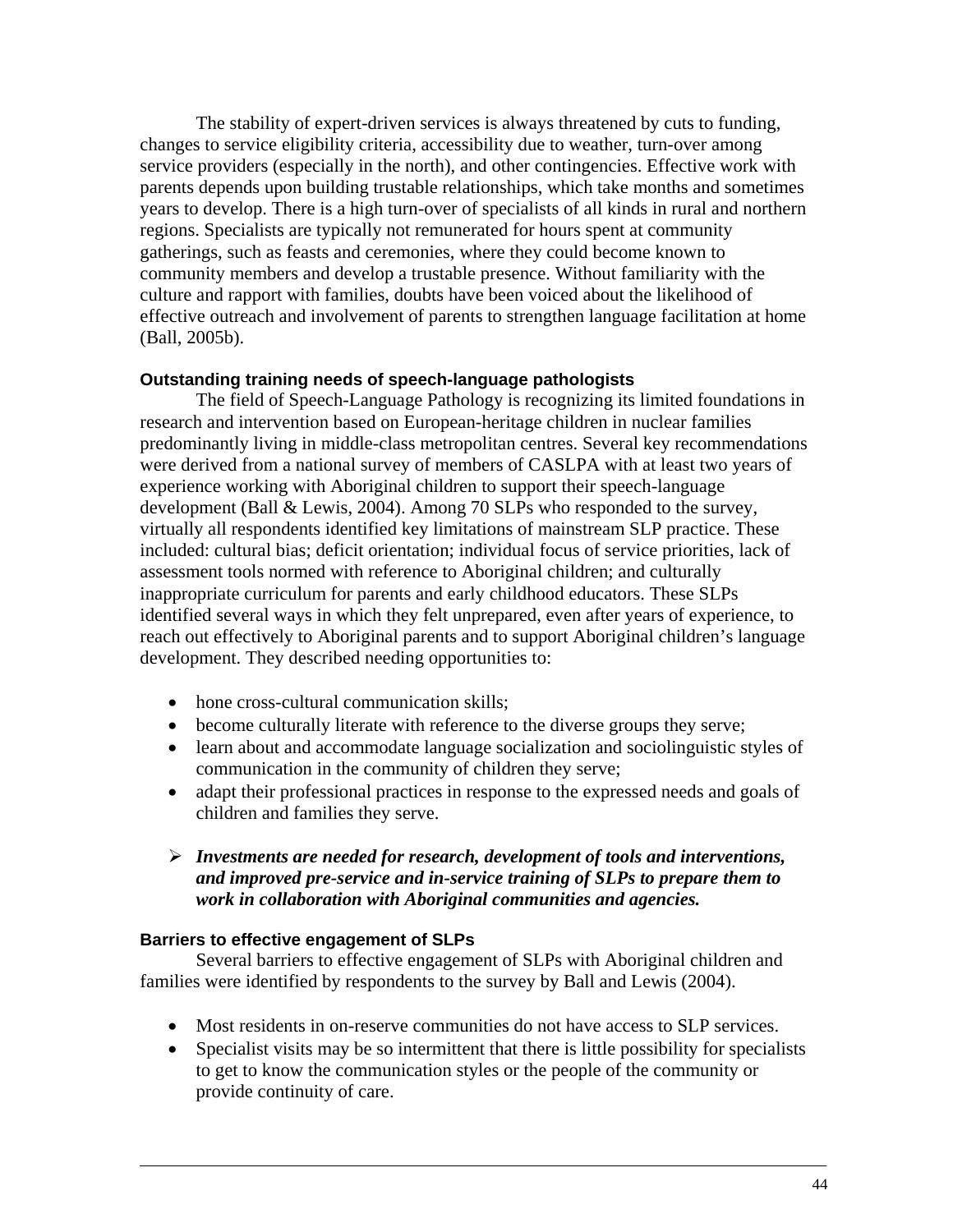- Most parents and community service contractors are not well informed about what SLPs can do.
- Many communities do not know how to collaborate with specialists to ensure that services offered are culturally appropriate and useful within the circumstances.

#### **Increasing the number of Aboriginal speech-language specialists**

The need to institute funding and training supports to increase the numbers of Aboriginal teachers in Canada is now widely recognized in post-secondary institutions and by provinces and territories. As yet, there is less recognition of the need for special efforts to recruit, retain and support Aboriginal SLPs. There are six known Aboriginal SLPs in Canada. Only three self-identified Aboriginal SLPs are currently members of the national professional association, CASLPA, representing some 4200 certified SLPs in Canada. Difficulties recruiting and retaining Aboriginal candidates to SLP training programs can be expected to continue for at least the next decade for several reasons.

First, all SLP training programs in Canada have as a pre-requisite the successful completion of an undergraduate degree, including specific coursework in linguistics, physiology, research methods, and child development. Although rates of post-secondary degree completion among Aboriginal peoples are steadily increasing, they are still far below the non-Aboriginal population. An informal poll conducted by the author of some SLP training programs in Canada yielded reports of only a handful of Aboriginal students who had ever entered these programs.

Second, there is a lack of specific Aboriginal content in graduate course work for SLPs. An Aboriginal person who had dropped out of an SLP graduate program explained to the author that she opted for a different career because the SLP courses did not seem relevant to working in Aboriginal communities: none of the content focused on Aboriginal language speakers, the realities of practice in Aboriginal communities, or the need to adapt tools and therapies for a non-European-heritage clientele.

Third, funding is not readily available for Aboriginal candidates to pursue graduate education.

Fourth, access to graduate education is a practical barrier. No graduate program in SLP delivers the program at a distance either in communities or through online coursework.

- Recruit, retain, and deploy more Aboriginal speech-language pathologists.
- Make education in speech-language pathology more culturally sensitive
- Fund more speech-language pathology services for a targeted population of children identified with special needs in the speech-language area.
- Extend mandates for speech-language pathologists to include time for relationship building, collaborative practice, and mentoring in communities.
- Conduct research on Aboriginal children's language learning, culturally appropriate assessment tools, & collaborative intervention strategies.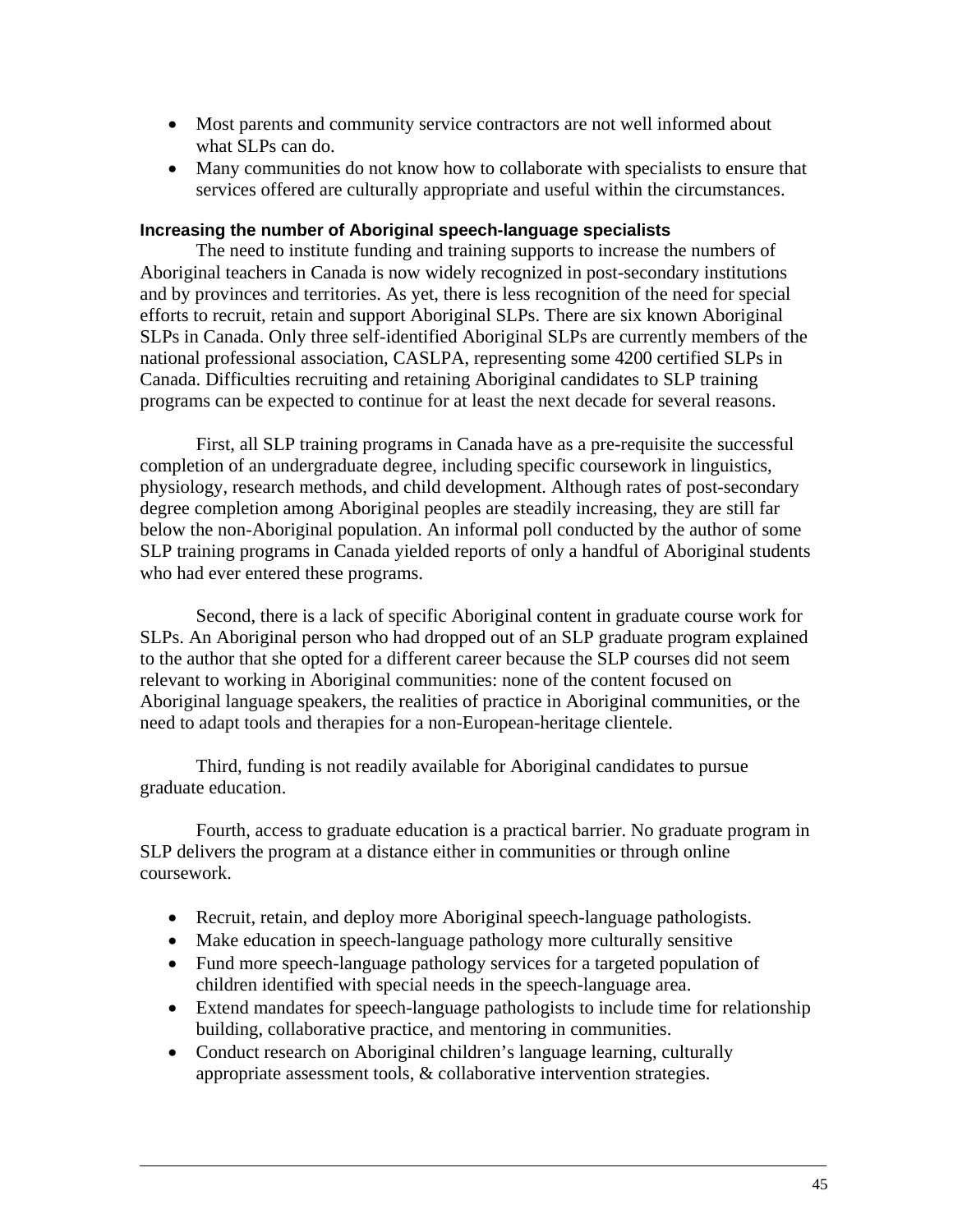## **Broadening the scope of SLP practice in communities**

Despite limitations, services provided by SLPs remain a critical source of support for Aboriginal children's language and literacy development. SLPs have specialized training in a number of relevant roles. A report by Patricia Carey, an SLP serving the Mamawetin Churchill River Health Authority region in northern Saskatchewan, offers a glimpse into the scope of practice of SLPs in supporting Aboriginal children's language development (Ball & Lewis, 2004). Shaw describes serving children ranging in age from 0-60 months who live on the reserves in the LaRonge area for the following kinds of difficulties:

- swallowing:
- eleft lip or palate giving rise to feeding and communication problems;
- **EXPRESSIVE and receptive language delays and disorders;**
- stuttering:
- speech-language delays related to Autism Spectrum Disorder, Down Syndrome, Cerebral Palsy, and Fetal Alcohol Spectrum Disorder;
- oral-motor problems interfering with the ability to produce intelligible speech sounds;
- behaviour problems resulting from frustration due to communication difficulties.

Beyond assessment and treatment of speech-language disorders in individual children, SLPs can support community-wide capacities to facilitate optimal language development. A report by Deanne Zeidler, an SLP contracted by Lil'wat Nation in B.C., illustrates this (Ball & Lewis, 2004). Zeidler works in collaboration with communitybased Aboriginal staff in early learning and child care programs and with specialists to provide:

- direct screening and assessment of children in the community and in programs;
- a range of individual and groups programs for children with language delays and disorders;
- group programs for parents and other caregivers;
- community awareness programs regarding language and literacy stimulation at home;
- mentoring and supervision of Aboriginal early learning and child care staff to enhance their skills in language facilitation and early detection.

Zeidler has innovated a program for Aboriginal parents to promote early language stimulation in the home. This program is one example of many throughout Canada which is bootstrapped at the local level and customized to respond to local needs, goals, and readiness. These programs are promising practices that could be a richly informative focus of evaluation to measure impacts and identify promising practices. Zeidler has also co-produced a 'Guide for culturally-focused early intervention therapy programs for Aboriginal children and families in British Columbia' (BC Aboriginal Child Care Society, 2004).

¾ *Examples should be sought through a national survey and through the national conference of SLPs in Canada who have worked effectively with Aboriginal communities and agencies to innovate early language and literacy programs.*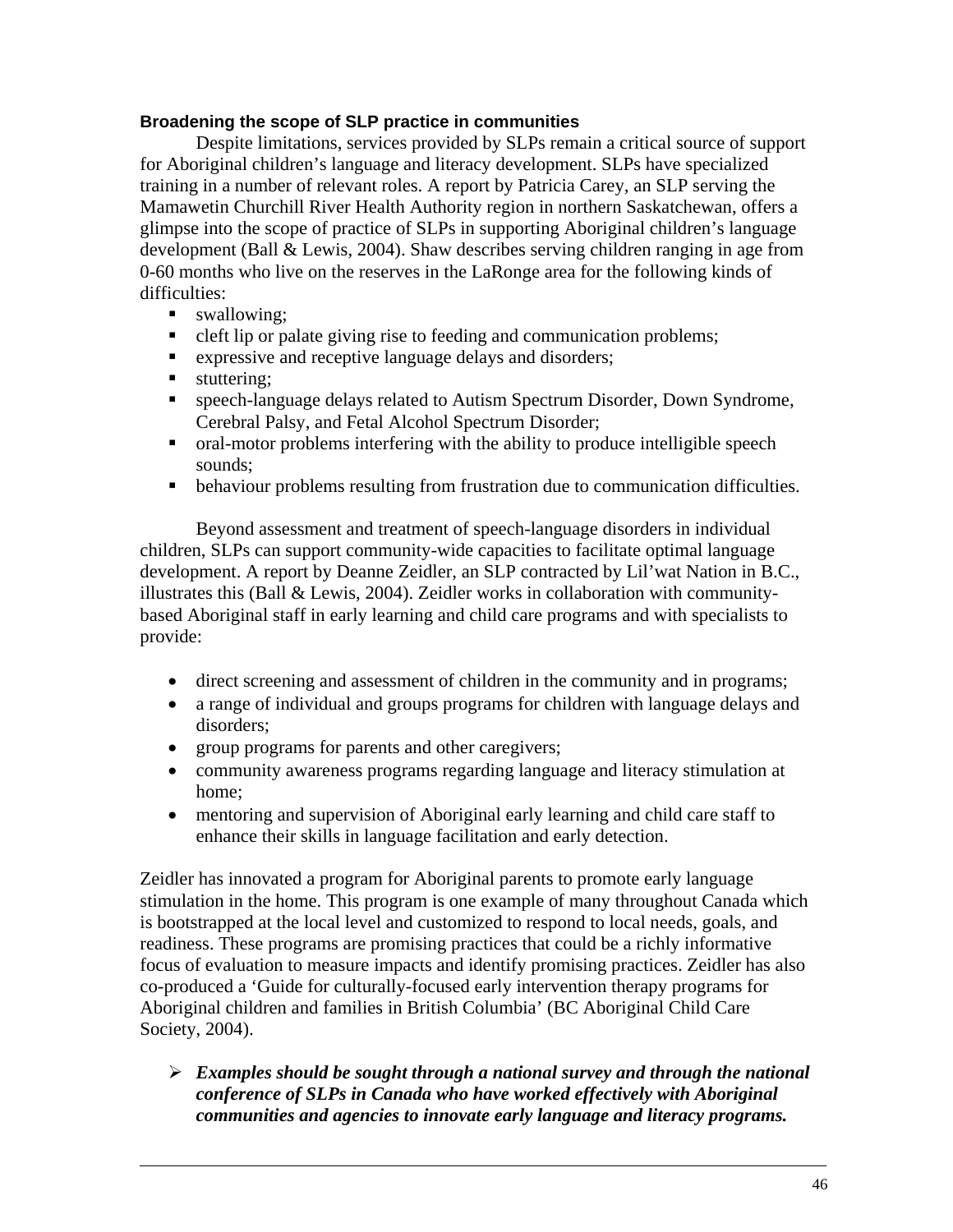*Promising practices innovated at the local level should be documented and evaluated to examine their impacts on children's development, parents' skills in facilitating early language and to uncover both the effective components of these customized programs and the conditions that enable them. A series of such community case studies of innovative practices can illuminate pathways to strengthening culturally appropriate community capacities to support Aboriginal early language and literacy through existing community program infrastructure.* 

#### **Recommendations from speech-language pathologists**

SLPs who participated in the survey by Ball and Lewis (2004) generated a number of recommendations for how they could work more effectively alongside parents and communities.

**Recommendation 1 – An 'altogether different approach.'** Eighty per cent of SLPs surveyed agreed that serving Aboriginal children requires an altogether different approach compared to serving children of dominant cultural groups.One respondent said: *"Existing programs for pre-schoolers assume a value of 'normative development' along majority culture lines and teach toward advancing children according to those values. Aboriginal children's experiences, understanding and expression often seemed, in my experience, mismatched with preschool program content and goals."* Leaders in research and training on SLP practice have also identified Euro-centric cultural bias as a potential problem in the application of many models of early language facilitation, early intervention, and parent education, and have offered suggestions for culturally responsive practices (Johnston & Wong 2002; van Kleeck, 1994; Warr-Leeper, 2001).

**Recommendation 2 – Building relationships.** SLPs pointed to the importance of establishing positive and trusting relationships with Aboriginal caregivers of Aboriginal children. There was consensus that time – and remuneration for time - must be provided to build authentic relationships that demonstrate caring and respect for the values and wishes expressed, as a foundation for education, support or intervention.

**Recommendation 3 – A collaborative approach.** Specialists need to work with families and Aboriginal early learning and child care practitioners to understand how the knowledge they bring can be a part of already existing language support efforts.

**Recommendation 4 – A population-based approach.** SLPs concurred that language development and special needs should be addressed, whenever possible, in the context of all children and not focused on individual deficits. One respondent explained: *"Practitioners can make an important contribution at the community level, building awareness and understanding of language development, how it progresses and why it matters. Practitioners need to engage in preventive programs that are not necessarily tied to specific children on the caseload. Caseload sizes need to be kept small so that practitioners can be more present and available to the community."* Direct therapy with individual children or groups of children was rated by SLP respondents as useful but often the lowest priority.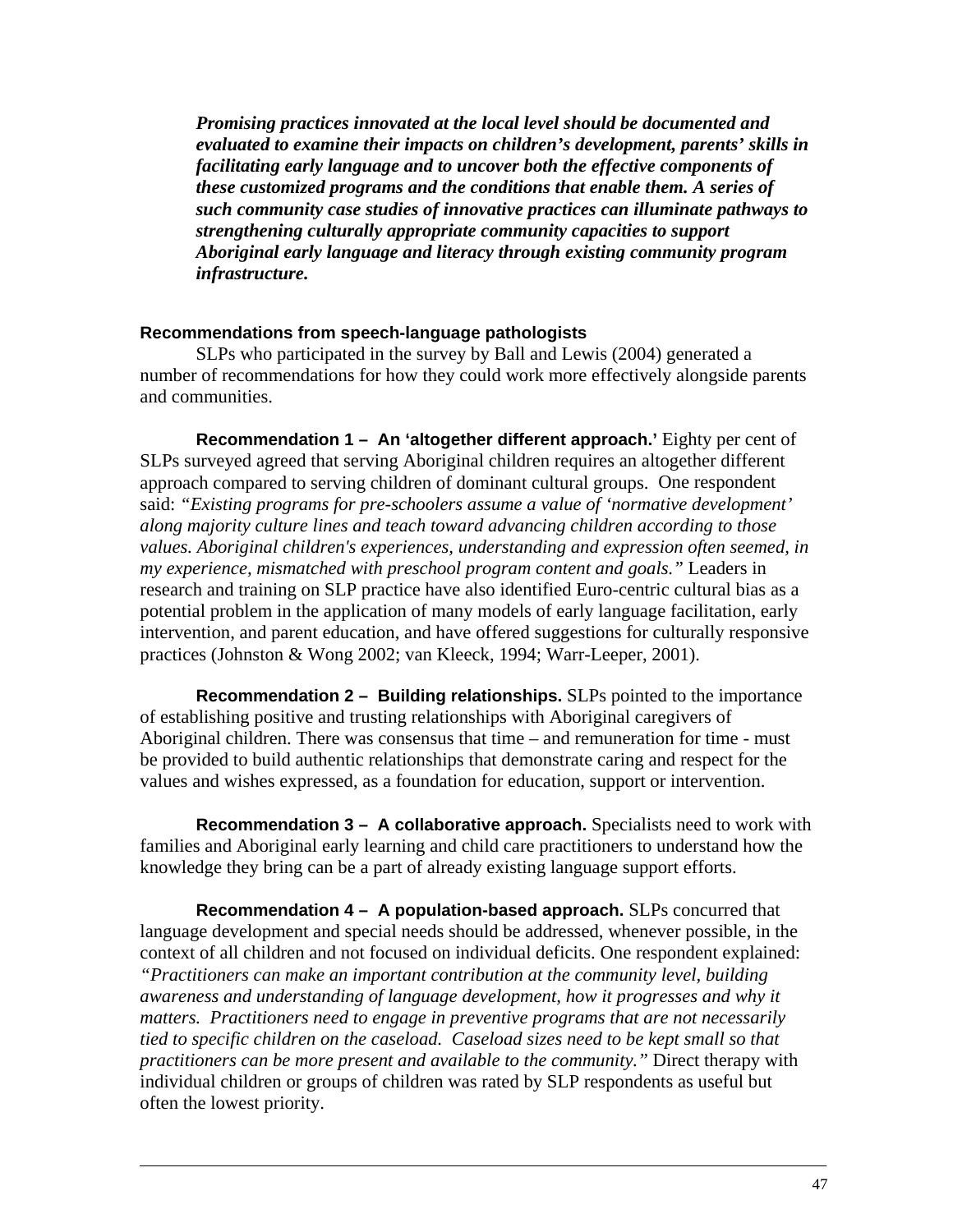**Recommendation 5 – Community capacity-building.** SLPs prioritized training and mentoring of primary caregivers, home visitors, and early childhood educators as the most promising service they could deliver. This training could:

- strengthen primary caregivers' understanding of the importance for languagemediated interaction with their infants and toddlers;
- strengthen community practitioners' capacity to identify developmental concerns, to advocate, and to partner in service delivery;
- strengthen community leaders' understanding about SLP services;

Schuele (2001) has argued that SLPs need to collaborate to develop early learning and child care curricula that enhance language skills of all children. A model of the continuum of programs and services to promote language development in the early years offered by Canadian speech-language educator Warr-Leeper (2001) similarly places a priority on community-level capacity development. In her model, a small proportion of specialist investment is allocated to direct, remedial services for individual children.

**Recommendation 6 – Culturally-appropriate practices.** SLPs recognized the culturally-specific nature of child-raising practices and the emphasis of many Aboriginal peoples on self-determination. One respondent stressed: "*It is important to start by learning what is already being done, how and why and with what results*." Another respondent cautioned: *"It is not helpful to assume that you know what to do and by virtue of your knowledge you have the right to tell Aboriginal people how to communicate with, teach, or raise their children."* 

SLPs pointed out that many techniques developed in research and practice with European-heritage families do not seem to fit many Aboriginal families. For example, several SLPs commented that Aboriginal care-givers do not seem eager to engage actively in frequent conversation with their infants and toddlers, or to stimulate vocabulary development. However, rather than seeing this as a deficit, the SLP and the particular community could jointly identify the values and styles of language interaction that culture holds as ideal and language facilitation strengths in the community upon which to build. For example, some SLPs described working with communities that appeared to have a preference for quiet, observant children who are quietly respectful of Elders, and who can learn from watching and listening. Methods that build on these strengths include helping to organize frequent story-telling activities, and creating multigenerational learning situations where younger children can hear and use language in the context of action.

In this regard, SLPs emphasized the importance of working with Elders, advocates for early childhood development in the community, parents, and other trusted providers of supports to a family or community. They variously described how these people can offer feedback about tools, methods, and messages that are likely to be accepted and useful in various families or community groups. They can provide knowledge of cultural protocol, cultural values, and culturally conditioned goals for children's development, the social and linguistic organization of their language, and the role of language.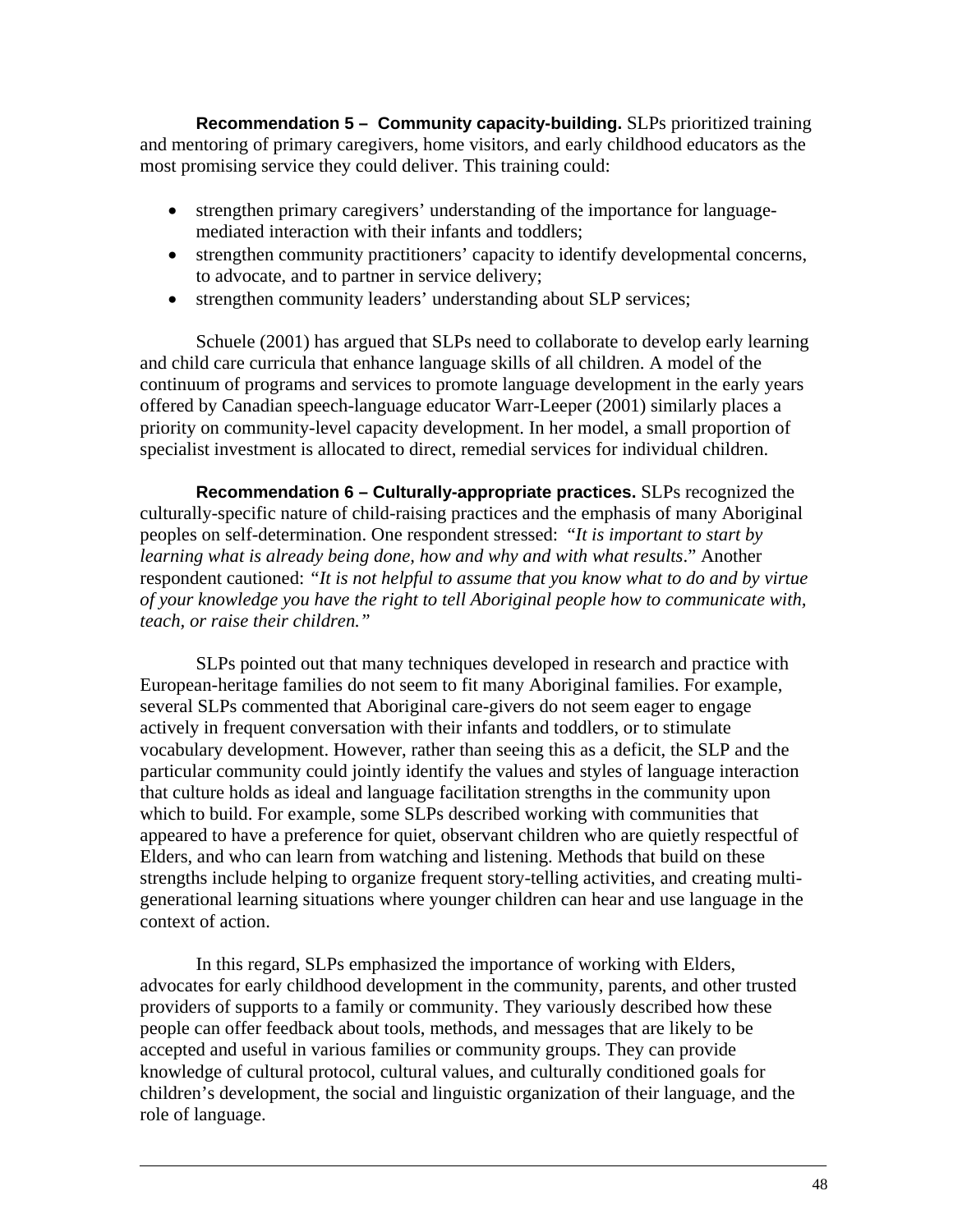#### **2. New screening and assessment tools for early identification**

There is a serious concern about how to gather information useful for identifying children who could benefit from early intervention and for measuring impacts of programs and intervention strategies. As discussed previously, Aboriginal parents, practitioners, and community representatives have expressed doubts about whether any externally designed, structured observation tool or set of norms for assessing development are valid for Aboriginal children in varying settings and with widely varying opportunities to learn various skills (Stairs & Bernhard, 2002). Doubts have also been expressed about whether 'mainstream' developmental monitoring systems are compatible with all Aboriginal parents' goals for their children's development, or with community-based efforts to re-build parents' confidence in being able to raise their children, following generations of family disruption (Ball, 2006). Finally, mainstream assessment is said to overlook localized cultural learning, bi- and multi-lingualism, and abilities that Aboriginal children may have that are not represented on developmental inventories designed with European-heritage, urban children in mind. For example, Aboriginal four-year-olds in various AHS programs in the Northwest Territories are taught to snare rabbits, skin seals, smoke bear meat, and pick only the ripest berries, using their Indigenous languages to tell stories about these activities (Chalmers, 2006). Research needs to explore how these kinds of opportunities to develop literacy and language skills affect developmental outcomes, using measures that are sensitive to these kinds of content and learning processes.

Many SLPs use a family-centred process that elicits functional criteria for assessing whether a child is developing normatively relative to their speech community (Ball & Lewis, 2004). As one SLP described: "*For assessment, it is helpful for the practitioner and community members to sit together and discuss: What skills does the child need to communicate effectively at home, school and in the community? How close is the child coming to accomplishing those? What bridges can be built to support the child in meeting the demands of educational language in the school? How should the curriculum be changed at preschool and school to respond to the information obtained?"* This approach could be used in research evaluating impacts of programs or early interventions on locally-identified developmental targets, yielding change scores that are ecologically valid for home, school and community and not based on provided outcome criteria and norms. Another approach to assessing language development would be to ask a child, in conversation with a familiar peer or adult, to express various concepts appropriate to their age (e.g., time, quantity, relationships of things to one another) and to assess vocabulary, grammar, organization and other age-appropriate targets.

This approach is consistent with professional practice guidelines for SLPs working in multi-lingual and multi-cultural contexts (American Speech and Hearing Association, 2004; Canadian Association of Speech-Language Pathologists and Audiologists, 2002; Genesee, Paradis, & Crago, 2004). These guidelines urge SLPs to work in collaboration and with support of one or more people in the community who are proficient or nearly proficient in the heritage language and/or dialect and who are from the same cultural background as the child in order to provide effective and culturally appropriate services (CASLPA, 2002).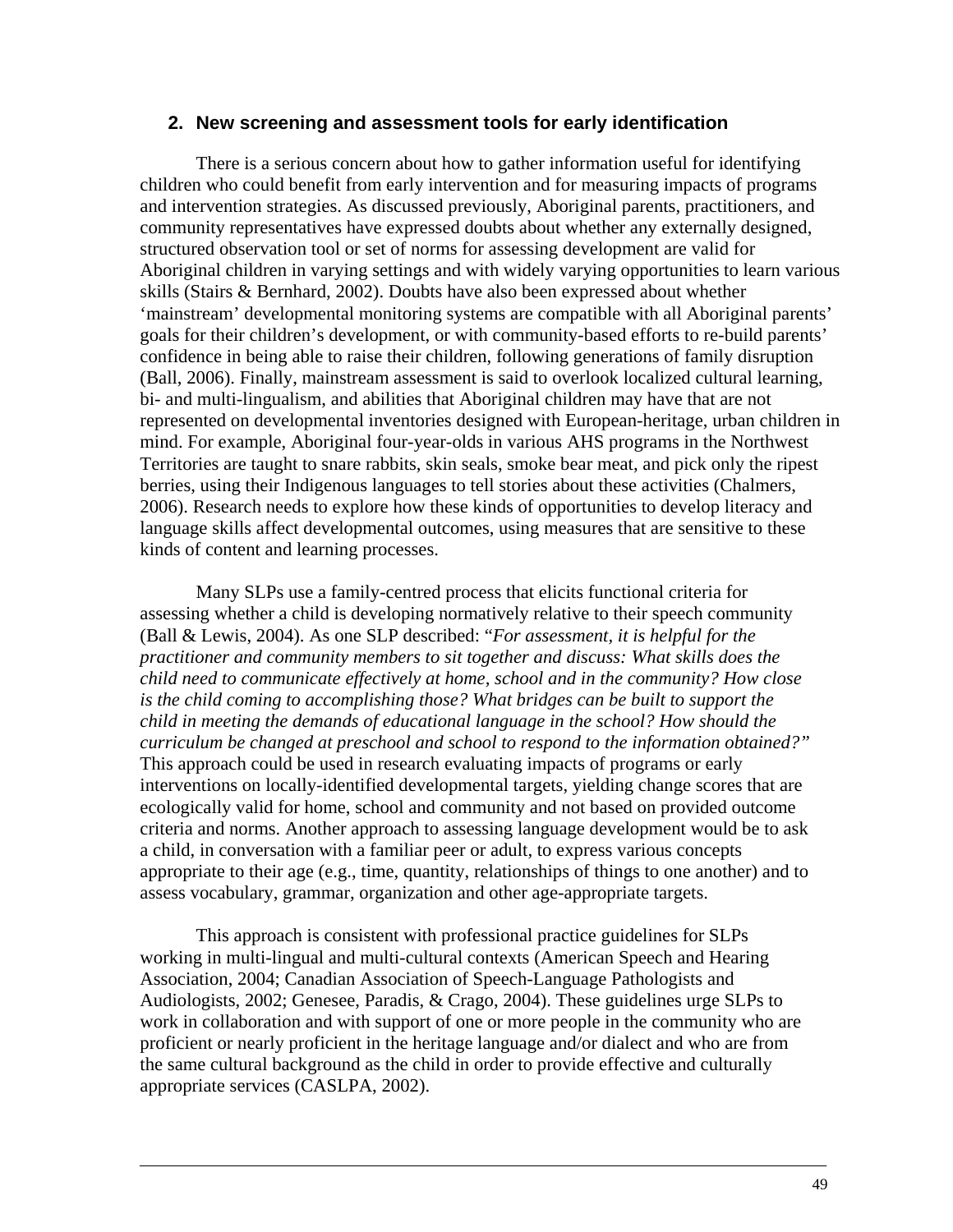Another approach that is seen by specialists in this field as having potential is dynamic assessment (e.g., Kramer, Mallett, Schneider, & Hayward, 2007), based on the pioneering work in mediated learning by Feuerstein, Klein, and Tannenbaum (1991). The method was devised to gain insights into the learning capacities and styles of children who have experienced serious cultural disruptions and deprivations. After gaining rapport between a child and a teacher, the child's functional skill in a task is tested. The teacher then works with the child to teach the skill, and the child's skill level is then assessed a second time. Coast Salish educator Dr. Lorna Williams has long been an advocate of this approach as a way to gain a differentiated view of what a child can do if they are exposed to suitable learning opportunities and supports. She successfully introduced dynamic assessment to work with First Nations children and other cultural minority students in the Vancouver School District (Williams, 2000).

 First Nations SLPs Sharla Peltier and Colleen Wawrykow have pointed to the need to adapt existing screening and assessment tools or to create new ones with culturally relevant item content and language tasks, such as story telling and legend retelling. Johnston (1982, in press) has been a long-standing proponent of the potential of narrative approaches to assessment. A challenge, however, is that many Aboriginal language groups use models of narrative that differ both in content and organization from the narratives of western European-heritage Canadians whose home language is English (Silliman, Diehl, Aurilio, Wilkinson, & Hammargren, 1995). Research has shown crosscultural variation in narrative depending upon the subject of the narrative (Melzi, 2000). This is an important area for research, since narrative skill could be a useful indicator of language development and disorders, and a good predictor of academic success of Aboriginal children, if more was known about developmental targets for narrative skill in different Aboriginal populations (Johnston, in press).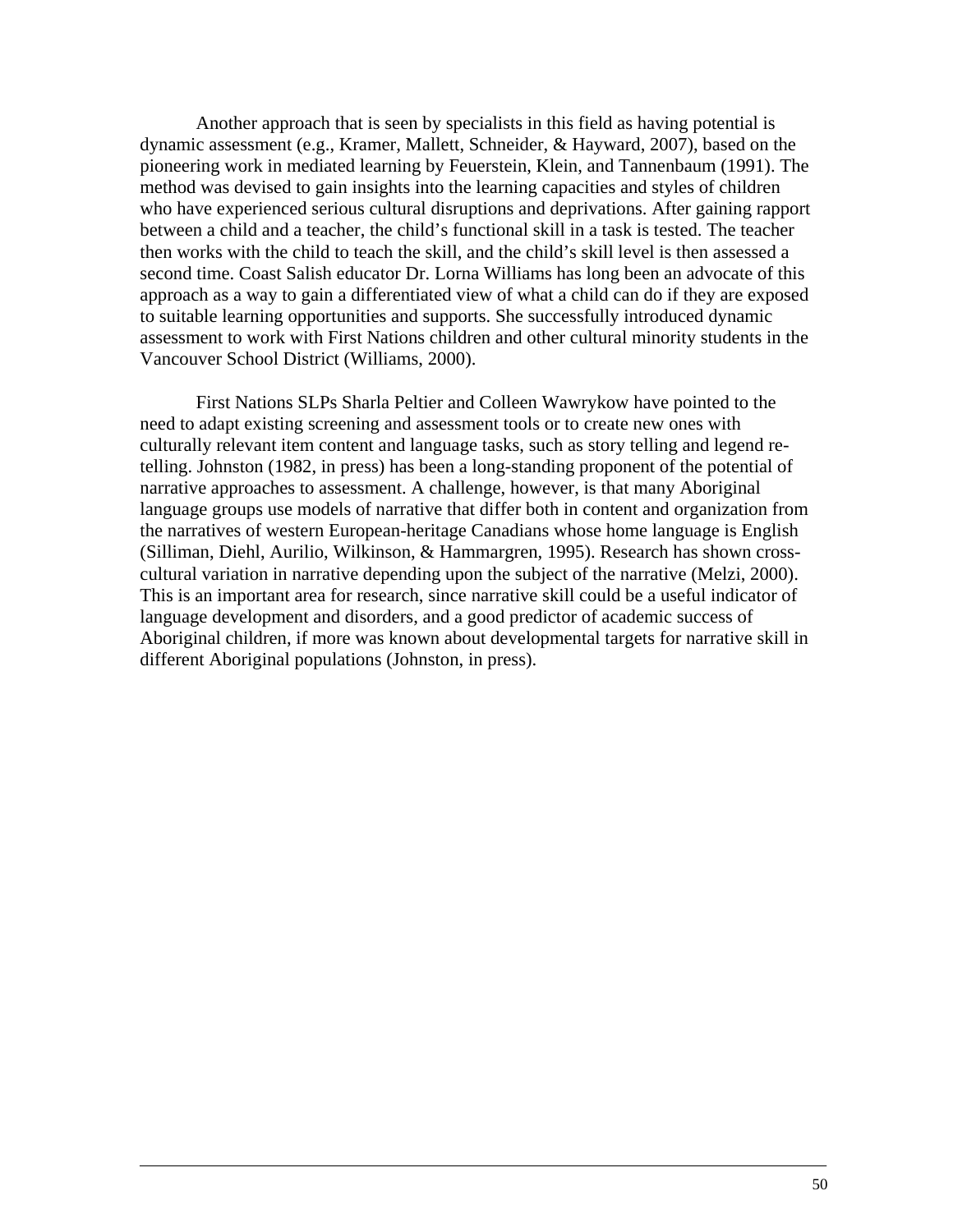# **TAILORING TARGETS TO REGIONAL VARIATIONS**

Practitioners, investigators and community leaders know that there are wide regional variations in needs, objectives, resources, opportunities and challenges for child and family development. Within regions, some communities and some families may emphasize Indigenous language acquisition, getting ready for mainstream schooling, or literacy involving interpreting signs on the land more than on paper.

*'No one size fits all'* has been a recurrent learning point across health, education, community development and other sectors over the past decade. Especially in Aboriginal agencies and communities, skepticism is growing up around franchises for 'branded' programs. In many professional training programs, there is a movement away from 'universalistic' principles of child, family, and community development and away from the illusion of 'best practices' that could be dropped into any setting.

Family-focused, culturally responsive policies, funding, and evaluation frameworks encourage ingenuity, diversity and community initiative (Sternberg & Grigorenko, 1997). Although targets are effective tools in some settings, they can have unintended consequences, including being overly prescriptive in a way that is out of step with a community-driven approach. In family-centred and community development models, each family or community is asked to articulate targets that fit their circumstances, needs, goals and level of readiness, and to specify indicators that will show the extent to which self-identified or negotiated targets have been achieved.

Reinforcing this view, the Romanow Commission Report (2002) emphasized that service needs and models of service delivery for rural, northern and Aboriginal communities need to be conceptualized differently than for other populations. Service strategies need to take into account geographic and social circumstances, cultural factors, distance from diagnostic services and follow-up by specialists, and different kinds of challenges and assets of rural, northern, and Aboriginal communities. The Romanow Commission Report urges flexible, long-term funding for northern communities to innovate and evaluate creative new strategies that hold promise for equivalency of supports and services in the urban south. Similarly, the Canadian Centre of Excellence for Children and Adolescents with Special Needs has advocated caution in promoting mainstream approaches in the north, and support for new approaches and new training to meet needs of Aboriginal and northern children.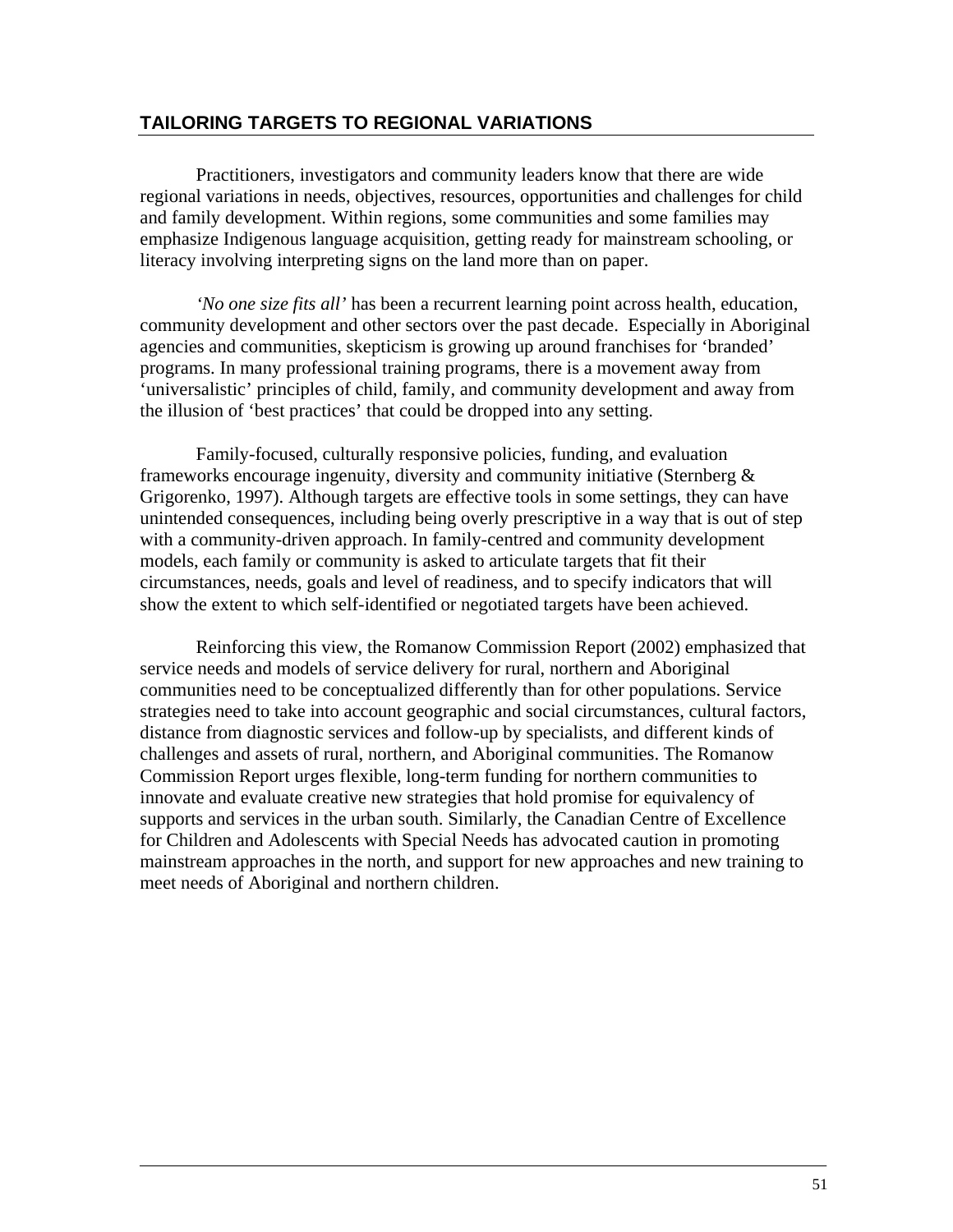# **LOOKING FORWARD**

This final section suggests some initial steps towards advancing a national strategy for supporting Aboriginal children's language and literacy development.

The current lack of research-based knowledge about what kinds of strategies are likely to improve language and literacy development among Aboriginal young children poses significant challenges for policy, training, investments in programs and services, and for program evaluation. Yet, there is broad agreement that improved language and literacy outcomes for Aboriginal children is a top priority, and a national strategy for promoting access to enhancement programs and early interventions must start somewhere.

## **Lack of empirical knowledge combined with a groundswell of innovation at the community level calls for a strategy that:**

- ¾ **holds the development of this new field as a 'generative' endeavour combining knowledge gained from community-driven strategies with practices borrowed from a variety of other cultural contexts and service disciplines;**
- ¾ **recognizes and provides opportunities to document and evaluate customized community-based early language and literacy initiatives;**
- ¾ **values the opportunities for new knowledge to be created as approaches to training and program delivery are tested, evaluated, studied empirically, and reported in a nationally networked, Aboriginal-driven, 'community of learners.'**

## **Given the unique and pressing focus, needs and opportunities in this area, the potential for a national Centre of Excellence on Aboriginal Young Children should be considered.**

*Figure 4* portrays 'nested' systems that could be strategically engaged to improve outcomes, sustain investments, and generate new knowledge regarding Aboriginal young children's language and literacy development.

- **1. The core** is the child's experience in their home.
- **2. Programs** can enhance the language and literacy experiences of children and families and provide extra supports where needed.
- **3. Training** is a pre-requisite to enable effective program delivery.
- **4. Research** can help to identify key determinants of Aboriginal language and literacy development and program effectiveness.
- **5. The policy and funding environment** must support these initiatives in communities.
- **6. The macrosystem,** which embodies the ethos of Canadian society, must act upon a core value placed on Aboriginal children's well-being in the contexts of their families and communities.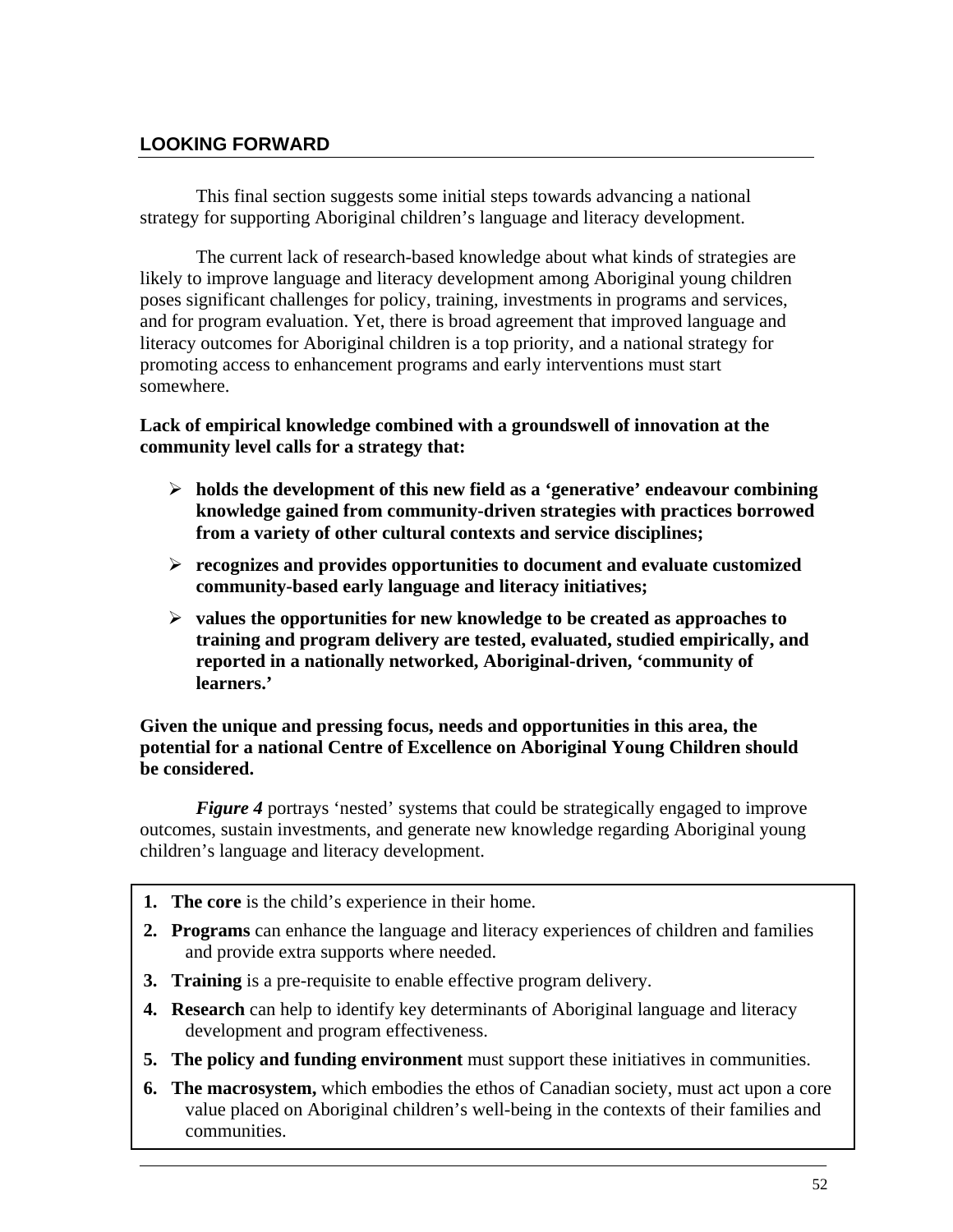## *Figure 4*  **Nested systems of support for Aboriginal young children's language and literacy**

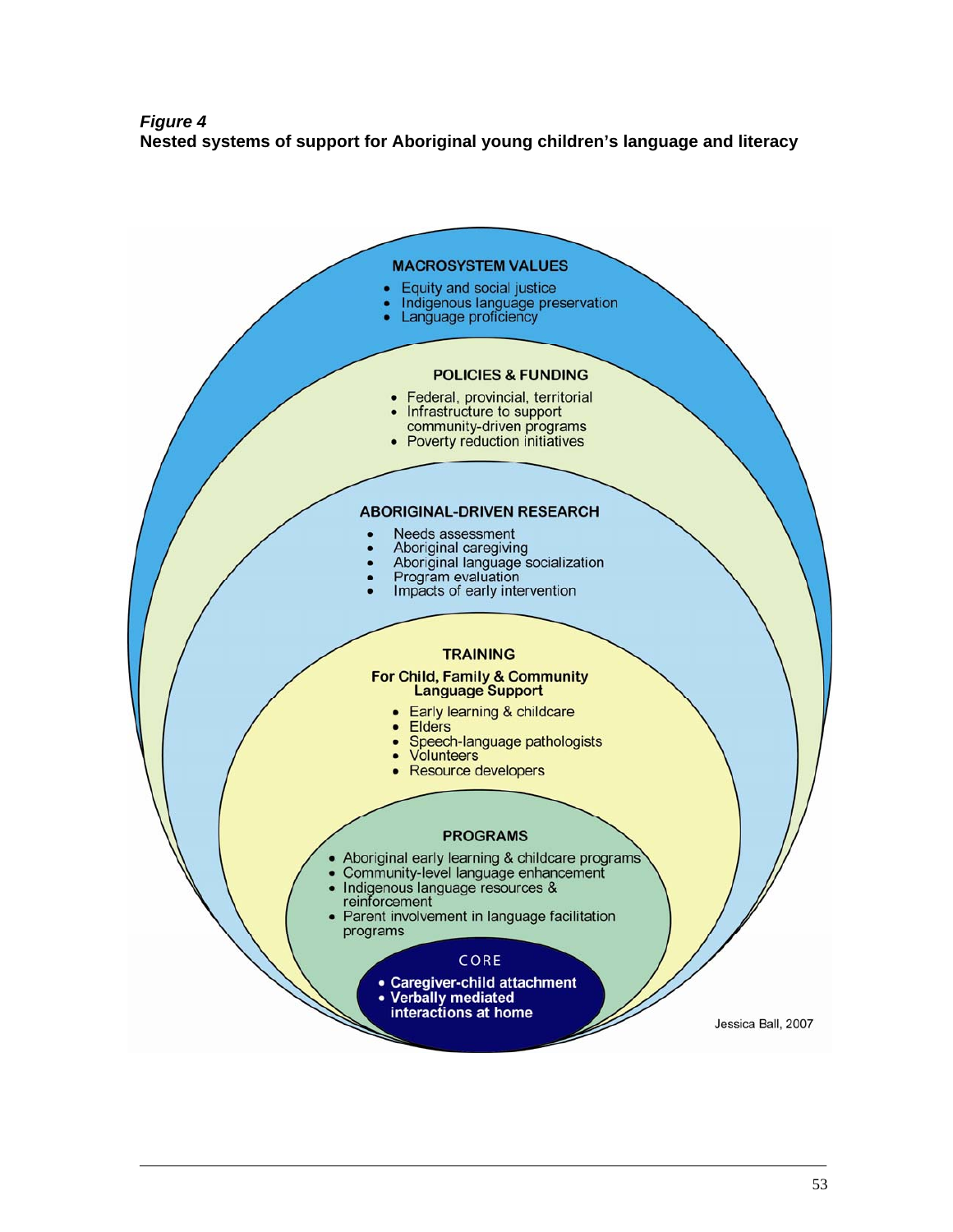# **1. National consultation**

Successful design, implementation, and evaluation of an innovative national strategy depend upon meaningful collaboration across federal, provincial and territorial funding bodies, national Aboriginal organizations, training institutions, disciplines, professions, and regulatory bodies. A partial list of objectives of national consultation is suggested below.

- Consolidate perceptions of needs and goals for Aboriginal young children's language and literacy development.
- Gather available baseline indications of need in communities, provinces and territories.
- Establish scope of initiative.
- Establish roles for various stakeholders.
- Establish roles for provinces, territories and national offices.
- Explore strategies fitting diverse settings and priorities for community development.
- Explore ways to capitalize on existing programs and human resources.
- Explore training options especially to enhance language facilitation skills of early learning and child care practitioners and to increase the relevance of speechlanguage pathology training to prepare practitioners to work collaboratively with Aboriginal families and communities.
- Define curriculum development needs for workshops and for-credit courses.
- Identify communities and training providers for exploratory pilot projects.

# **2. Basic research agenda**

Throughout this review, attention has been drawn to a number of basic questions and gaps in knowledge that detract from the potential for effective, culturally supportive practice in this field. Basic research is needed to develop new tools and to support the accumulation of practice-based evidence that of promotion, prevention, and early intervention strategies that have ensure optimal language and literacy outcomes among Aboriginal children. An initial list of projects for discussion is suggested below.

• Collect baseline data on a few primary indicators of language development (e.g., the Aboriginal Children's Survey by Statistics Canada offers one avenue).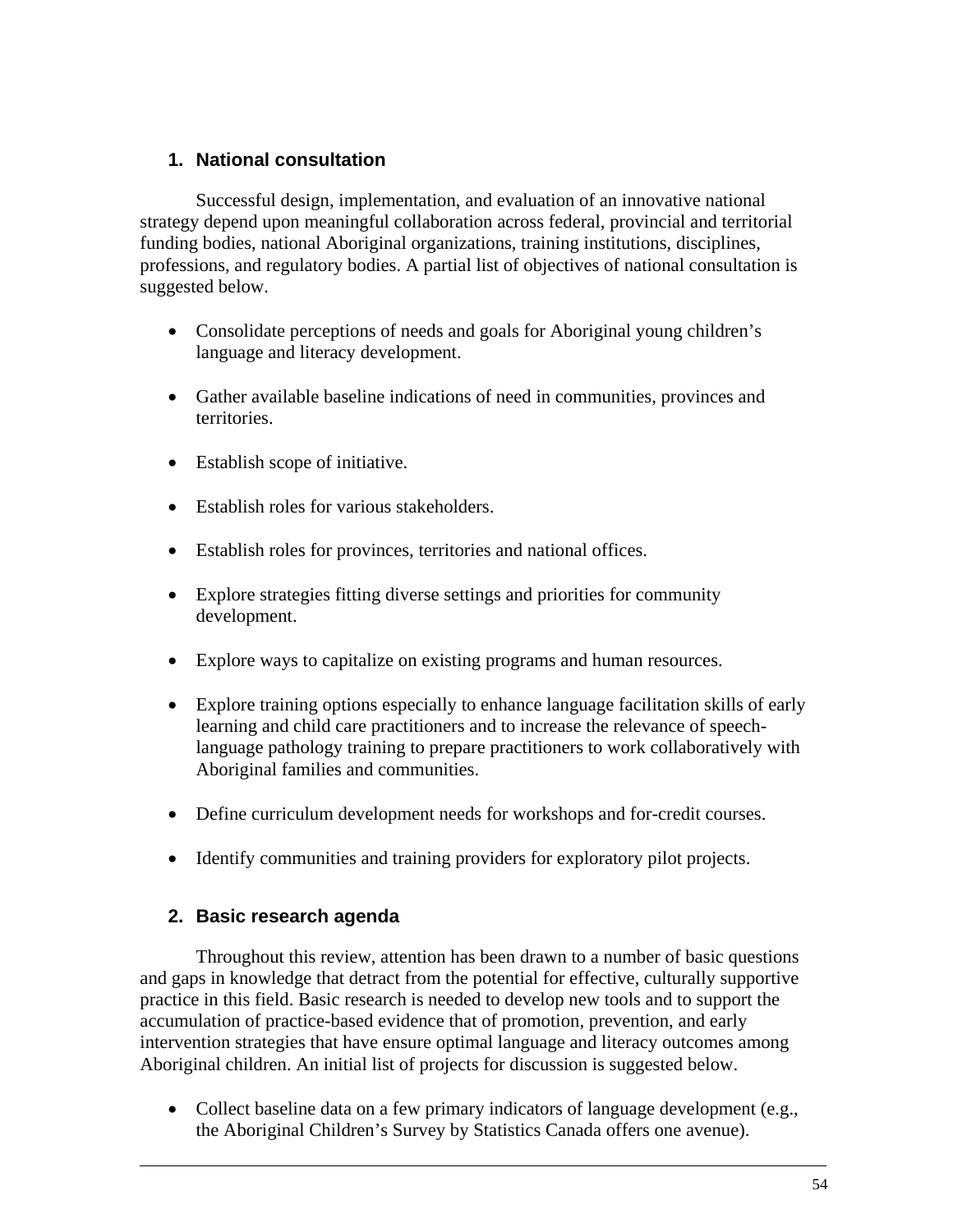- Collect baseline data on Aboriginal children's language development trajectories and parents' language development goals and expectations in a few contrasting communities (e.g., through community-university partnerships).
- Develop culturally appropriate screening and diagnostic assessment practices and valid, reliable screening and diagnostic assessment tools in relevant languages.
- Investigate English and French dialect learning in early childhood and implications for early language learning, assessment, and supports.
- Investigate culturally-based language socialization practices that are foundational to speech communication.

To date, no national gathering has been convened to gather, discuss, and consolidate what has been learned through practice and through various data collection exercises and quasi-research projects that are known to have been done but have never reported in the gray literature or in peer-reviewed publications. Such a meeting is timely and could yield an agenda for research, training, and practice to meet Aboriginal young children's needs within a national language and literacy strategy.

# **3. Leadership Development**

- Given the importance of early language development for cognitive and social learning and for school readiness, funds are needed to create an office of Aboriginal advisors for Aboriginal young children's language and literacy programs in each province and territory. These advisors need to be established parallel to and working in conjunction with other advisors on Aboriginal children in the provinces and territories, such as Aboriginal infant development, early childhood development, and supported child care advisors where these are in place. These advisors could play a pivotal role in coordinating research, training, program support, and program evaluation efforts, helping to overcome the current fragmentation of efforts across federal and provincial jurisdictions and sectors.
- A gathering of Aboriginal communities and post-secondary institutions that have successfully partnered to deliver training for practitioners in early childhood and early intervention, along with educators in speech-language pathology, should be convened to plan a strategy for increasing community-based capacity to support Aboriginal early language and literacy.

# **4. Practice Recommendations**

# **Family Development**

• Involve primary caregivers through a variety of home-environment, communitywide, and centre-based programs to promote the kinds of social interactions which stimulate language, to promote elaborated use of the home language, and to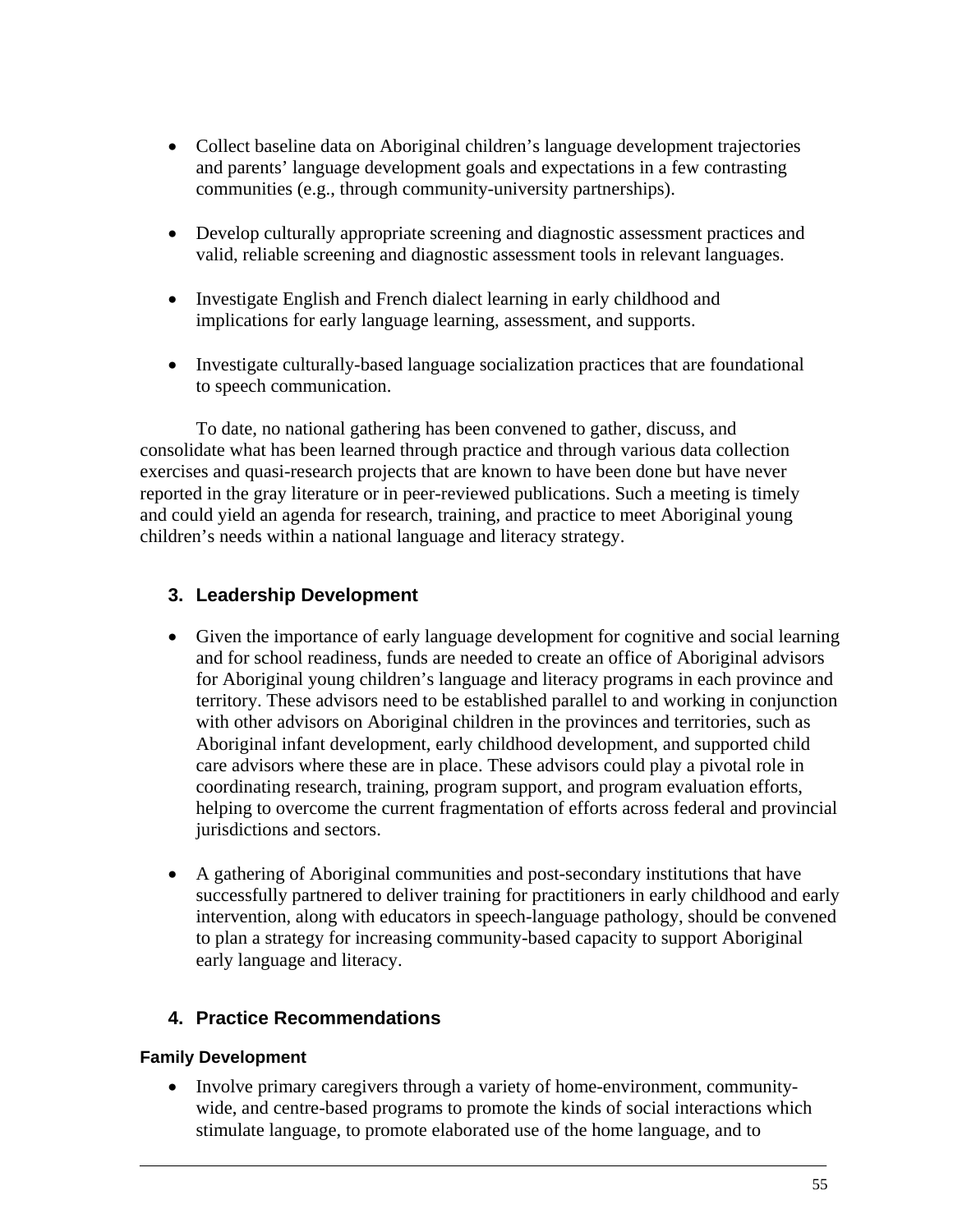encourage children's self-confidence in expressing themselves and communicating.

• Within this strategy, support Indigenous language and literacy acquisition, especially in Nunavut, the Northwest Territories, Labrador and northern Quebec.

# **Community centre-based programs**

- Extend the reach of Aboriginal early learning and child care programs.
- Enrich language facilitation, support, and early detection of communication difficulties within the context of Aboriginal early learning and child care programs.
- Develop new Aboriginal capacity to staff these programs through additional postsecondary training of community-based practitioners.

Action steps to harness the full potential of these family and community development initiatives as effective sites to facilitate early language and literacy are suggested below.

- Focus on home and community environments for children's language development and not only on characteristics of individual children. For communities with high rates of referrals of children for speech-language diagnosis and therapy (e.g., reports as high as 70% in some communities), targeting services to individuals is neither feasible nor effective given the lack of speech-language diagnostic and therapy services.
- Begin with an understanding of cultural care giving practices and language socialization goals in the family.
- Bring primary caregivers into focus as 'first teachers' in all types of facilitation and support strategies.
- Use family development activities to strengthen confidence among Aboriginal caregivers about being able to raise their children as part of a program of healing from the era of residential schooling and ongoing family disruption through child welfare practices.
- Innovate approaches that are driven by the community's agenda for development.
- Add to the capacity of current Aboriginal practitioners in community-based child care and development programs through community-based, culturally informed, advanced training in facilitating Aboriginal children's language and literacy.
- Avoid exclusive dependence upon speech-language pathology services.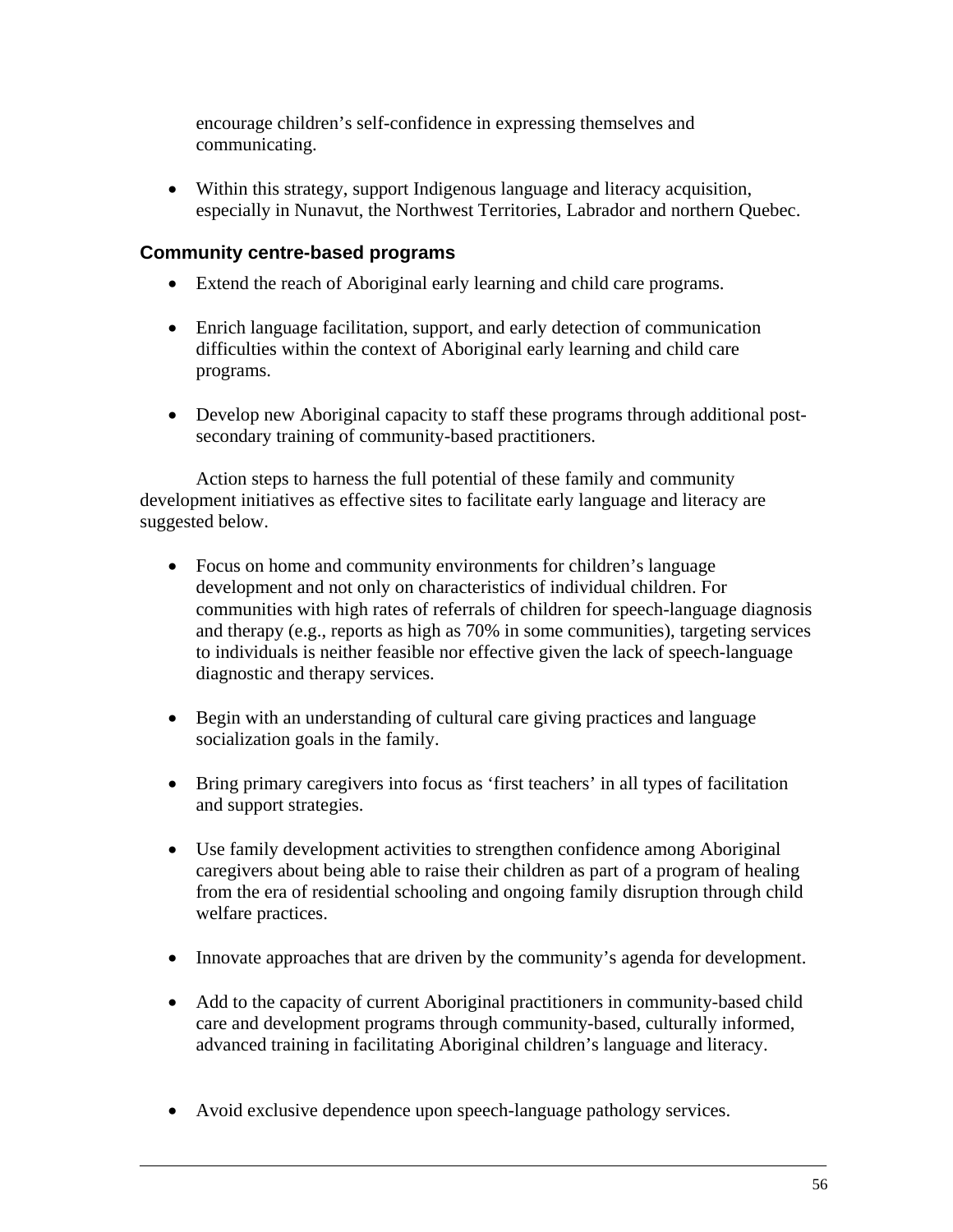- Establish partnerships across service sectors, including the local speech-language pathology services, to ensure equitable diagnostic assessment and treatment for children whose needs are best met by speech-language clinicians, and participate in a collaborative way to guide speech-language clinicians in culturally appropriate practice.
- Produce resources for young children in the language of the community.

# **CONCLUSION**

Aboriginal children's experiences with language and literacy and the roles of language and literacy are unique in many ways compared to non-Aboriginal children and require a distinctive, Aboriginal-driven approach. Given the importance of early language and literacy development for cognitive, social and cultural learning and school readiness, priorities for investments are suggested below.

- **Investment Priority 1.** Develop and support provincial and territorial leadership specifically for speech-language development initiatives for Aboriginal young children;
- **Investment Priority 2.** Develop and deliver training curricula to prepare Aboriginal infant and early childhood practitioners as well as speech-language pathologists to deliver language facilitation and support programs
- **Investment Priority 3.** Deliver innovative family, community and home language development programs that are culturally and linguistically appropriate, advance goals for Aboriginal community development, and meet Aboriginal children's needs;
- **Investment Priority 4.** Enable community-university research partnerships to create and mobilize new knowledge about Aboriginal early language learning, assessment, and support, and to evaluate programs and assess impacts on children's speech-language and literacy outcomes.

Investments in these four areas would enable a collaborative approach to professional and community capacity building and practice with Aboriginal young children, families and communities. A targeted Aboriginal early language and literacy initiative has the potential to:

- address the right of Aboriginal children to be supported in learning their home language;
- reduce errors in diagnosis and treatment due the misinterpretations of language dialect differences as deficits;
- strengthen the Aboriginal capacities to stimulate early language and literacy development and support children with speech-language challenges;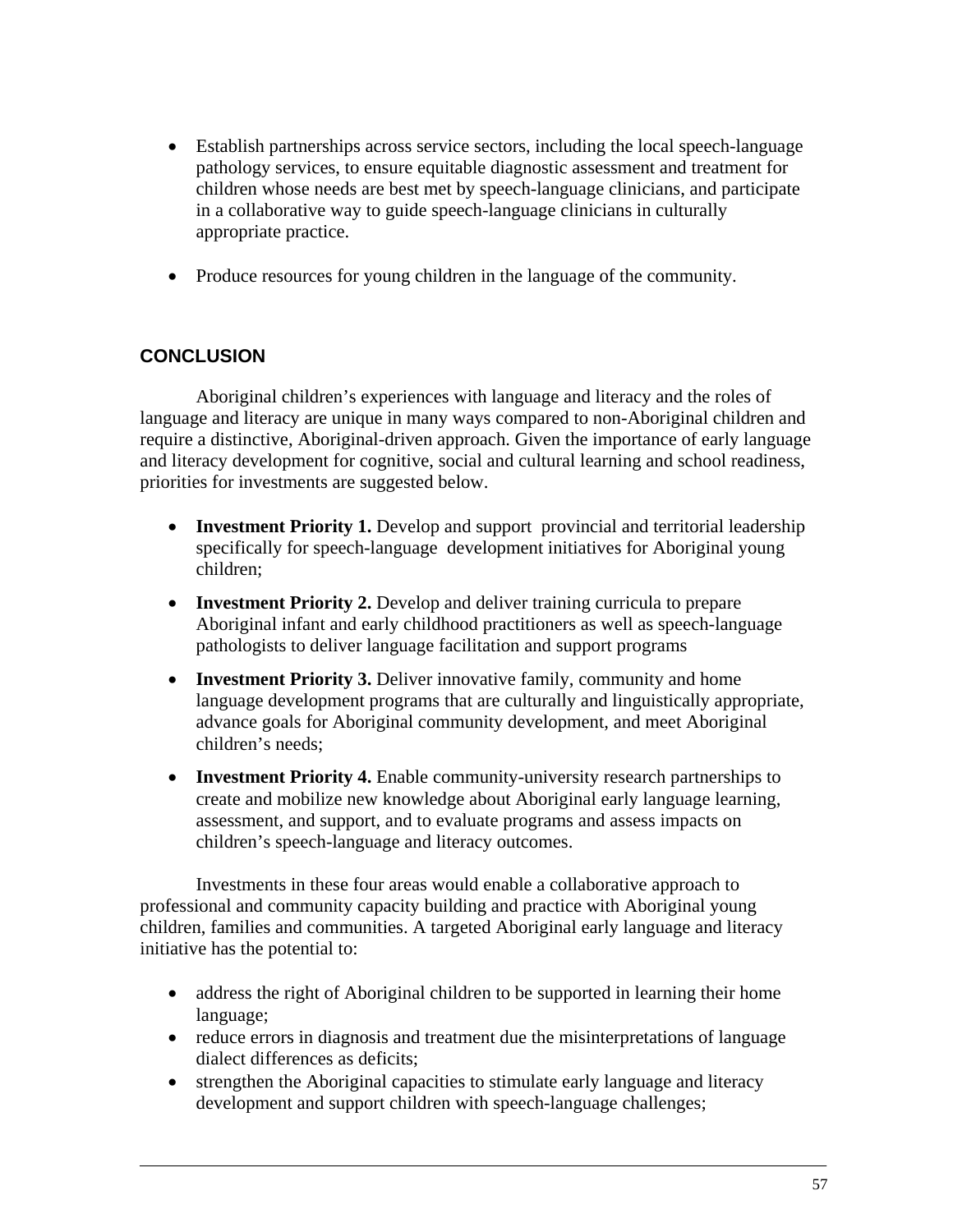- address inequities in resources for Aboriginal children needing supports for optimal speech-language development , especially in rural, remote and northern communities;
- reduce dependencies on expensive and unevenly distributed specialized services;
- reduce secondary learning difficulties due to language and literacy difficulties;
- enhance Aboriginal children's opportunities for success.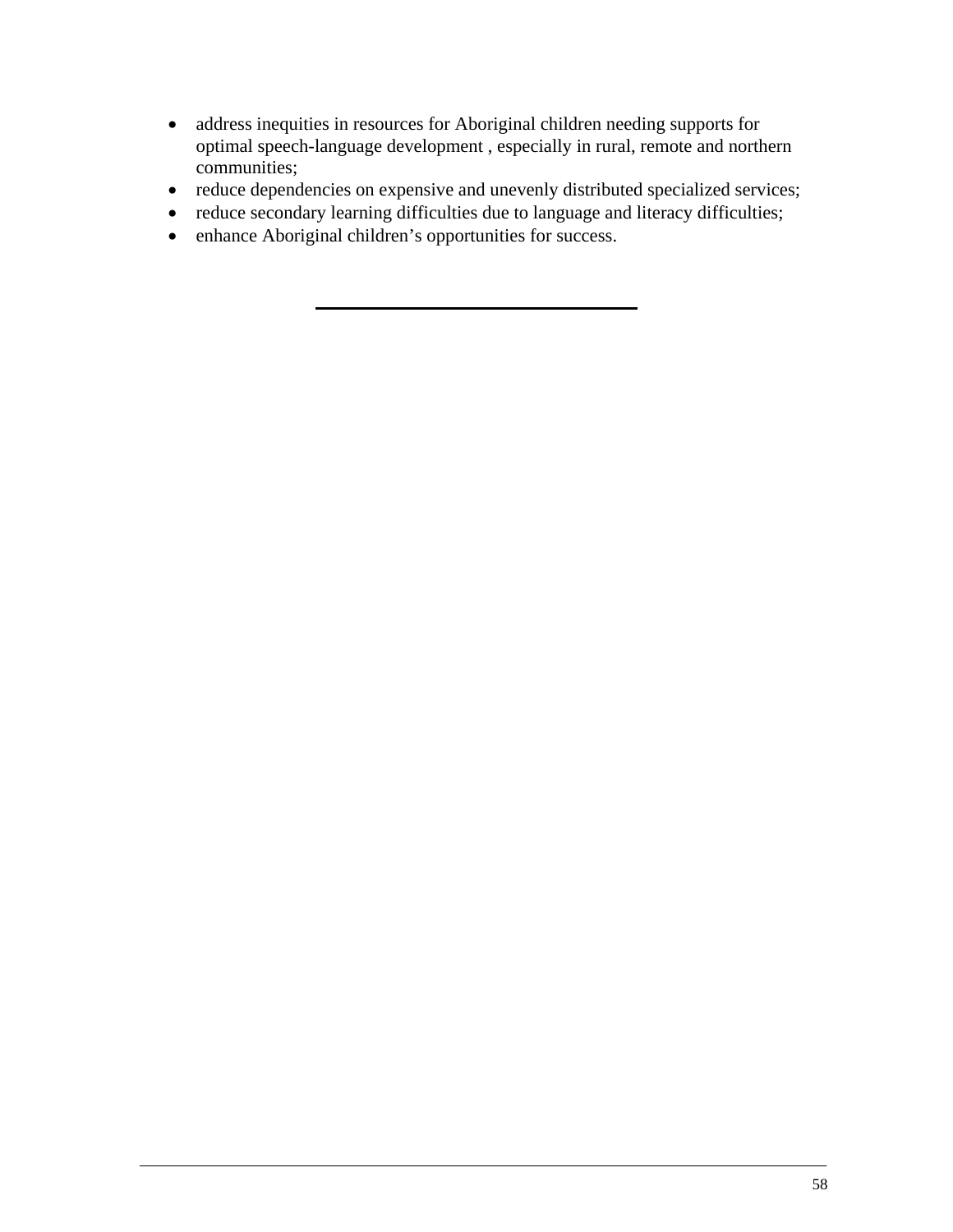- Allen, S. E. M., Crago, M., & Pesco, D. (2006). The effect of minority language exposure on minority language skills: the case of Inuktitut. *International Journal of Bilingual Education & Bilingualism, 9(5)*, 578-596.
- American Speech-Language-Hearing Association. (2004). *Knowledge and skills needed by speech-language pathologists and audiologists to provide culturally and linguistically appropriate services.* ASHA Online Desk Reference, *4.* Retreived March 11, 2007: http://www.asha.org/NR/rdonlyres/BA28BD9C-26BA-46E7- 9A47-5A7BDA2A4713/0/v4KScultlinguistic2004.pdf
- Arnold, D. (1997). Co-occurrence of externalizing behavior problems and emergent academic difficulties in young high-risk boys: a preliminary evaluation of patterns and mechanisms. *Journal of Applied Development Psychology, 18,* 317-330.
- Assembly of First Nations (1988). *Tradition and education: towards a vision of our future*. A declaration of First Nations jurisdiction over education. Summerstown, ON: Author.
- Assembly of First Nations (1999). State of emergency concerning our First Nations languages. Letter addressed to Minister Robert Nault, Indian Affairs and Northern Development. July 20. Retrieved January 10, 2007: http://www.afn.ca/Programs/Languages/state\_of\_emergency\_concerning\_ou.htm
- Ball, J. (2002). The challenge of creating an optimal learning environment in child care: cross-cultural perspectives. In L. Girolometto & E. Weitzman (Eds.), *Enhancing caregiver language facilitation in child care settings* (pp. 1-12). Proceedings from a Symposium of the Canadian Language and Literacy Research Network, Toronto, October 18, 2002.
- Ball, J. (2005a). *"Nothing about us without us:"* restorative research partnerships involving Indigenous children and communities in Canada. In A. Farrell (Ed.), *Exploring ethical research with children* (pp. 81-96). Open University Press/McGraw-Hill Education.
- Ball, J. (2005b). *Talking points: exploring needs and concepts for Aboriginal early childhood language facilitation and supports.* Public Health Agency of Canada, Aboriginal Head Start in Urban and Northern Communities. Retrieved November 20, 2007: http://www.ecdip.org/earlylanguage/
- Ball, J. (2006). *Developmental monitoring, screening and assessment of Aboriginal young children: findings of a community-university research partnership.* Paper presented at the Aboriginal Supported Child Care Conference, Vancouver, November 23.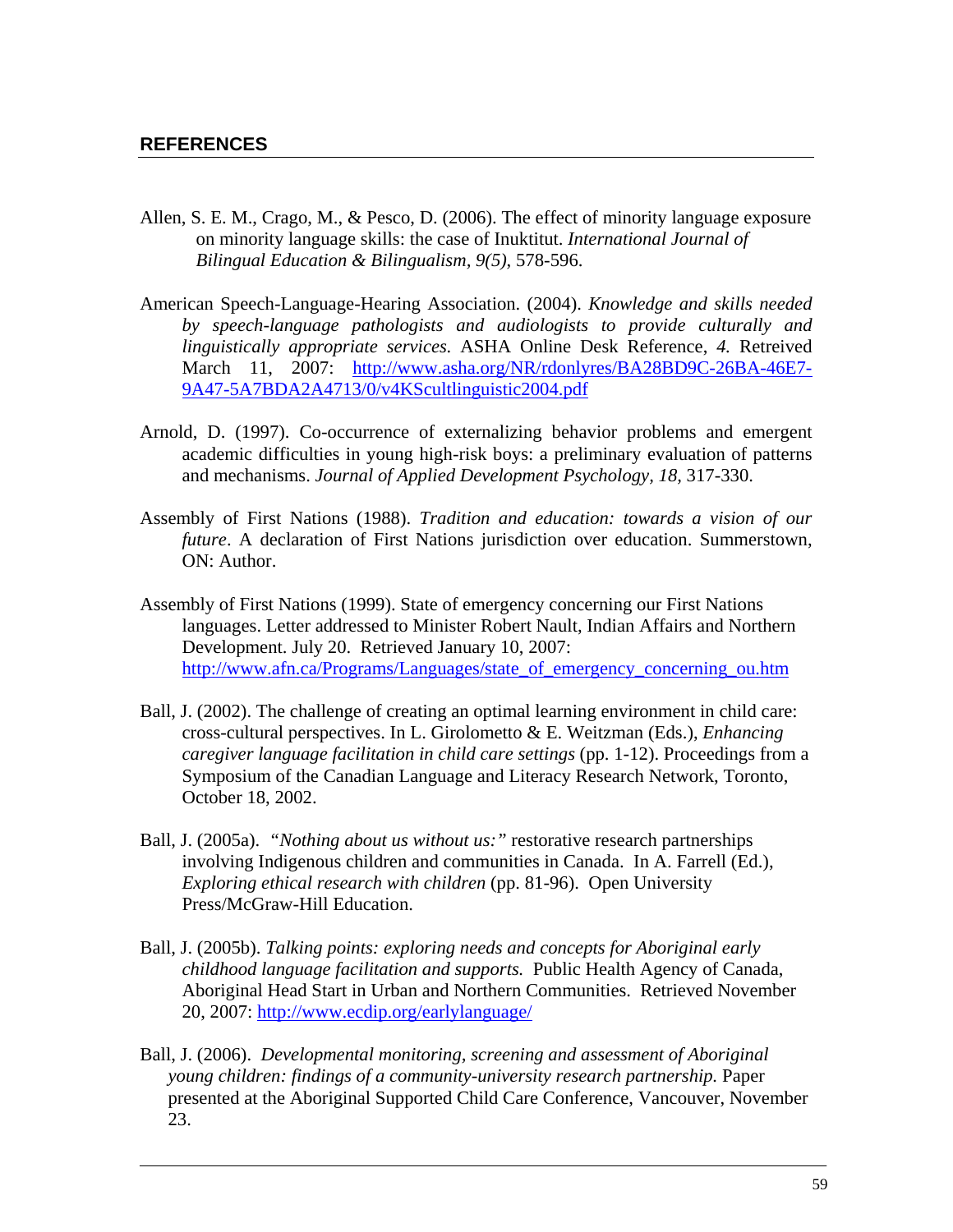- Ball, J., Bernhardt, B.M., & Deby, J. (2006). *First Nations English dialects: proceedings of an exploratory study in Canada.* University of Victoria. Retrieved November 20, 2007: http://www.ecdip.org
- Ball, J., & Lewis, M. (2004). Talking points: what can speech and language professionals contribute to Aboriginal early childhood development? In C. St. Aubin (Ed.) *Compendium on Aboriginal Early Childhood Development.* Ottawa: Canadian Child Care Federation.
- Ball, J., & Lewis, M. (2006). Aboriginal parents' goals for children's language: what is our role? *IMPrint: The Newsletter of Infant Mental Health Promotion, 46*, 11-16.
- Ball, J., & Pence, A. (1999). Beyond developmentally appropriate practice: developing community and culturally appropriate practice. *Young Children*, March, 46-50.
- Ball, J., & Pence, A. (2006). *Supporting Indigenous children's development: community university partnerships.* Vancouver: UBC Press.
- Battiste, M. (2000). Maintaining Aboriginal identity, language, and culture in modern society. In M. Battiste (Ed.). *Reclaiming Indigenous voice and vision* (pp. 192-208). Vancouver: UBC Press.
- Battiste, M. (2004). *Evaluation measures for Aboriginal language and culture project: a literature review.* Aboriginal Language Task Force, Ottawa, ON: Canada Heritage.
- Battiste, M. (2005). *State of Aboriginal learning: background paper for the national dialogue on Aboriginal learning.* November 13, 2005, Ottawa.
- B.C. Aboriginal Child Care Society (2004), *A guide for culturally-focused early intervention therapy programs for Aboriginal children and families in British Columbia: healthy children and partnerships.* Prepared by Deanne Zeidler and Alison Gerlach. Vancouver: Author.
- B.C. Aboriginal Child Care Society (2006). *Moe the Mouse and his theme box: speechlanguage and literacy promotion for young children and their families.* Prepared by Margaret Chesterman and Ann Gardiner. Vancouver: Author.
- Beatch, M. (2006). *Transformative experiences of Aboriginal home visitors in an early literacy family intervention program.* Unpublished Masters Thesis. Faculty of Education, Simon Fraser University. Author.
- Bell, D., with Anderson, K., Fortin, T., Ottoman, J., Rose, S., Simard, L. & Spencer, K. (2004). *Sharing our success: ten case studies in Aboriginal schooling.* Kelowna, BC: Society for the Advancement of Excellence in Education. Retrieved January 17, 2007: http://www.saee.ca/publications/A\_021\_HHH\_MID.php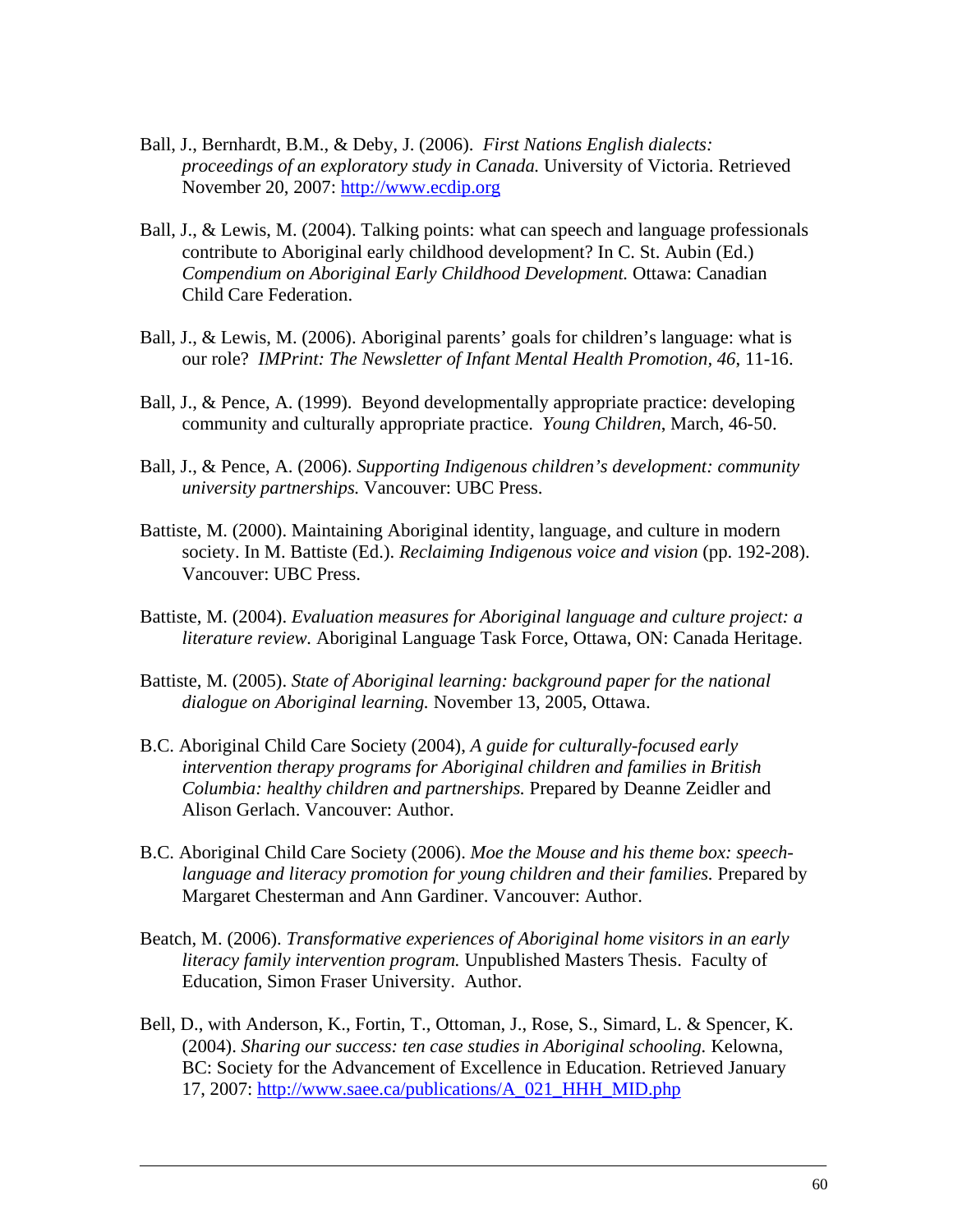- Bergstrom, A., Cleary, L., & Peacock, T.D. (2003). *The seventh generation: native students speak about finding the good path.* Charleston, WV: AEL.
- Bernhardt, B., Ball, J., & Deby, J. (2007). Cross-cultural issues in assessment of phonology. In S. McLeod (Ed.), *The international guide to speech acquisition.*  Delmar Thomson Learning.
- Bird, V., & Akerman, R. (2005). *Every which way we can: a literacy and social inclusion position paper*. London, UK: National Literacy Trust. February, 2005. Retrieved November 15, 2007: http://www.literacytrust.org.uk/socialinclusion/policychallenge.html
- Blackstock, C. (2005). Same country; same lands; 78 countries away. *First Nations Research Site Online Journal, 2* (1), 130-158.
- Blank, M., Rose, S., & Berlin, L. (1978). *The language of learning: the preschool years*. New York: Grune & Stratton.
- Bowd, A. (2002). *Otitis Media: its health, social and educational consequences particularly for Canadian Inuit, Métis, and First Nations children and adolescents.*  Centre of Excellence for Children and Adolescents with Special Needs. Learning and Communication Task Force, Lakehead University, 954 Oliver Road, Thunder Bay, Ontario, P7B 5E1, Canada. lcnorth@lakeheadu.ca
- Bowd, A. D. (2005). Otitis media: health and social consequences for Aboriginal youth in Canada's youth. *International Journal of Circumpolar Health 64(1),* 5-15.
- Brady, S., & Shankweiler, D. (1991). *Phonological processes in literacy: a tribute to Isabelle Y. Liberman*. Hillside, NJ: Lawrence Erlbaum Associates.
- British Columbia Aboriginal Network on Disability Society (BCANDS) (1996). *Identification of barriers to post-secondary training and employment.* Vancouver, BC.
- Brittain, J., Dyck, C., Rose, Y., & MacKenzie, M. (2006). *The Chiasibi child language acquisition study (CCLAS): a progress report*. Presentation at the 38<sup>th</sup> Algonquian Conference, Vancouver B.C. October 28.
- Bronfenbrenner, U. (1979). *The ecology of human development.* Cambridge, MA: Harvard University Press.
- Bruner, J. (1975). Language as an instrument of thought. In A. Davies (Ed.), *Problems of language and learning.* London: Heinemann.
- Burnaby, B. (1996). Aboriginal language maintenance, development, and enhancement: a review of the literature. In G. Cantoni (Ed.). *Stabilizing Indigenous languages.* Flagstaff, AZ: Northern Arizona University.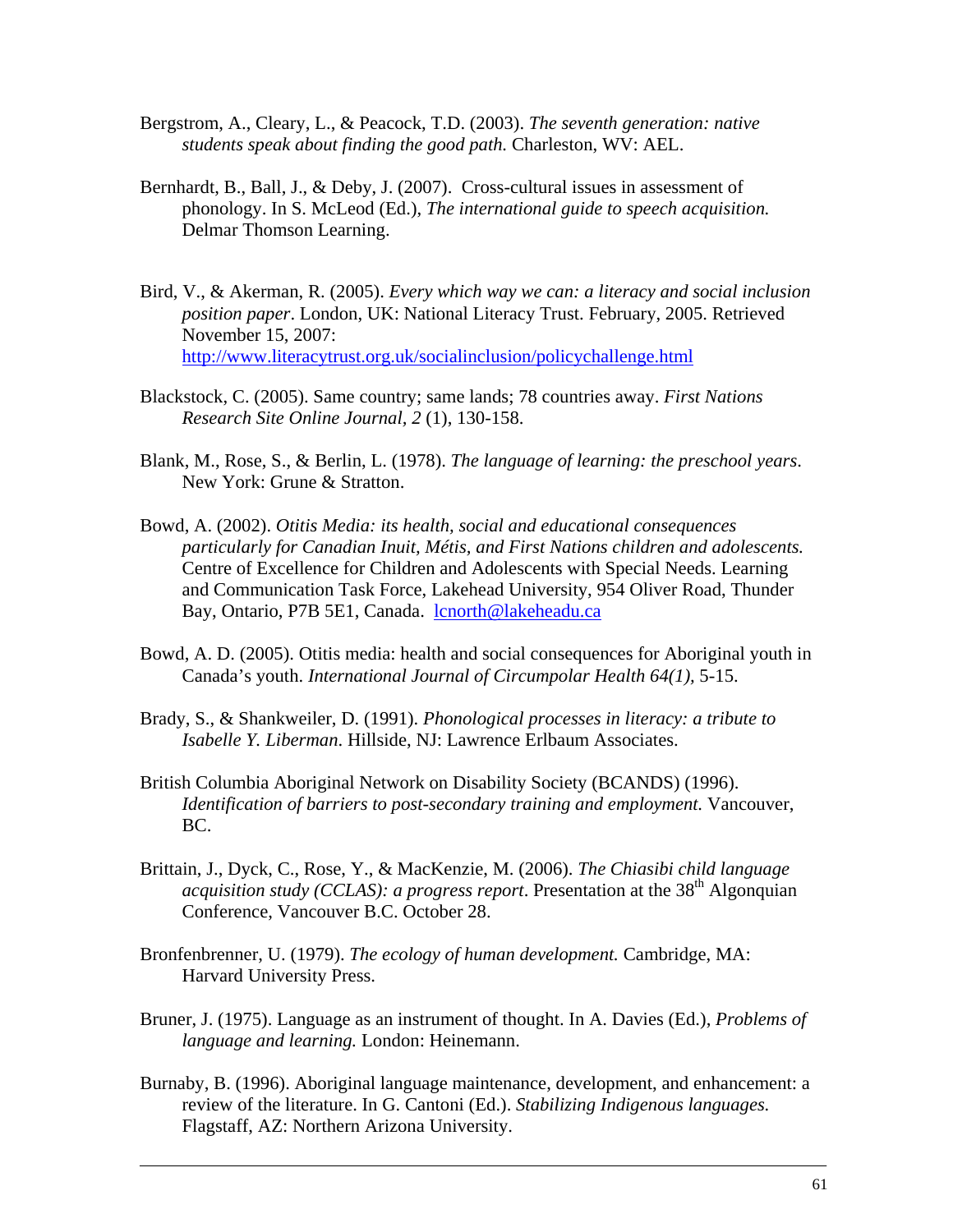- Burnaby, B. (2002). *First Nations language and culture programs in provincial schools.* Ottawa: Indian and Northern Affairs Canada.
- Campbell, F.A., & Ramey, C.T. (1994). Effects of early intervention on intellectual and academic achievement: a follow-up study of children from low-income families. *Child Development, 65,* 684-698.
- Canada Council on Learning (2007). *State of learning in Canada: no time for complacency*. Report on Learning in Canada 2007, Ottawa: Author.
	- Canadian Association of Speech-Language Pathologists and Audiologists (2002). *CASLPA Position Paper on Speech-Language Pathology and Audiology in the Multicultural, Multilingual Context.*  http://www.caslpa.ca/english/resources/multicult.asp
	- Canadian Centre for Justice (2001). *Aboriginal peoples in Canada*. Statistics Profile Series. Ottawa: Minister of Industry.
	- Canadian Heritage (2005). *Towards a new beginning: a foundation report for a strategy to revitalize First Nation, Inuit, and Métis languages and cultures.* Report to the Minister of Canadian Heritage by The Task Force on Aboriginal Languages and Cultures, Jun, 2005. Ottawa. Cat. No. CH4-96/2005.
	- Canadian Institute of Child Health (2000). *The health of Canada's children* (3<sup>rd</sup> Ed). Ottawa: Canadian Institute of Child Health.
	- Capute, A., (1987). Using language to track development. *Patient Care*, *21* (19), 60-70.
	- Catts, H., & Kamhi, A. (1999). *Language and reading disabilities.* Needham Heights, MA: Allyn & Bacon.
	- Catts, H., Fey, M., Zhang, X., & Tomblin, B. (1999). Language basis of reading and reading disabilities: evidence from a longitudinal investigation. *Scientific Studies of Reading, 3* (4), 331-361.
	- Cazden, C., Cope, B., Fairclough, N., Gee, J., Cress, G., Luke, A., Luke, C., Michaels, S., & Nakata, M. (1996). A pedagogy of multiliteracies: designing social futures. *Harvard Educational Review, 66* (1), 60-92.
	- Chalmers, J. (2006). *Ten years of Aboriginal Head Start in the Northwest Territories.* Yellowknife: Western Arctic Aboriginal Head Start Council. Available at: http://www.nwtheadstart.org
	- Cohen, N. J., & Heinz, L. (2004). *Outcomes of a Canadian national project to enhance children's language and cognitive development in community-based programs.* Presentation made at the meeting of the International Society for the Study of Behavioural Development, Ghent, July.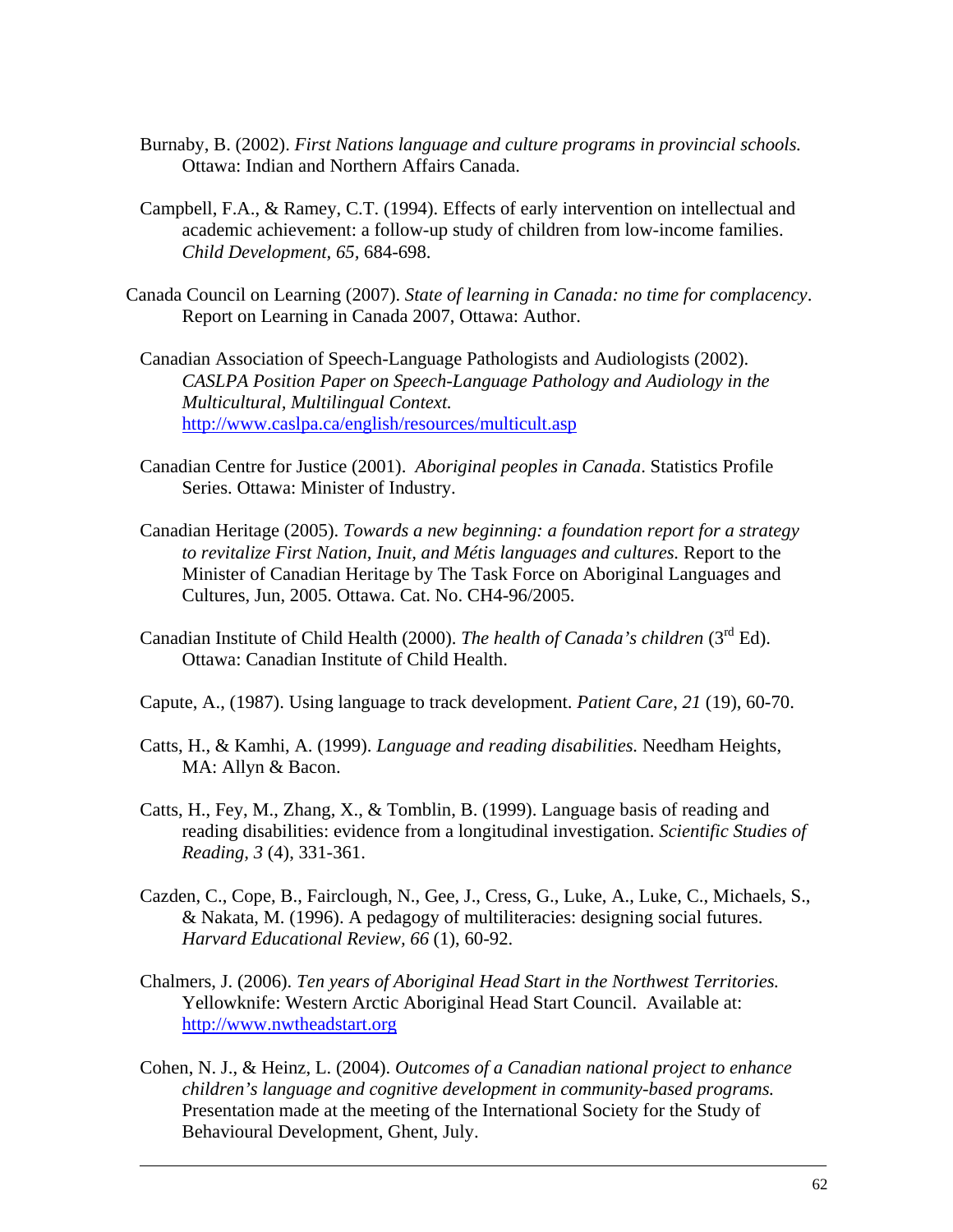- Cole, E. (1989). E pluribus unum pluribus: multicultural imperatives for the 1990s and beyond. *Journal of the American Speech-Language and Audiology Association, 31,* 65-70.
- Coll, C. G., Lamberty, G., Jenkins, R., McAdoo, H.P., Crnic, K., Wasik, B.H., & Garcia, H.V. (1996). An integrative model for the study of developmental competencies in minority children. *Child Development, 67*, 1891-1914.
- Council of Ministers of Education (2004). Quality education for all young people: challenges. Retrieved March 10, 2007: http://www.cmec.ca/international/ice/47\_ICE\_report.en.pdf
- Crago, M. (1990). Development of communicative competence in Inuit children: implications for speech-language pathology. *Journal of Childhood Communication Disorders. 13*, 73-83.
- Crago, M. (1992a). Ethnography and language socialization: a cross-cultural perspective. *Topics in Language Disorders*, *12* (3), 28-39.
- Crago, M. B. (1992b). Communicative interaction and second language acquisition: an Inuit example. *TESOL Quarterly, 26(3)*, 487-505.
- Crago, M.B., Eriks-Brophy, A., Pesco, D., & McAlpine, L. (1997). Culturally based miscommunication in classroom interaction. *Language, Speech, & Hearing Services in Schools, 28* (3), 245-254.
- Crystal, D. (1997). *English as a global language*. Cambridge, England: Cambridge University Press.
- Cummins, J. (1980). Ancestral-language maintenance: the roles of school and home. *Multiculturalism, 14* (2), 23.
- Curran, T.M. (2005). Investigating early relationships between language and emergent literacy in three and four year old children. *Dissertation Abstracts International, B: Sciences and Engineering, 65*(7), 3426-B-3427-B.
- Danesi, M. (1988). The utilization of the mother tongue in the educational experience of the minority-language child: a synopsis of research findings. *Multiculturalism, 11* (3), 6.
- Davies, G., & Mayfield, M.I. (1981). A program for native infants and families. *Daycare and Early Education*, *9*, 12–14.
- Day, R. (1985). The ultimate inequality: linguistic genocide. In N. Wolfson  $& J.$  Manes (Eds.), *Language of inequality* (pp. 163-181). Berlin: Mouton de Gruyter.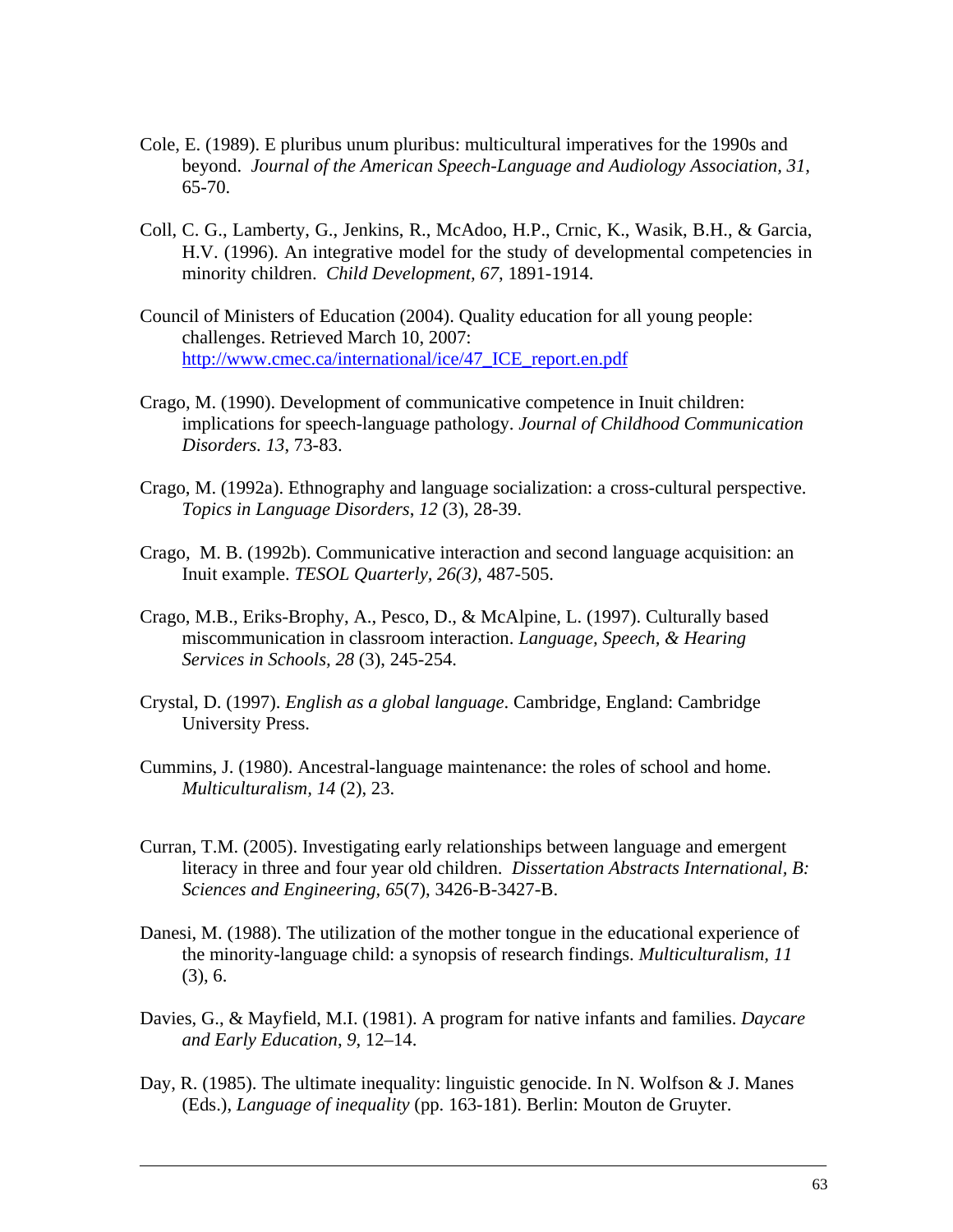- Dean, M. (2005). Education service provider for Dogrib Community Services, NWT. Personal communication.
- De Jong, D.H. (1998). Is immersion the key to language renewal? *Journal of American Indian Education, 37* (3).
- deLeeuw, S., Fiske, J., & Greenwood, M. (2002). *Rural, remote and north of 51: service provision and substance abuse related special needs in British Columbia's hinterlands.* Prince George, BC: University of Northern British Columbia Task Force on Substance Abuse.
- Dickinson, D., & Beals, D. (1994). Not by print alone: oral language supports for early literacy development. In D. Lancy (Ed.), *Children's emergent literacy: from research to practice* (pp. 29-40). Westport, CT: Praeger Press.
- Dickinson, D., & Tabors, P. (2001). *Beginning literacy with language.* Baltimore: Paul H. Brookes.
- Ermine, E. (1998). Pedagogy from the ethos: an interview with Elder Ermine on language. In L.A. Stiffarm (Ed.) *As we see…Aboriginal pedagogy* (pp. 9-28). Saskatoon, SK: University Extension Press.
- Feuerstein, R., Klein, P.S., & Tannenbaum, A. (1991). *Mediated learning experience: theoretical, psychosocial, and learning implications.* London, UK: Freund Publishing House, International Center for Enhancement of Learning Potential.
- First Nations Centre (2005). First Nations regional longitudinal health survey (RHS) 2002/03: results for adults, youth and children living in First Nations communities. Ottawa, On: Author. Retrieved November 20, 2007: www.naho.ca/firstnations/english/documents/RHS2002- 03TechnicalReport\_001.pdf
- First Nations Child and Family Caring Society (2005). *Wen:de: we are coming to the light of day*. Ottawa: Author. Retrieved November 20, 2007: http://www.fncfcs.com/docs/WendeReport.pdf
- First Nations Education Steering Committee (FNESC) (2006). *The First Nations schools association school measures and data collection project—2006 results.* Vancouver: Author. Retrieved March 1, 2007: www.fnesc.ca
- Fishman, J. (1996). What do you lose when you lose your language? In G. Cantoni (Ed.), *Stabilizing Indigenous languages* (pp. 80-91). Flagstaff, AZ: Northern Arizona University.
- Fournier, S., & Crey, E. (1997). *Stolen from our embrace: the abduction of Aboriginal children and the restoration of Aboriginal communities.* Vancouver, BC: Douglas & McIntyre.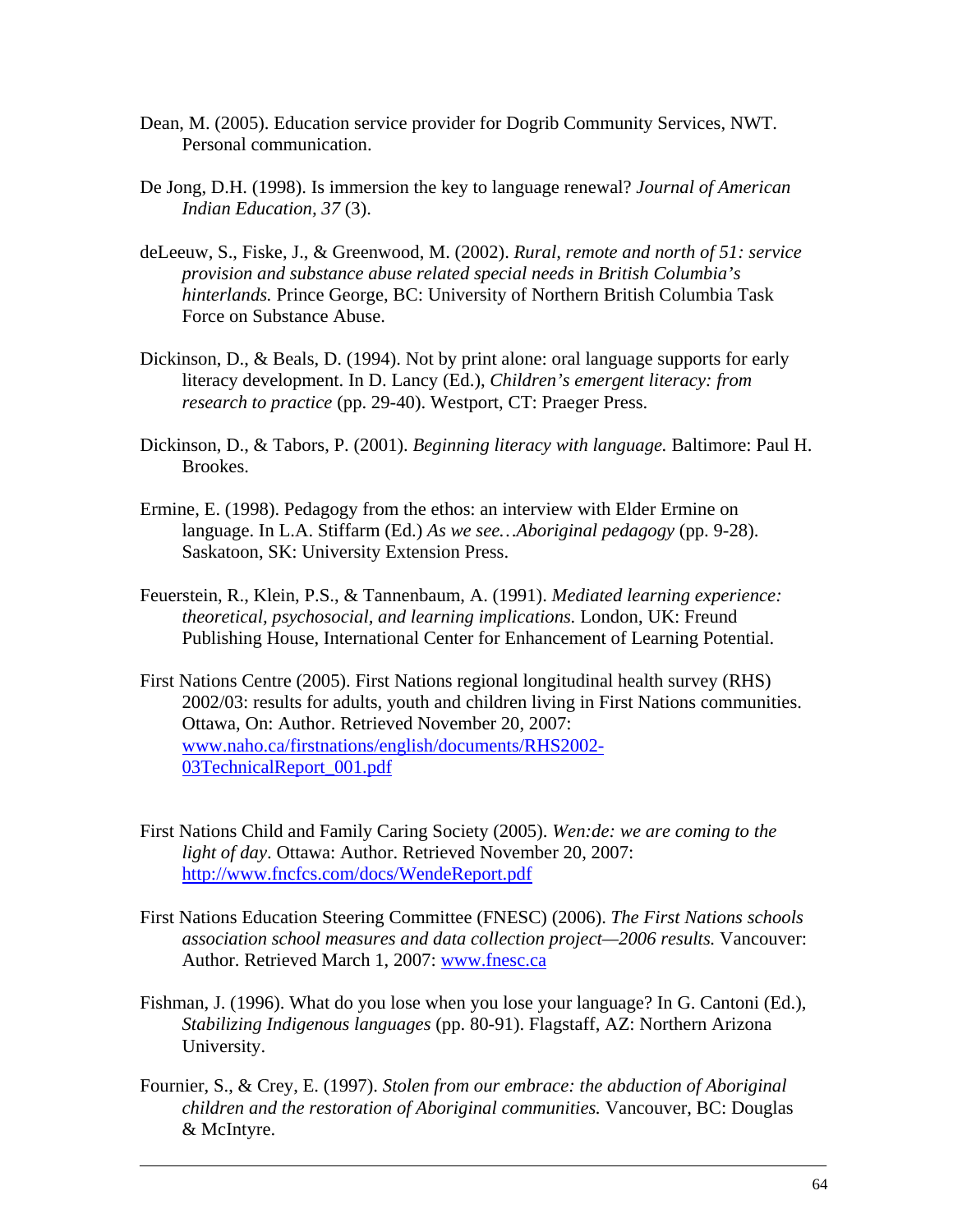- Francis, N. (1999). Bilingualism, writing, and metalinguistic awareness: oral-literate interactions between first and second languages. *Applied Psycholinguistics, 20*, 533-561.
- Fulford, G., with Daigle, J.M., Stevenson, B., Tolley, C., & Wade, T. (2007). *Sharing our success: more case studies in Aboriginal schooling.* Kelowna, B.C.: Society for the Advancement of Excellence in Education.
- Genesee, F., Paradis, J., & Crago, M. (2004). *Dual language development & disorders*. Baltimore, MD: Brookes.
- Gerber, A. (1993). *Language-related learning disabilities: their nature and treatment.* Baltimore, MD: Paul H. Brookes.
- Gillis, J. (1992). Views of Native parents about early childhood education. *Canadian Journal of Native Education, 19* (1), 73-81.
- Gillon, G.T. (2005). Facilitating phoneme awareness development in 3- and 4-year old children with speech impairment. *Language, Speech, and Hearing Services in Schools, 36,* 308-324.
- Girolametto, L. (1988). Improving the social-conversational skills of developmentally delayed children: An intervention study. *Journal of Speech and Hearing Disorders, 53*, 156-167.
- Girolametto, L., Weitzman, E., & Clements-Baartman, J. (1998). Vocabulary intervention for children Down syndrome: parent training using focused stimulation. *Infant-Toddler Intervention: A Transdisciplinary Journal, 8, (2),* 109-126.
- Girolametto, L., Weitzman, E. & Greenberg, J. (2000). Training day care staff to facilitate children's language. *American Journal of Speech-Language Pathology, 12,* 299-311.
- Greenwood, M. (n.d.). Children are a gift to us: Aboriginal-specific early childhood programs and services in Canada. Retrieved November 20, 2007: http://www.accelcapea.ca/pdf/FinalGreenwood.pdf
- Guralnick, M., Connor, R., Hammond, M., Gottman, J.M., & Kinnish, K. (1996). The peer relations of preschool children with communication disorders. *Child Development, 67,* 471-489.
- Harrison, B. (1998). Te wharekura o rakaumangamanga: the development of an indigenous language immersion school. *Bilingual Research Journal, 22 (2, 3, & 4),*  103-122.
- Hart, B., & Risley, T.R. (1995). *Meaningful differences in the everyday experience of young American children.* Baltimore: Paul H. Brookes.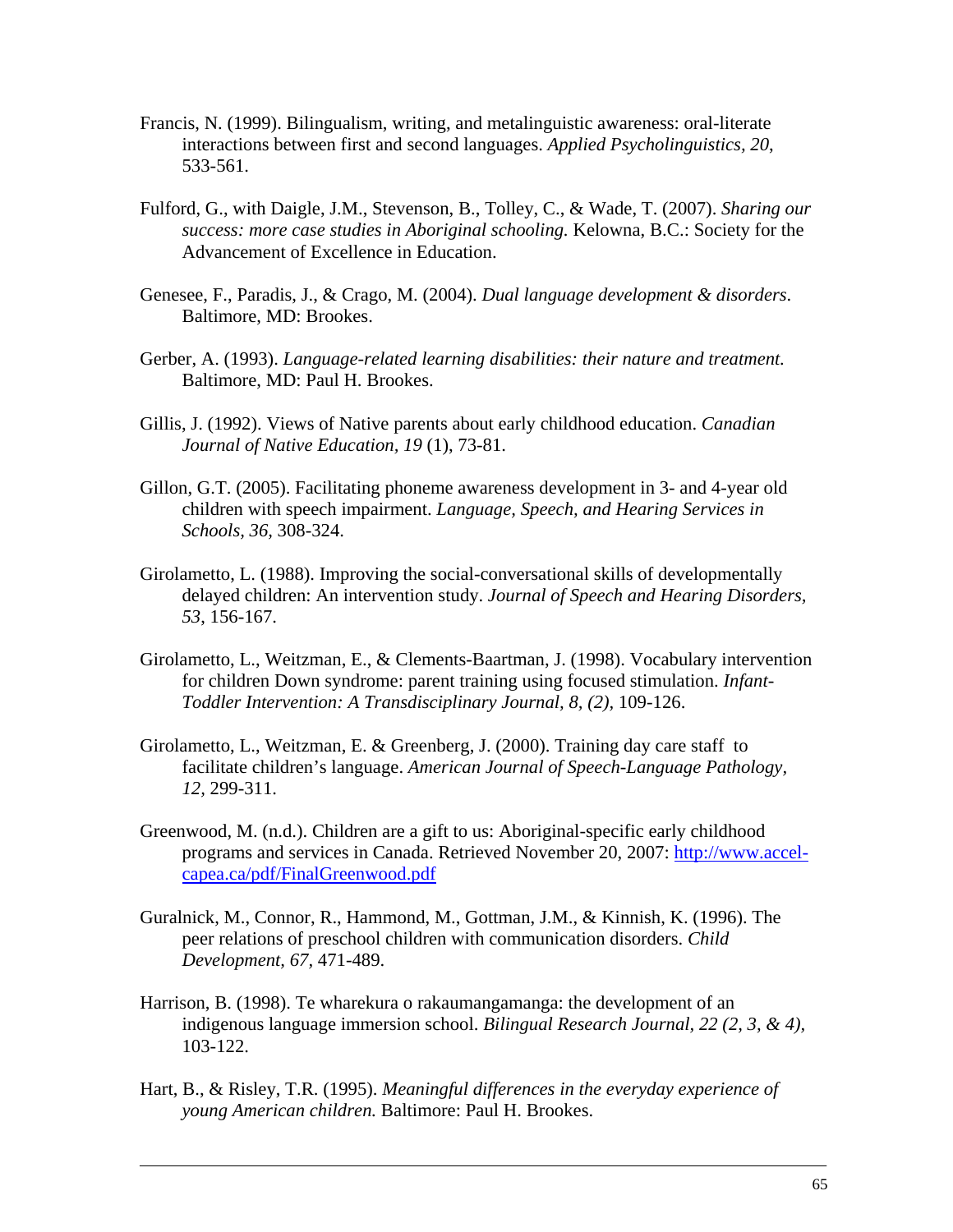- Health Canada (2005). First Nations comparable health indicators. Retrieved March 8, 2007: http://www.hc-sc.gc.ca/fnih-spni/pubs/gen/2005- 01\_healthsante\_indicat/index\_e.html#potential
- Heath, S. (1983). *Ways with words: language, life and work in communities and classrooms.* Cambridge: Cambridge University Press.
- Hebert, Y. (2000). The state of Aboriginal literacy and language education. In M.B. Castellano, L. Davis, & L. Lahache (Eds.). *Aboriginal education: fulfilling the promise* (pp. 55-75). Vancouver: UBC Press.
- Heckman, J.J. (2006). Skill formation and the economics of investing in disadvantaged children. *Science, 312* (5782), 1900-1902.
- Heinz, L., & Cohen, N.J. (2004). *A community-based prevention project the challenge of supporting multiple sites in building evaluation capacity.* Annual conference of the Canadian Evaluation Association, Saskatoon, SK, May.
- Hincks-Dellcrest Institute (2003). *TLC3 Project: early Language and Cognitive Development.* www.tlc3.ca/htm
- Hinshaw, S.P. (1992). Externalizing behavior problems and academic underachievement in childhood and adolescence: causal relationships and underlying mechanisms. *Psychological Bulletin, 111*, 127-154.
- Hughes, K. (1990). "*You took my talk": Aboriginal literacy and empowerment.* Ottawa: House of Commons, Standing Committee on Aboriginal Affairs.
- Ignace, M.B. (1998). *Handbook for Aboriginal language program planning in British Columbia.* Vancouver, BC: First Nations Education Steering Committee: Aboriginal language sub-committee.
- Isaac, K. (2005). Executive Director of the B.C. Aboriginal Child Care Association. Personal communication.
- Johnston, J. (1982). Narratives: a new look at communication problems in older language disordered children. *Language, Speech, and Hearing Services in School, 13*, 65-75.
- Johnston, J.R. (in press). Narrative: 25 years later. *Topics in Language Disorders.*
- Johnston, J., & Wong, M.-Y. A. (2002). Cultural differences in beliefs and practices concerning talk to children. *Journal of Speech, Language, and Hearing Research, 45,* 916-926*..*
- Joshi, A. (2006). Parent Child Mother Goose Program Review. University of British Columbia, Unpublished Manuscript, Author.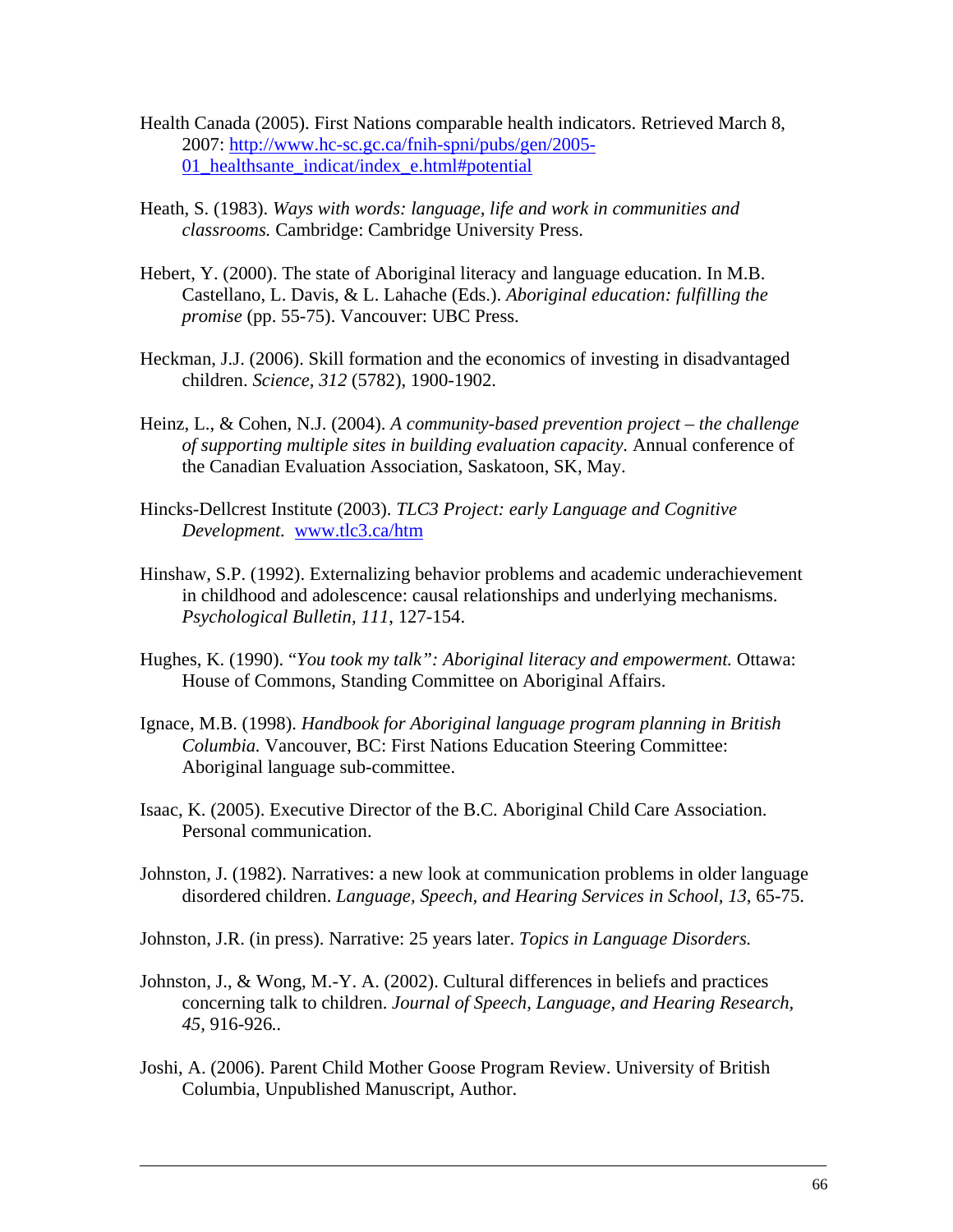- Kamana, K., & Wilson, W. (1996). Hawaiian language programs. In G. Cantoni (Ed.), *Stabilizing Indigenous Languages*. Flagstaff, AZ: Northern Arizona University.
- Kavanaugh, J., & Mattingly, I. (1972). *Language by ear and by eye*. Cambridge, MA: MIT Press
- Kirkness, V.J. (1998). The critical state of Aboriginal languages in Canada. Canadian *Journal of Native Education, 22* (1), 93-107.
- Kirkness, V.J. (2002). The preservation and use of our languages: respecting the natural order of the creator. In B. Burnaby & J.A. Reyhner (Eds.), *Indigenous languages across the community.* Proceedings of the  $7<sup>th</sup>$  Annual Conference on Stabilizing Indigenous Languages (pp. 17-23). Flagstaff, AZ: Northern Arizona University.
- Kohlberg, L., Yaeger, J., & Hjertholm, E. (1968). Private speech: four studies and a review of theories. *Child Development*, *39*, 691-736.
- Kramer, K., Mallett, P., Schneider, P., & Hayward, D. (2007). *Assessment of narratives*  with grade 3 children in a First Nations community. Poster presented at the 29<sup>th</sup> Symposium on Research in Child Language Disorders, Madison, WI, June.
- Lafrance, J., & Collins, D. (2003). Residential schools and Aboriginal parenting: voice of parents. *Native Journal of Social Work, 4*, 104-125.
- LeMare, L. & Audet, K. (2003). Understanding HIPPY in the context of contemporary perspectives on development, risk, and intervention. In M. Westheimer (Ed.), *Parents making a difference: international research on the Home Instruction for Parents of Preschool Youngsters (HIPPY) Program* (pp. 169-177). Jerusalem: The Hebrew University Magnes Press.
- LeMare, L., Harkey, T., & Beatch, M. (2007). *Home Instruction for Parents of Preschool Youngsters (HIPPY) in five Aboriginal communities in B.C.* Paper presented at a meeting of the Consortium for Child Health, Intervention, Learning and Development, ECD Policy Forum, Vancouver, November 19.
- Malcolm, I., Haig, Y., Konigsberg, P., Rochecouste, J., Collard, G., Hill, A., & Cahill, R. (1999). *Towards more user-friendly education for speakers of Aboriginal English.* Perth: Centre for Applied Language and Literacy Research.
- Manolson, A., with Ward, B., & Doddington, N. (1995). *You make the difference: in helping your child learn..* Toronto: Hanen Centre.
- Mayfield, M.I., & Davies, G. (1984). An early intervention program for Native Indian infants and their families. *Canadian Journal of Public Health*, *75*, 450–453.
- McCarty, T. L. (2003). Revitalizing indigenous languages in homogenising times. *Comparative Education, 39(2),* 147-163.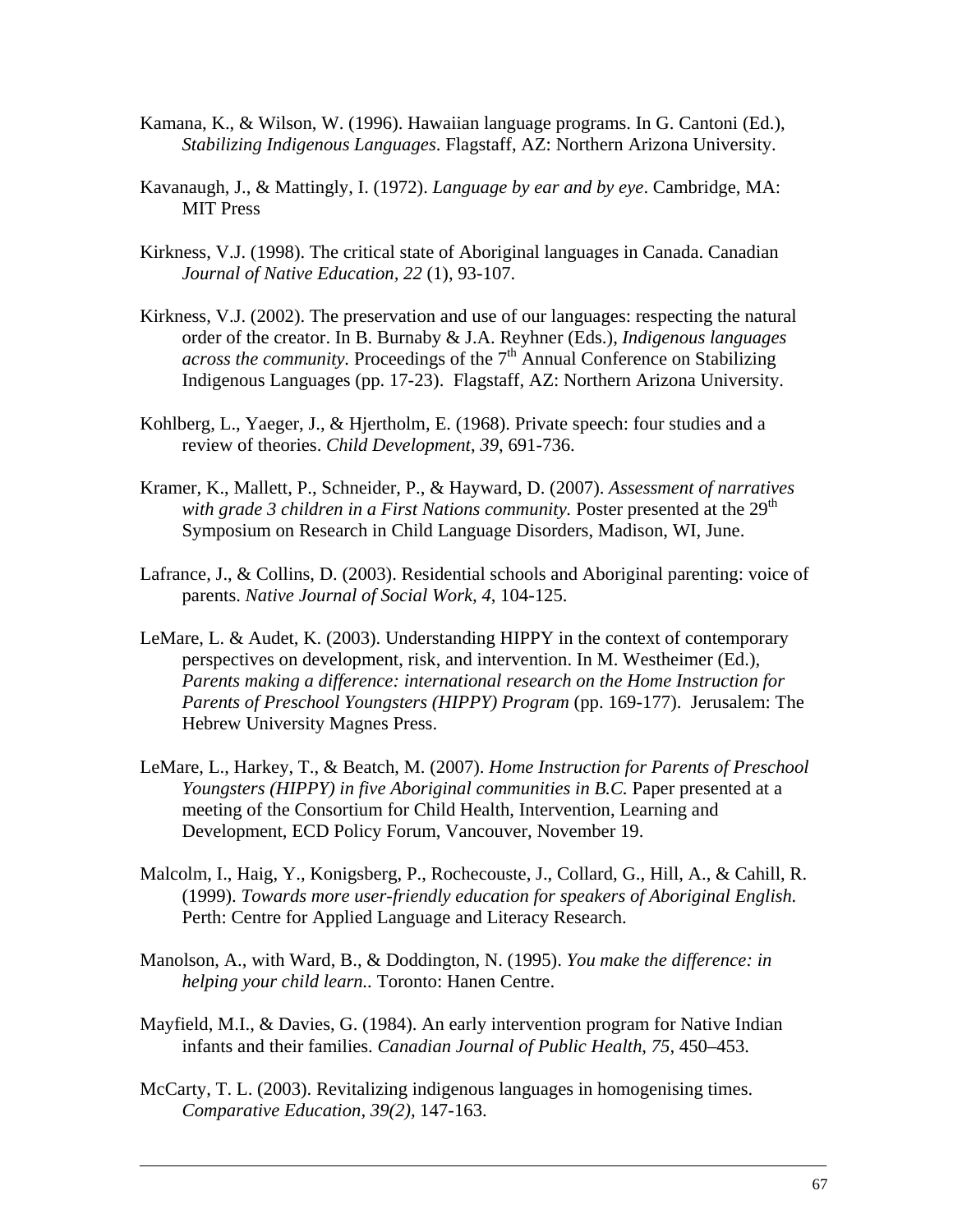- McIvor, O. (2004). *Building the nests: Indigenous language revitalization in Canada through early childhood immersion programs.* Unpublished Masters Thesis, Victoria: University of Victoria.
- Melzi, G. (2000). Cultural variations in the construction of personal narratives. *Discourse Processes, 30,* 153-177.
- Michel, K. (2005). *You can't kill Coyote: stories of language healing from Chief Atahm School Secwepemc Language Immersion Program.* Unpublished PhD Dissertation. Burnaby: Simon Fraser University.
- Miller, J.R. (1996). *Shingwauk's vision: a history of Native residential schools.* Toronto: University of Toronto Press.
- Minister of Public Works and Government Services (2002). *Aboriginal Head Start in urban and northern communities: program and participants 2001.* Retrieved April 20, 2007: http://www.hc-sc.gc.ca/hppb/childhoodyouth/acy/ahs.htm
- Morrison, D., Mantzicopoulos, P., & Carte, E. (1989). Pre-academic screening for learning and behavior problems. *Journal of the American Academy of Child and Adolescent Psychiatry, 28* (1), 101-106.
- Morrison, F.J., Griffith, E.M., Williamson, G., & Hardway, C.L. (1995). *The nature and sources of early literacy.* Paper presented at the Biennial Meeting of the Society for Research in Child Development, Indianapolis, IN.
- Murray, S. (2005). *Achievement at Maori immersion and bilingual schools: update for 2004 results.* New Zealand Ministry of Education.
- Mussell, W. (2005). *Warrior-caregivers: understanding the challenges and healing of First Nations men. A resource guide.* Ottawa: The Aboriginal Healing Foundation.
- Myers, N., & Permutter, M. (1978) Memory in the years from two to five. In P. Ornstein (Ed.), *Memory development in children*. Hillsdale, NJ: Lawrence Erlbaum.
- National Institute for Child Health and Development (1997). *The relationship of child care to cognitive and language development.* Presented at the Annual Meeting of the Society for Research in Child Development, Washington, DC. April.
- Nevins, M.E. (2004). Learning to listen: confronting two meanings of language loss in the contemporary White Mountain Apache speech community. *Journal of Linguistic Anthropology, 14(2)*, 269-288.
- Norris, M.J. (2007). Aboriginal languages in Canada: trends and perspectives on maintenance and revitalization. In J. White, D. Beavon, & S. Wingert (Eds.). *Aboriginal policy research: moving forward, making a difference* (pp. 197-228). Vol.3. Toronto: Thompson Educational Publishing.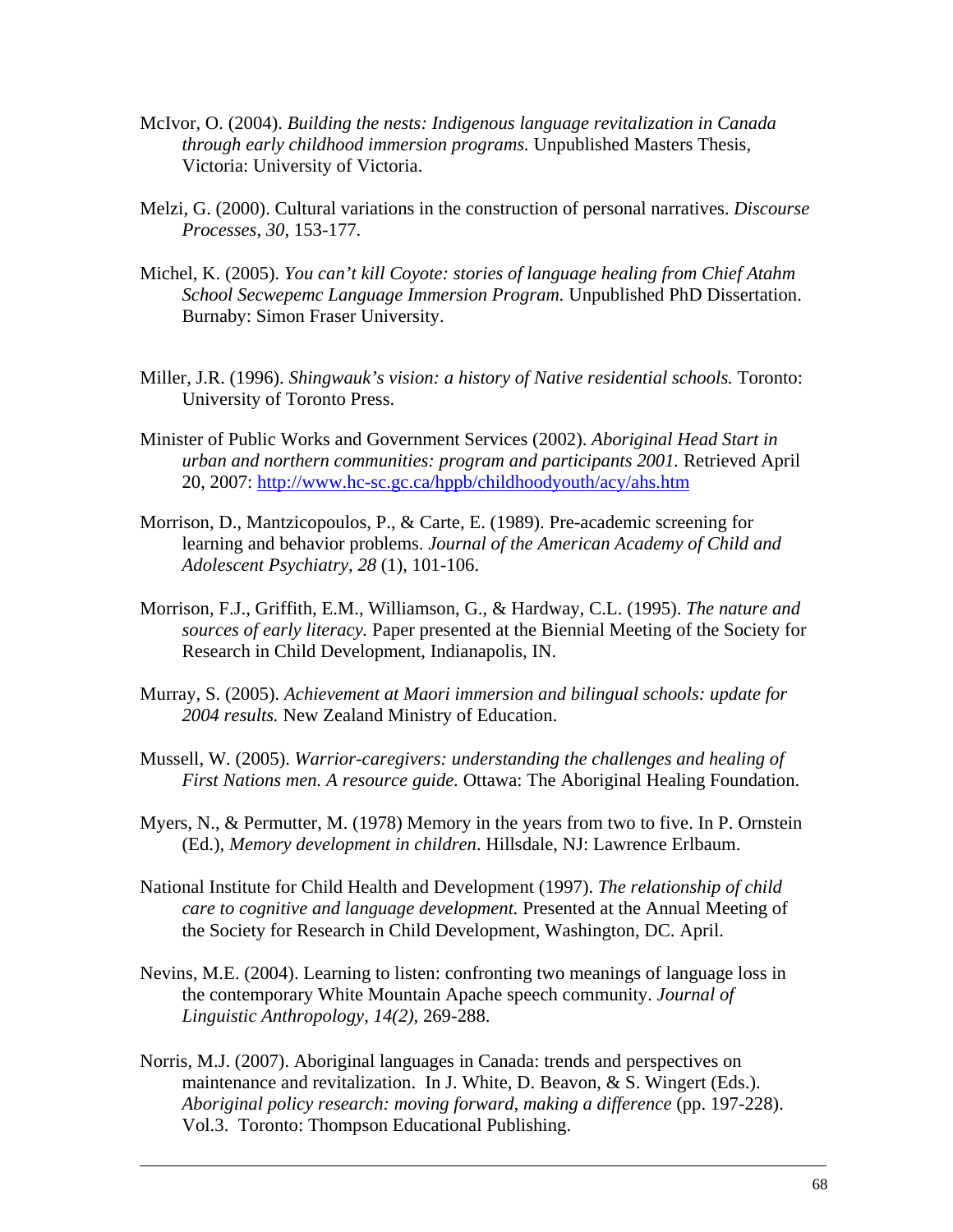- Norris, M.J., & Jantzen, L. (2004). *From generation to generation: survival and maintenance of Canada's Aboriginal languages within families, communities, and cities.* Ottawa: Indian and Northern Affairs Canada. Retrieved July 10, 2007: http://www.ainc-inac.gc.ca/pr/ra/alcl\_e.html
- Norton, R., & Fettes, M. (1994). *Taking back the talk: a specialized review on Aboriginal language and literacy. A research study prepared for RCAP.* Ottawa, ON: Canada Communications Group.
- Ochs, E., & Schieffelin, B. (1984). Language acquisition and socialization: three developmental stories and their implications. In R. Sweder  $\&$  R. LeVine (Eds.). *Culture theory: essays on mind, self, and emotion* (pp. 276-320). Cambridge: Cambridge University Press.
- Owens, R. (2001). *Language development* (5<sup>th</sup> ed.). Boston: Allyn and Bacon.
- Pacini-Ketchabaw, V., Bernhard, J.K., & Freire, M. (2001). Struggling to preserve home language: the experiences of Latino students and families in the Canadian school system. *Bilingual Research Journal, 25* (1/2), 115-145.
- Peltier, S. (2003). Advocacy and the Need for SLP Services in First Nation Communities. *Ontario Association of Speech-Language Pathologists and Audiologists Connection, 29* (1), 7-8.
- Peltier, S. (2005). Speech-language clinician, Nipissing First Nation. Personal communication.
- Pepper, J., & Weitzman, E. (2004). *It takes two to talk: a practical guide for parents and children with language delays.* Toronto: The Hanen Centre.
- Pesco, D., & Crago, M. (2008). Language socialization in Canadian Aboriginal communities. In P.A. Duff & N.H. Hornberger (Eds.), *Encyclopedia of Language and Education* ( $2<sup>nd</sup> Ed$ ). Vol. 8: Language socialization (pp. 273-285). New York: Springer Science & Business Media LLC.
- Peter, L., with Christie, E., Cochran, M., Dunn, D., Elk, L., Fields, E., Fields, J., Hirata-Edds, T., Huchaby, A., Raymond, R., Shade, H., Sly, G., Wickliffe, G., & Yamamoto, A. (2003). Assessing the impact of total immersion on Cherokee language revitalization: A culturally responsive, participatory approach. In J. Reyhner, O. Trujilo, R.L. Carrsco, & L. Locard, (Eds.). *Nurturing native languages* (pp. 7-23). Flagstaff, AZ: Northern Arizona University.

Philipson, R. (1992). *Linguistic imperialism*. Oxford, UK: Oxford University Press.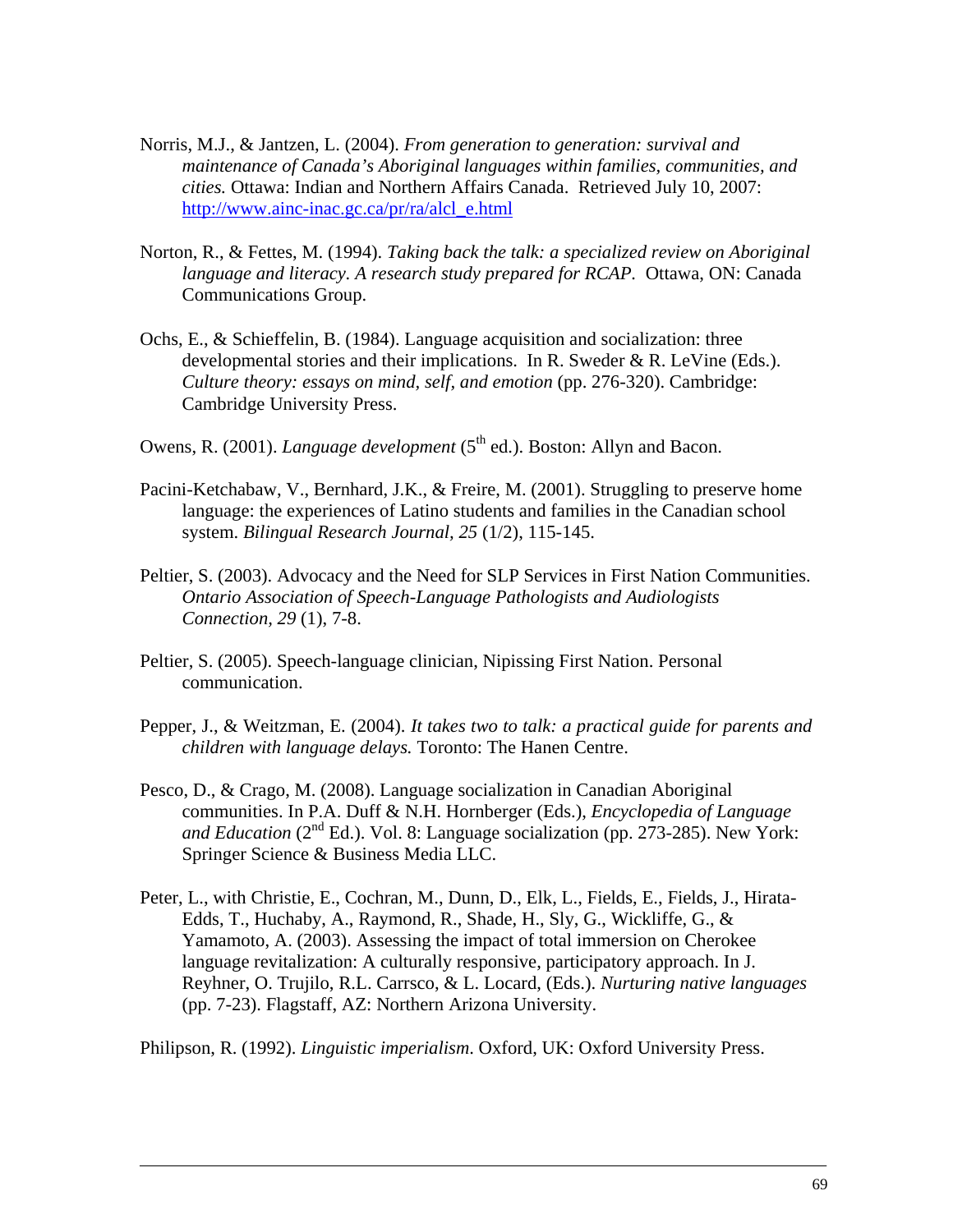- Philpott, D. (2004). *An educational profile of the learning needs of Innu youth.* Memorial University, NFLD. Retrieved January 18, 2007: http://www.turtleisland.org/discussion/viewtopic.php
- Pinker, S. (1984). *Language learnability and language development.* Cambridge, MA: Harvard University Press.
- Public Health Agency of Canada (2007). Aboriginal Head Start in Urban and Northern Communities: National Impact Evaluation Phase II. Paper presented at the International Union for Health Promotion and Education, Vancouver, BC, June 10.
- Rice, M., & Kemper, S. (1984*). Child language and cognition*. Baltimore: University Park Press.
- Romanow, R. (2002). *Building on values: the future of health care in Canada.* Ottawa: Commission on the Future of Health Care in Canada.
- Roopnarine, J.L., Suppal, P., Shin, M., & Donovan, B. (1999). Sociocultural contexts of dramatic play: Implications for early education. In J. Christie & K. Roskos (Eds.), *Literacy and play in the early years: cognitive, ecological, and sociocultural perspectives.* Mawah, NJ: Erlbaum.
- Royal Commission on Aboriginal Peoples (1996). *Gathering strength: report on the Royal Commission on Aboriginal Peoples, 13.* Ottawa: Canada Communication Group Publishing.
- Salee, D., with D. Newhouse  $& C$ . Levesque (2006). Quality of life of Aboriginal people in Canada: an analysis of current research. Institute for Research on Public Policy (*IRPP) Choices, 12* (6), 1-40.
- Saxe, G. (1979). Developmental relations between notational counting and number conservation. *Child Development*, *50,* 180-187.
- Scaldwell, W.A., & Frame, J.E. (1985). Prevalence of otitis media in Cree and Ojibway school-children in six Ontario communities. *Journal of American Indian Education, 25*(1), 1-3.
- Schieffelin, B. (1990). *The give and take of everyday life*. New York: Cambridge University Press.
- Schieffelin, B. & Eisenberg, A. (1984). Cultural variation in children's conversations. In R. Schiefelbush & J. Pickar (Eds.). *The acquisition of communicative competence.* Baltimore: University Park Press.
- Schieffelin, B. & Ochs, E. (1986). Language Socialization. *Annual Review of Anthropology*, *15*, 163-246.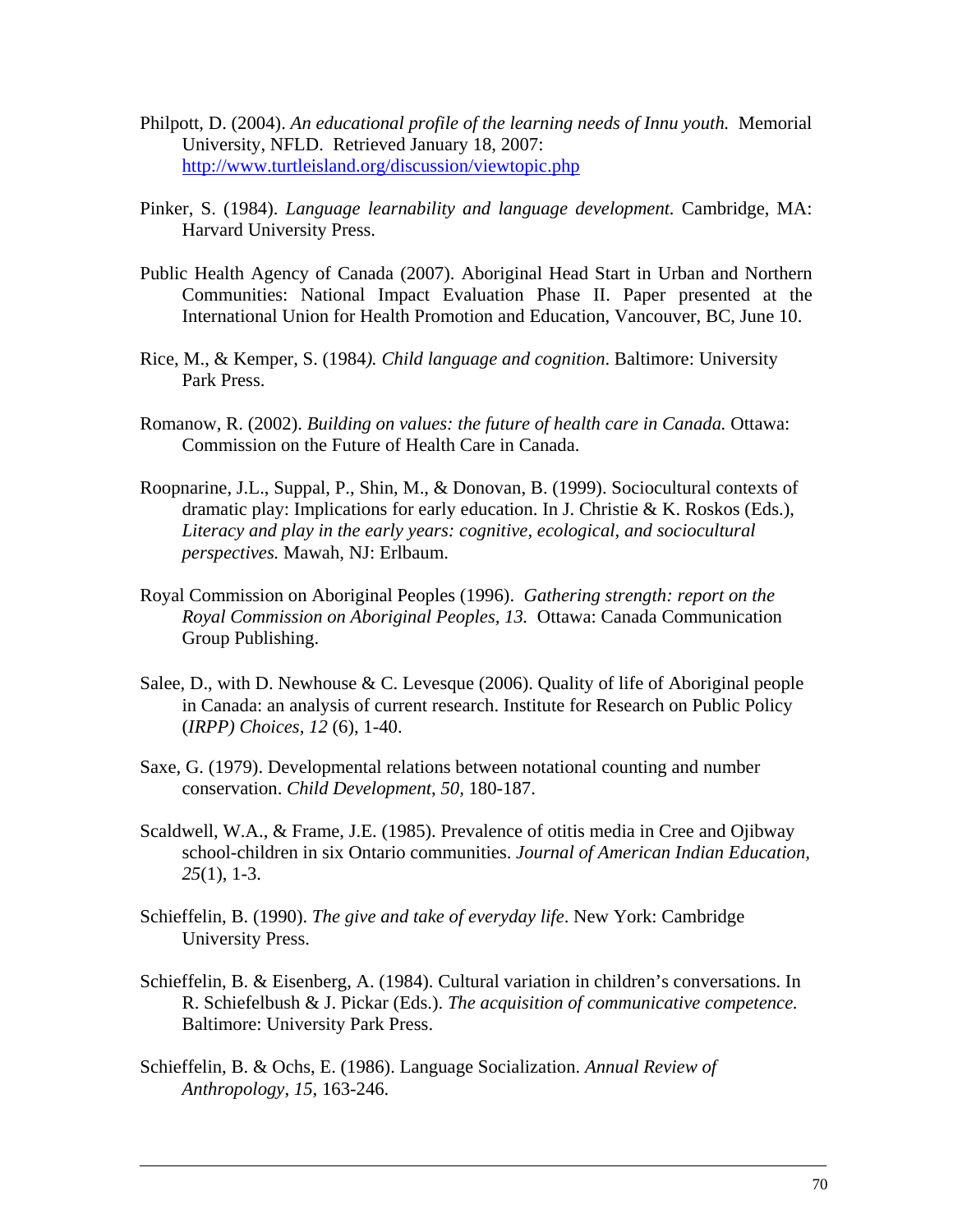- Schouls, T., Olthuis, J., & Engelstad, D. (1992). The basic dilemma: sovereignty or assimilation. In D. Engelstad & J. Bird (Eds.) *Nation to nation: Aboriginal sovereignty and the future of Canada* (pp. 12-27). Concord, ONT: Anansi.
- Schuele, C. M. (2001). Socioeconomic Influences on Children's Language Acquisition. J*ournal of Speech-Language Pathology and Audiology, 25* (2) 77-88.
- Scollon, R, & Scollon, S. (1981*) Narrative, literacy and face in interethnic communication*. Norwood. NJ: ABLEX.
- Shewan, C. (1988). 1988 omnibus survey: adaptation and progress in times of change. *Journal of the American Speech-Language and Hearing Association, 30 (8), 27-30.*
- Shonkoff, J.P., & Phillips, D. (2000). *From neurons to neighborhoods: the science of early childhood development.* Washington: National Academies Press.
- Silliman, E., Diehl, S., Aurilio, M., Wilkinson, L., & Hammargren, K. (1995). Getting the point: a narrative journey into the Athabaskan culture. *Topics in Language Disorder, 15,* 30-53.
- Smith-Moran, D. (2005). A personal readiness curriculum for home visitors to Aboriginal families enrolled in Home Instruction for Parents of Preschool Youngsters (HIPPY). Unpublished M.A. thesis. University of Victoria, Canada.
- Smolewski, M., & Wesley-Esquimaux, C. C. (2003). *Historic trauma and Aboriginal healing*. Ottawa, ON: Aboriginal Healing Foundation Research Series.
- Snowling, M., & Stackhouse, J. (1996). *Dyslexia, speech, and language: a practioner's handbook*. London: Whurr Publishers.
- Speech Pathology Australia. *Speech Pathologists working in Early Intervention Programs with Aboriginal Australians.* Fact Sheet 2.4.
- St. Aubin, C. (2003). Community collaboration for professional development. In *Research connections Canada: supporting children and families* (pp. 183-226). Ottawa, ON: Canadian Child Care Federation.
- Stairs, A.H. (1994). Indigenous ways to go to school: exploring many visions. *Journal of Multilingual and Multicultural Development, 15,* 1, 63-76.
- Stairs, A.H., & Bernhard, J.K. (2002). Considerations for evaluating 'good care' in Canadian Aborginal early childhood settings. *McGill Journal of Education, 37* (3), 309-331.
- Standing Committee on Human Resources Development and the Status of Persons with Disabilities (2003). *2002-2003 Proceedings of the Standing Committee on Human Resources Development and the Status of Persons with Disabilities: Taking the*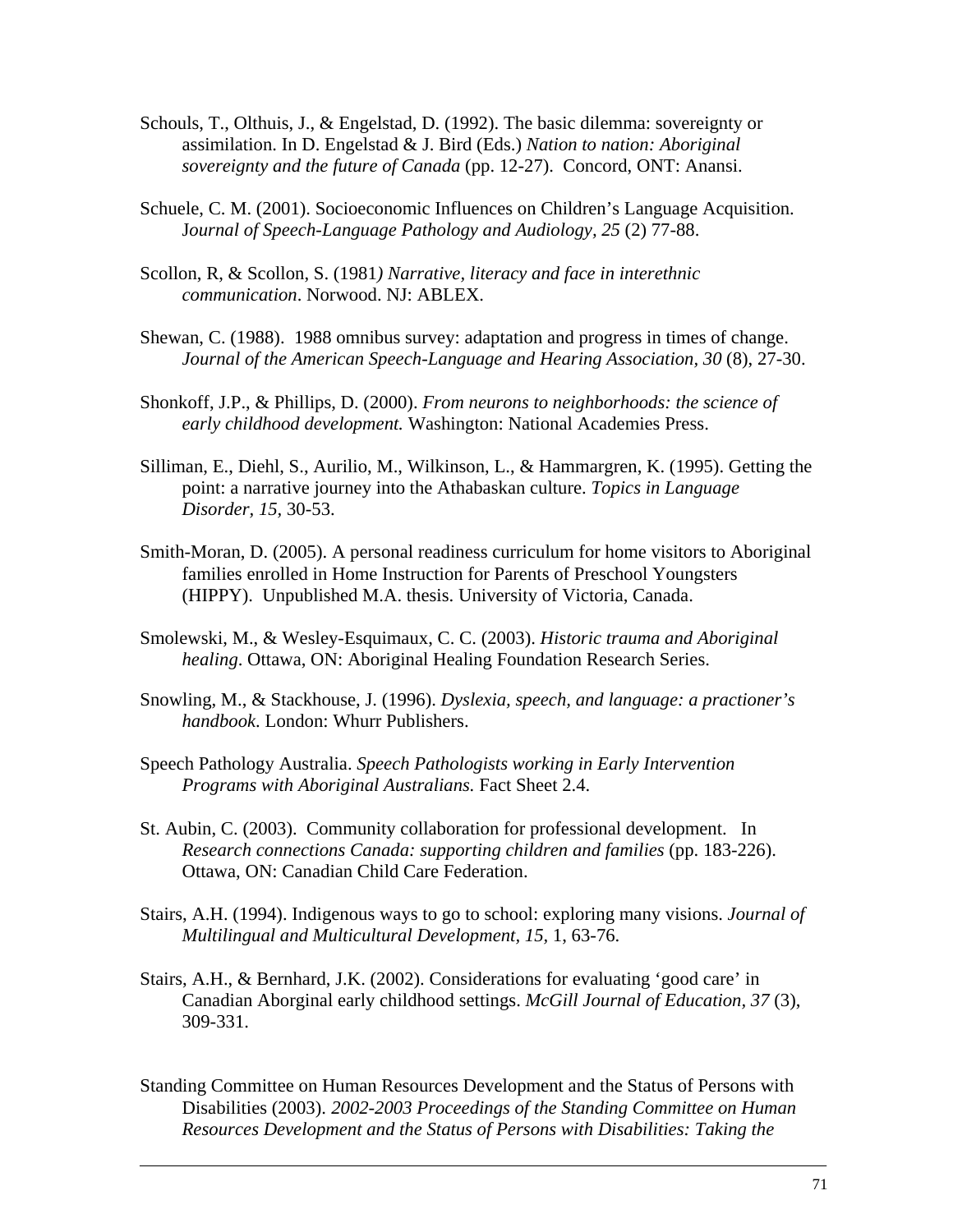*necessary measures to enhance the integrity of the Social Insurance Number, A review of the action plan.* Ottawa: Author.

- Statistics Canada (2003). *Aboriginal Peoples of Canada: a demographic profile, 2001 Census*: *Analysis Series.* Ottawa: Minister of Industry, Government of Canada. Retrieved, November 10, 2007: http://www.statcan.ca/bsolc/english/bsolc?catno=96F0030XIE2001007
- Sternberg, R.J. & E. L. Grigorenko (Eds.). *Intelligence, heredity, and environment.* New York: Cambridge University Press.
- Stevenson, H.W., Parker, T., Wilkinson, A., Hegion, A., & Fish, E. (1976). Longitudinal study of individual differences in cognitive development and scholastic achievement. *Journal of Educational Psychology, 68,* 377-400.
- Stiles-Davis, J., Tada, W., & Whipple, T. (1990). Facilitative effects of labeling on preschool children's copying. *Perceptual and Motor Skills, 70,* 663-672.
- Tannock, R., Girolametto, L. & Siegel, L. (1992). Language intervention with children who have developmental delays: effects of an interactive approach. *American Journal of Mental Retardation, 97,* 145-160.
- Task Force on Aboriginal Languages and Cultures (2005). Towards a new beginning: a foundational report for a strategy to revitalize First Nation, Inuit and Metis language and cultures. Ottawa, ON: Aboriginal Affairs Branch, Canadian Heritage. Retrieved November 20, 2007: http://www.aboriginallanguagestaskforce.ca
- Taylor, D. (2007). Professor in Psychology, McGill University. Personal communication.
- TLC<sup>3</sup> National Project Management Team (2004). *Final report of the TLC<sup>3</sup>*. Toronto, Ontario: Author.
- Toma, C. & Wertsch, J.V. (2003). The multiple agendas of intersubjectivity in children's group writing activity. In C. Raeff & J.B. Benson (Eds.). *Social and cognitive development in the context of individual, social, and cultural processes* (pp. 131- 146). London: Routledge.
- Tremblay, R.E., Barr, R.G., Peters, R. DeV. (2006). Encyclopedia on early childhood development – Language development and literacy [online]. Montreal, Quebec: Centre of Excellence for Early Childhood Development. Retrieved November 20, 2007: http://www.excellence-earlychildhood.ca/encyclopedia
- Walton, C. (1993). Aboriginal education in Northern Australia: a case study of literacy policies and practices. In P. Freebody & A. R. Welch (Eds.), *Knowledge, culture and power: international perspectives on literacy as policy and practice*. Pittsburgh, PA: University of Pittsburgh Press.